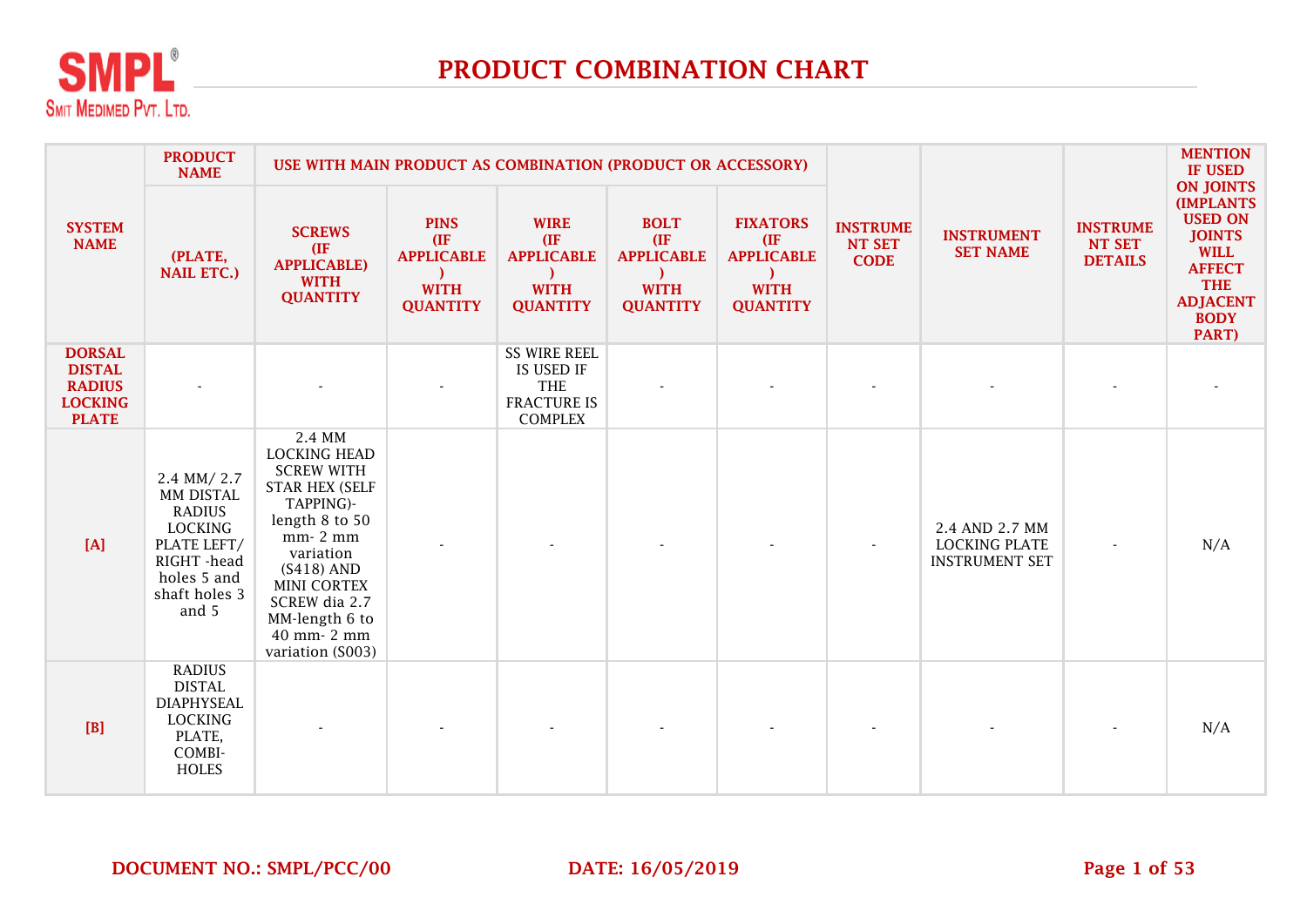

| [C]         | WRIST<br><b>DISTAL</b><br><b>DIAPHYSEAL</b><br><b>LOCKING</b><br>PLATE,<br>SHORT,<br>COMBI-<br><b>HOLES</b>                   | $\blacksquare$                                                                                                                             |  |  |                          |                                                                 | N/A |
|-------------|-------------------------------------------------------------------------------------------------------------------------------|--------------------------------------------------------------------------------------------------------------------------------------------|--|--|--------------------------|-----------------------------------------------------------------|-----|
| [D]         | V.A. DISTAL<br><b>RADIUS</b><br><b>LOCKING</b><br><b>PLATE LEFT</b><br>& RIGHT-<br>head holes 5<br>and shaft<br>holes 3,5,7,9 | VARIABLE<br>ANGLE<br><b>LOCKING HEAD</b><br><b>SCREWS (SELF</b><br>TAPPING) DIA.<br>$2.4, 2.7MM - 6$<br>TO 40Mm-2<br>mm<br>variation(S470) |  |  | $\overline{\phantom{a}}$ | 2.4 AND 2.7 MM<br><b>LOCKING PLATE</b><br><b>INSTRUMENT SET</b> | N/A |
| $[E]$       | WRIST<br><b>DISTAL</b><br><b>DIAPHYSEAL</b><br><b>LOCKING</b><br>PLATE,<br>STRAIGHT,<br>COMBI-<br><b>HOLES</b>                |                                                                                                                                            |  |  |                          |                                                                 | N/A |
|             | <b>RADIUS</b><br><b>DISTAL</b><br><b>DIAPHYSEAL</b><br><b>LOCKING</b><br>PLATE,<br>COMBI-<br>HOLES                            |                                                                                                                                            |  |  |                          |                                                                 | N/A |
| $[{\bf F}]$ | 2.4MM/2.7M<br>M DISTAL<br><b>RADIUS</b><br><b>EXTRA</b><br><b>ARTICULAR</b><br><b>LOCKING</b>                                 | 2.4 MM<br><b>LOCKING HEAD</b><br><b>SCREW WITH</b><br><b>STAR HEX (SELF</b><br>TAPPING)-<br>length 8 to 50                                 |  |  |                          | 2.4 AND 2.7 MM<br><b>LOCKING PLATE</b><br><b>INSTRUMENT SET</b> | N/A |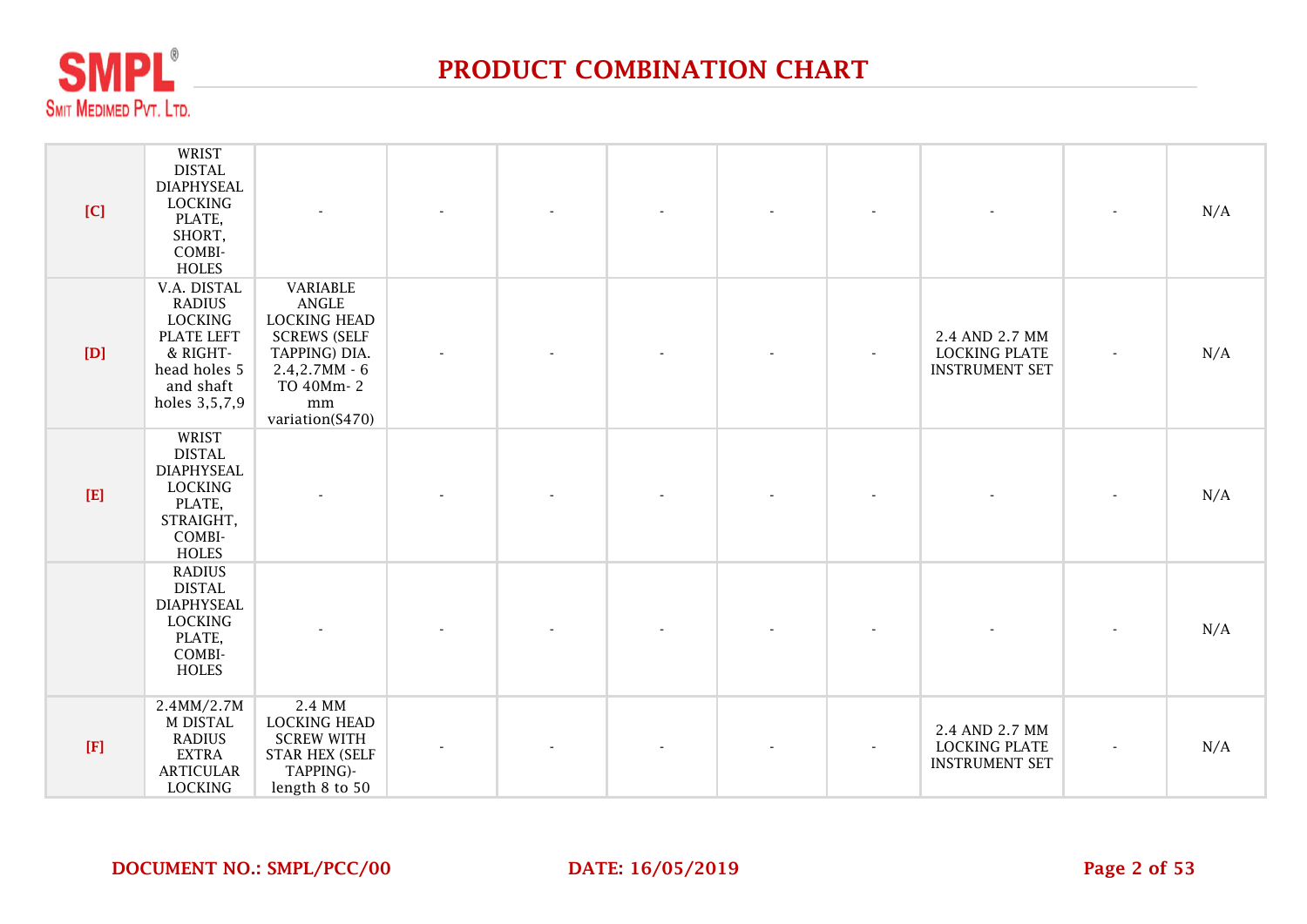

|             | <b>PLATE</b><br>(LEFT/RIGHT<br>) - head<br>holes 5 and<br>shaft holes<br>3,4,5,6,7                                                                                                            | mm-2 mm<br>variation<br>$(S418)$ AND<br><b>MINI CORTEX</b><br>SCREW dia 2.7<br>MM-length 6 to<br>40 mm- 2 mm<br>variation (S003)                               |  |  |                          |                                                                 |     |
|-------------|-----------------------------------------------------------------------------------------------------------------------------------------------------------------------------------------------|----------------------------------------------------------------------------------------------------------------------------------------------------------------|--|--|--------------------------|-----------------------------------------------------------------|-----|
| [G]         | V.A.<br>2.4MM/2.7M<br>M DISTAL<br><b>RADIUS</b><br><b>EXTRA</b><br><b>ARTICULAR</b><br><b>LOCKING</b><br>PLATE (LEFT)<br>HEAD hole 5<br>and shaft<br>hole<br>3,4,5,6,7                        | VARIABLE<br>ANGLE<br><b>LOCKING HEAD</b><br><b>SCREWS (SELF</b><br>TAPPING) DIA.<br>$2.4, 2.7MM - 6$<br>TO 40Mm-2<br>mm<br>variation(S470)                     |  |  |                          | 2.4 AND 2.7 MM<br><b>LOCKING PLATE</b><br><b>INSTRUMENT SET</b> | N/A |
| $[H]$       | V.A.<br>2.4MM/2.7M<br>M DISTAL<br><b>RADIUS</b><br><b>EXTRA</b><br><b>ARTICULAR</b><br><b>LOCKING</b><br><b>PLATE</b><br>(LEFT/RIGHT<br>) HEAD<br>4HOLE,<br><b>SHAFT</b><br>HOLE3,4,5,6,<br>7 | V.A. CORTEX<br><b>LOCKING HEAD</b><br><b>SCREWS WITH</b><br><b>STAR HEX (SELF</b><br>TAPPING) DIA.<br>2.7MM - 10 TO<br>60MM-2 MM<br><b>VARIATION</b><br>(S901) |  |  | $\overline{\phantom{a}}$ | 2.4 AND 2.7 MM<br><b>LOCKING PLATE</b><br><b>INSTRUMENT SET</b> | N/A |
| $[{\rm I}]$ | <b>OPTIONAL</b><br><b>BUTTRESS</b><br><b>LOCKING</b><br><b>PLATE</b><br>(LEFT/RIGHT                                                                                                           | 2.4 MM<br><b>LOCKING HEAD</b><br><b>SCREW WITH</b><br><b>STAR HEX (SELF</b><br>TAPPING)-                                                                       |  |  |                          | 2.4 AND 2.7 MM<br><b>LOCKING PLATE</b><br><b>INSTRUMENT SET</b> | N/A |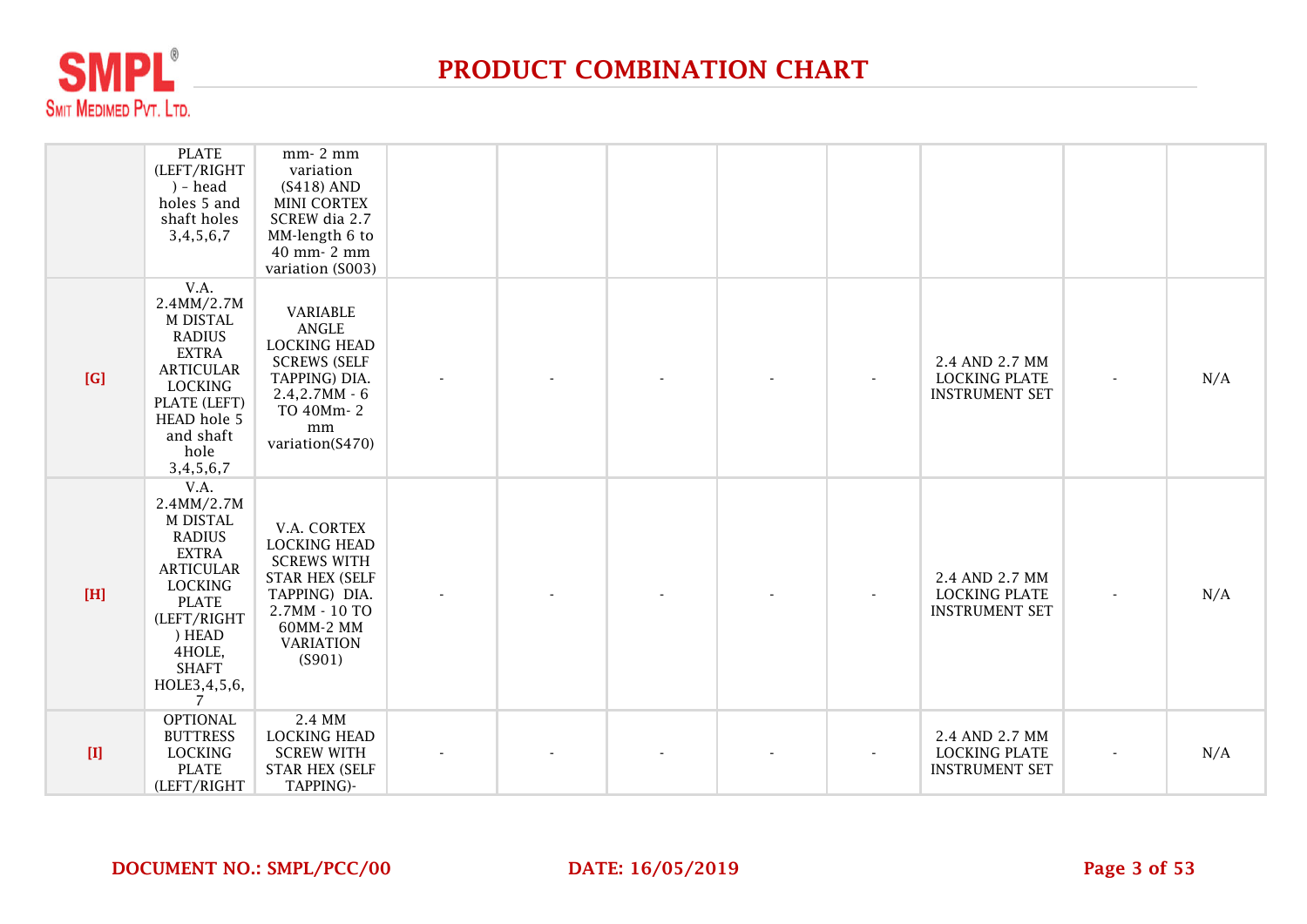

|             | ), 5 HEAD<br>HOLE, SHAFT<br>HOLE-<br>3,4,5,6,7                                                                                                      | length 8 to 50<br>mm-2 mm<br>variation<br>$(S418)$ AND<br><b>MINI CORTEX</b><br>SCREW dia 2.7<br>MM-length 6 to<br>40 mm- 2 mm<br>variation (S003)                                                                                             |  |  |                                                                 |     |
|-------------|-----------------------------------------------------------------------------------------------------------------------------------------------------|------------------------------------------------------------------------------------------------------------------------------------------------------------------------------------------------------------------------------------------------|--|--|-----------------------------------------------------------------|-----|
|             | V.A<br><b>OPTIONAL</b><br><b>BUTTRESSLO</b><br><b>CKING</b><br><b>PLATE</b><br>(LEFT/RIGHT<br>) HEAD<br>5HOL,<br><b>SHAFT HOLE</b><br>3, 4, 5, 6, 7 | V.A. CORTEX<br><b>LOCKING HEAD</b><br><b>SCREWS WITH</b><br><b>STAR HEX (SELF</b><br>TAPPING) DIA.<br>2.7MM - 10 TO<br>60MM-2 MM<br><b>VARIATION</b><br>(S901)                                                                                 |  |  | 2.4 AND 2.7 MM<br><b>LOCKING PLATE</b><br><b>INSTRUMENT SET</b> | N/A |
| $[K]$       | <b>DISTAL</b><br><b>RADIUS</b><br><b>LOCKING</b><br>PLATE 2.4<br>MM /2.7 MM<br>STRAIGHT 2<br>TO 10<br>HOLES-1<br><b>HOLE</b><br><b>VARIATION</b>    | 2.4 MM<br><b>LOCKING HEAD</b><br><b>SCREW WITH</b><br><b>STAR HEX (SELF</b><br>TAPPING)-<br>length 8 to 50<br>mm-2 mm<br>variation<br>$(S418)$ AND<br><b>MINI CORTEX</b><br>SCREW dia 2.7<br>MM-length 6 to<br>40 mm- 2 mm<br>variation (S003) |  |  | 2.4 AND 2.7 MM<br><b>LOCKING PLATE</b><br><b>INSTRUMENT SET</b> | N/A |
| $[{\rm L}]$ | <b>DISTAL</b><br><b>RADIUS</b><br><b>LOCKING</b><br>PLATE 2.4<br>MM /2.7 MM<br>ANGLED                                                               | 2.4 MM<br><b>LOCKING HEAD</b><br><b>SCREW WITH</b><br><b>STAR HEX (SELF</b><br>TAPPING)-<br>length 8 to 50                                                                                                                                     |  |  | 2.4 AND 2.7 MM<br><b>LOCKING PLATE</b><br><b>INSTRUMENT SET</b> | N/A |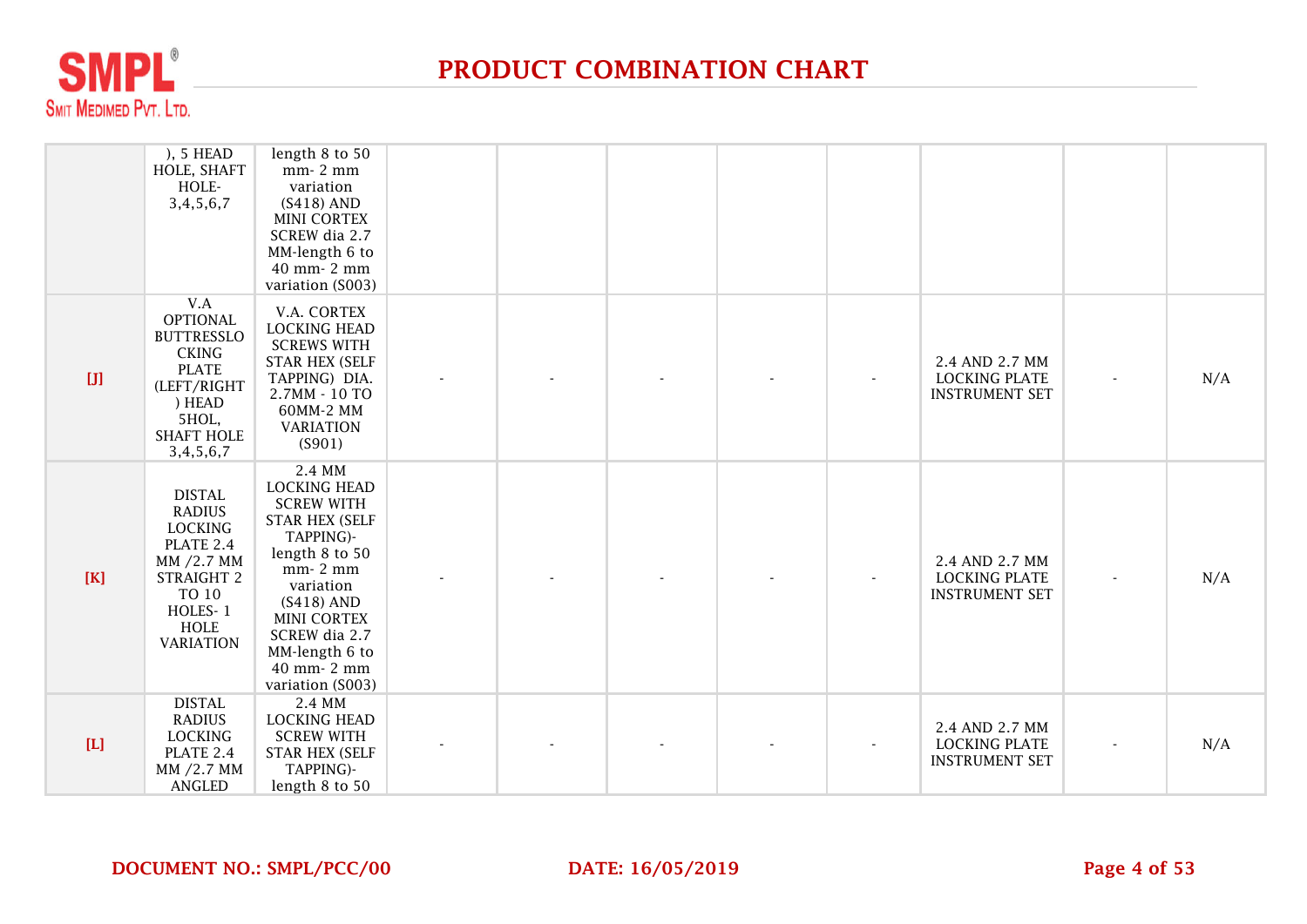

|     | (LEFT/RIGHT<br>) HEAD<br>HOLES <sub>2</sub><br><b>SHAFT HOLE</b><br>3,4,5,6                                                                                                                                  | mm-2 mm<br>variation<br>$(S418)$ AND<br><b>MINI CORTEX</b><br>SCREW dia 2.7<br>MM-length 6 to<br>40 mm- 2 mm<br>variation (S003)                                                                                                               |  |  |                                                                 |     |
|-----|--------------------------------------------------------------------------------------------------------------------------------------------------------------------------------------------------------------|------------------------------------------------------------------------------------------------------------------------------------------------------------------------------------------------------------------------------------------------|--|--|-----------------------------------------------------------------|-----|
| [M] | L-DISTAL<br><b>RADIUS</b><br><b>LOCKING</b><br>PLATE 2.4<br>MM /2.7 MM<br>ANGLED<br>(LEFT/RIGHT<br>) HEAD<br>HOLES <sub>3</sub><br><b>AND SHAFT</b><br><b>HOLES</b><br>3,4,5,6,7                             | 2.4 MM<br><b>LOCKING HEAD</b><br><b>SCREW WITH</b><br><b>STAR HEX (SELF</b><br>TAPPING)-<br>length 8 to 50<br>mm-2 mm<br>variation<br>$(S418)$ AND<br><b>MINI CORTEX</b><br>SCREW dia 2.7<br>MM-length 6 to<br>40 mm- 2 mm<br>variation (S003) |  |  | 2.4 AND 2.7 MM<br><b>LOCKING PLATE</b><br><b>INSTRUMENT SET</b> | N/A |
| [N] | L-DISTAL<br><b>RADIUS</b><br><b>LOCKING</b><br>PLATE 2.4<br>MM/2.7 MM<br><b>OBLIQUE</b><br><b>ANGLED</b><br>(LEFT/RIGHT<br>) HEAD<br>HOLES <sub>3</sub><br><b>AND SHAFT</b><br><b>HOLES</b><br>3, 4, 5, 6, 7 | 2.4 MM<br><b>LOCKING HEAD</b><br><b>SCREW WITH</b><br><b>STAR HEX (SELF</b><br>TAPPING)-<br>length 8 to 50<br>mm-2 mm<br>variation<br>$(S418)$ AND<br><b>MINI CORTEX</b><br>SCREW dia 2.7<br>MM-length 6 to<br>40 mm- 2 mm<br>variation (S003) |  |  | 2.4 AND 2.7 MM<br><b>LOCKING PLATE</b><br><b>INSTRUMENT SET</b> | N/A |
| [O] | T-DISTAL<br><b>RADIUS</b><br><b>LOCKING</b>                                                                                                                                                                  | 2.4 MM<br><b>LOCKING HEAD</b><br><b>SCREW WITH</b>                                                                                                                                                                                             |  |  | 2.4 AND 2.7 MM<br><b>LOCKING PLATE</b><br><b>INSTRUMENT SET</b> | N/A |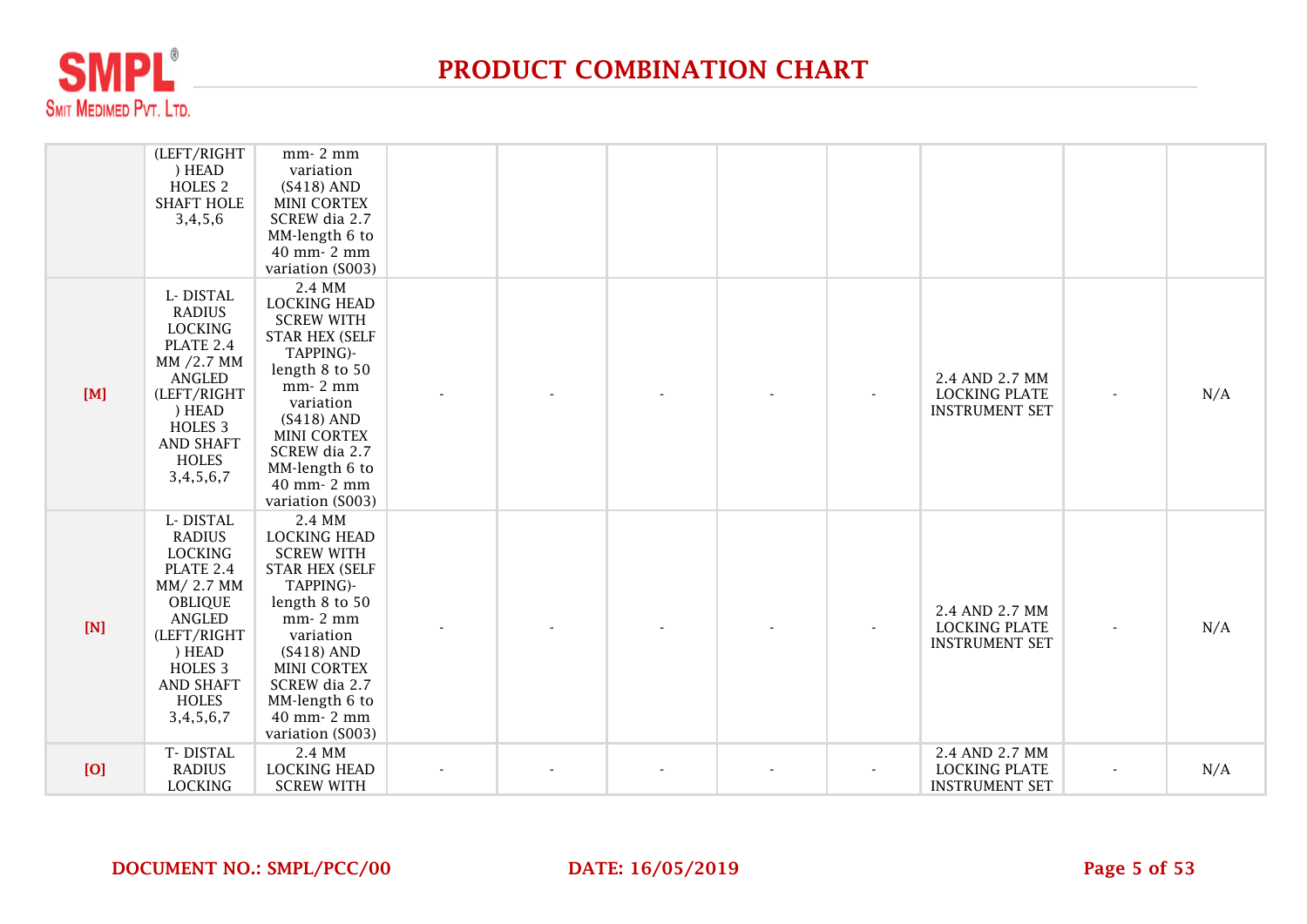

|       | PLATE 2.4<br>MM/2.7 MM.<br><b>HEAD HOLES</b><br>3 AND<br><b>SHAFT</b><br>HOLES<br>3,4,5,6,7                                                                                    | <b>STAR HEX (SELF</b><br>TAPPING)-<br>length 8 to 50<br>mm-2 mm<br>variation<br>$(S418)$ AND<br><b>MINI CORTEX</b><br>SCREW dia 2.7<br>MM-length 6 to<br>40 mm- 2 mm<br>variation (S003)                                                                                                                                         |  |  |                                                                 |     |
|-------|--------------------------------------------------------------------------------------------------------------------------------------------------------------------------------|----------------------------------------------------------------------------------------------------------------------------------------------------------------------------------------------------------------------------------------------------------------------------------------------------------------------------------|--|--|-----------------------------------------------------------------|-----|
| $[P]$ | V.A. DISTAL<br><b>RADIUS TWO</b><br>COLUMN<br><b>LOCKING</b><br><b>PLATE</b><br>$2.4/2.7$ MM<br><b>LEFT AND</b><br>RIGHT-2 TO<br>10 HOLES-1<br><b>HOLE</b><br><b>VARIATION</b> | VARIABLE<br><b>ANGLE</b><br><b>LOCKING HEAD</b><br><b>SCREWS (SELF</b><br>TAPPING) DIA.<br>$2.4, 2.7MM - 6$<br>TO 40MM-2 MM<br><b>VARIATION</b><br>$(S470)$ , V.A.<br><b>CORTEX</b><br><b>LOCKING HEAD</b><br><b>SCREWS WITH</b><br><b>STAR HEX (SELF</b><br>TAPPING) DIA.<br>2.7MM - 10 TO<br>60MM -2 MM<br>VARIATION(S90<br>2) |  |  | 2.4 AND 2.7 MM<br><b>LOCKING PLATE</b><br><b>INSTRUMENT SET</b> | N/A |
| [Q]   | RADIAL<br><b>HEAD NECK</b><br><b>LOCKING</b><br>PLATE 2 TO<br>10 HOLES 1<br><b>HOLE</b><br><b>VARIATION</b>                                                                    | 2.4 MM<br><b>LOCKING HEAD</b><br><b>SCREW WITH</b><br><b>STAR HEX (SELF</b><br>TAPPING)-<br>length 8 to 50<br>mm-2 mm<br>variation<br>$(S418)$ AND<br><b>MINI CORTEX</b><br>SCREW dia 2.7                                                                                                                                        |  |  | 2.4 AND 2.7 MM<br><b>LOCKING PLATE</b><br><b>INSTRUMENT SET</b> | N/A |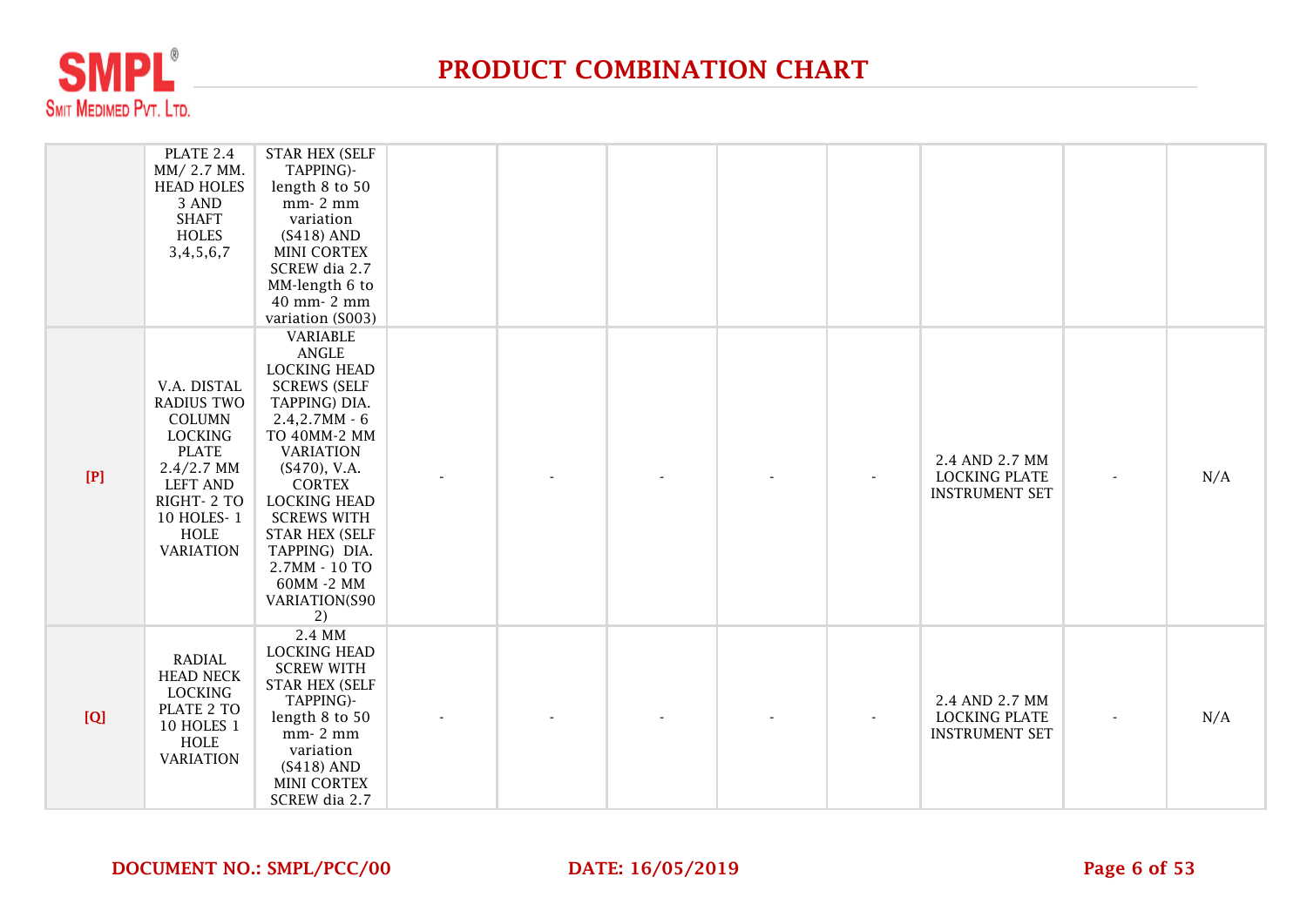

|     |                                                                                                                                                                        | MM-length 6 to<br>40 mm- 2 mm<br>variation (S003)                                                                                                                                                                                                                                                                       |  |  |                                                                 |     |
|-----|------------------------------------------------------------------------------------------------------------------------------------------------------------------------|-------------------------------------------------------------------------------------------------------------------------------------------------------------------------------------------------------------------------------------------------------------------------------------------------------------------------|--|--|-----------------------------------------------------------------|-----|
| [R] | <b>RADIAL</b><br><b>HEAD RIM</b><br>PLATE LEFT/<br>RIGHT 2 TO<br>10 HOLES 1<br>HOLE<br><b>VARIATION</b>                                                                | 2.4 MM<br><b>LOCKING HEAD</b><br><b>SCREW WITH</b><br><b>STAR HEX (SELF</b><br>TAPPING)-<br>length 8 to 50<br>mm-2 mm<br>variation<br>$(S418)$ AND<br><b>MINI CORTEX</b><br>SCREW dia 2.7<br>MM-length 6 to<br>40 mm- 2 mm<br>variation (S003)                                                                          |  |  | 2.4 AND 2.7 MM<br><b>LOCKING PLATE</b><br><b>INSTRUMENT SET</b> | N/A |
| [S] | <b>SMALL T</b><br><b>PLATE</b><br>3.5MM WITH<br><b>LOCKING</b><br><b>SYSTEM</b><br><b>HEAD HOLE-</b><br>3 AND<br><b>SHAFT HOLE</b><br>3 TO 9 1 HLE<br><b>VARIATION</b> | <b>CORTEX SCREW</b><br><b>DIA 3.5 MM</b><br>WITH LOCKING<br><b>HEAD SELF</b><br>TAPPING 10MM<br>TO 30 MM (2MM<br>VARIATION), 30<br>TO 50MM (5 MM<br><b>VARIATION</b> )<br>AND 50 TO 90<br>MM (4MM<br><b>VARIATION</b> )<br>(S504Z) AND<br><b>CORTEX SCREW</b><br>3.5 MM 10-<br>90MM -2 MM<br><b>VARIATION</b><br>(S003) |  |  | 3.5 MM LOCKING<br><b>PLATE</b><br><b>INSTRUMENT SET</b>         | N/A |
| [T] | <b>SMALL T</b><br><b>PLATE</b><br>3.5MM WITH<br><b>LOCKING</b>                                                                                                         | <b>CORTEX SCREW</b><br><b>DIA 3.5 MM</b><br>WITH LOCKING<br><b>HEAD SELF</b>                                                                                                                                                                                                                                            |  |  | 3.5 MM LOCKING<br><b>PLATE</b><br><b>INSTRUMENT SET</b>         | N/A |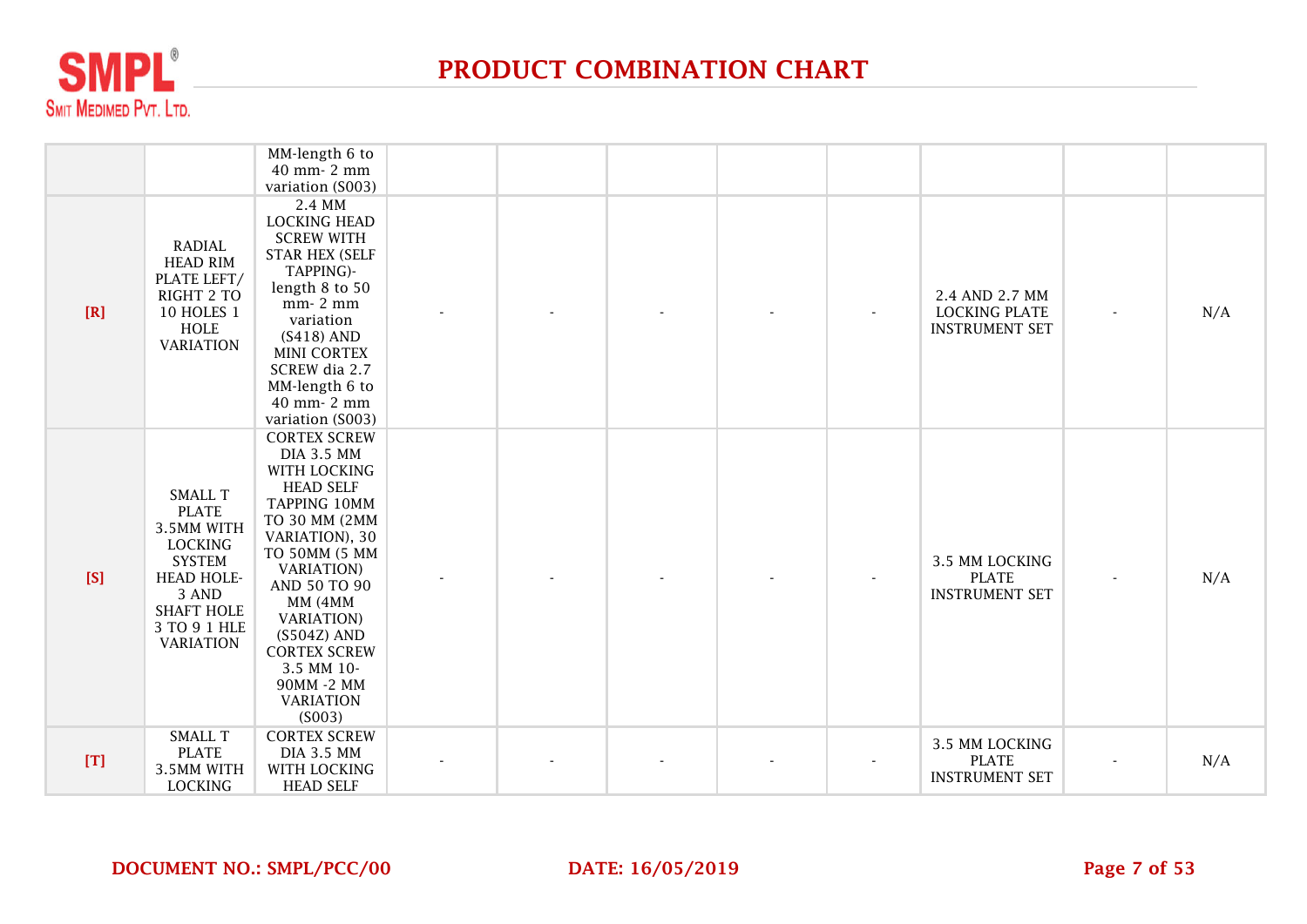

|     | SYSTEM 4<br><b>HEAD HOLE</b><br><b>SHAFT HOLE</b><br>3 TO 9 1 HLE<br><b>VARIATION</b>                                                                                                                    | TAPPING 10MM<br>TO 30 MM (2MM<br>VARIATION), 30<br>TO 50MM (5 MM<br><b>VARIATION</b> )<br>AND 50 TO 90<br>MM (4MM<br><b>VARIATION</b> )<br>$(S504Z)$ AND<br><b>CORTEX SCREW</b><br>3.5 MM 10-<br>90MM -2 MM<br><b>VARIATION</b><br>(S003)                                                                             |  |  |                                                         |     |
|-----|----------------------------------------------------------------------------------------------------------------------------------------------------------------------------------------------------------|-----------------------------------------------------------------------------------------------------------------------------------------------------------------------------------------------------------------------------------------------------------------------------------------------------------------------|--|--|---------------------------------------------------------|-----|
| [U] | <b>SMALL</b><br><b>OBLIQUIE T</b><br><b>PLATE</b><br>3.5MM LEFT<br>WITH<br><b>LOCKING</b><br><b>SYSTEM</b><br><b>HEAD HOLE</b><br>3, 4 SHAFT<br>HOLE 3 TO 9<br>WITH 1<br><b>HOLE</b><br><b>VARIATION</b> | <b>CORTEX SCREW</b><br><b>DIA 3.5 MM</b><br>WITH LOCKING<br><b>HEAD SELF</b><br>TAPPING 10MM<br>TO 30 MM (2MM<br>VARIATION), 30<br>TO 50MM (5 MM<br><b>VARIATION</b> )<br>AND 50 TO 90<br>MM (4MM<br><b>VARIATION</b><br>(S504Z) AND<br><b>CORTEX SCREW</b><br>3.5 MM 10-<br>90MM -2 MM<br><b>VARIATION</b><br>(S003) |  |  | 3.5 MM LOCKING<br><b>PLATE</b><br><b>INSTRUMENT SET</b> | N/A |
| [V] | <b>RECONSTRU</b><br><b>CTION</b><br><b>PLATE</b><br>3.5MM WITH<br><b>LOCKING</b><br><b>SYSTEM</b><br>5 TO 16<br><b>HOLES WITH</b>                                                                        | <b>CORTEX SCREW</b><br><b>DIA 3.5 MM</b><br>WITH LOCKING<br><b>HEAD SELF</b><br>TAPPING 10MM<br>TO 30 MM (2MM<br>VARIATION), 30<br>TO 50MM (5 MM                                                                                                                                                                      |  |  | 3.5 MM LOCKING<br><b>PLATE</b><br><b>INSTRUMENT SET</b> | N/A |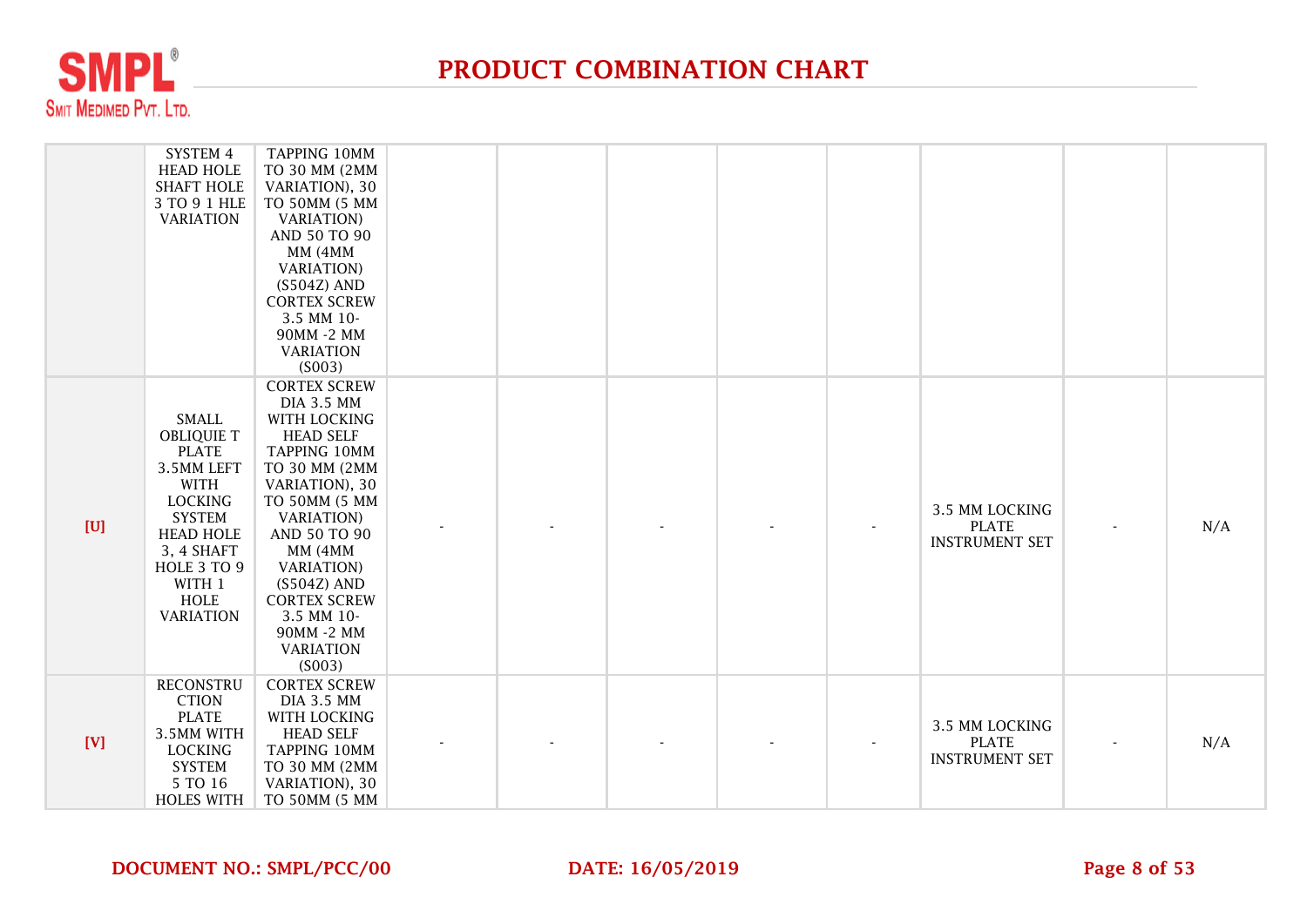

|       | 1 HOLE<br><b>VARIATION</b>                                                                                                                      | <b>VARIATION</b> )<br>AND 50 TO 90<br>MM (4MM<br><b>VARIATION</b> )<br>$(S504Z)$ AND<br><b>CORTEX SCREW</b><br>3.5 MM 10-<br>90MM -2 MM<br><b>VARIATION</b><br>(S003) |  |  |                                                                            |                          |     |
|-------|-------------------------------------------------------------------------------------------------------------------------------------------------|-----------------------------------------------------------------------------------------------------------------------------------------------------------------------|--|--|----------------------------------------------------------------------------|--------------------------|-----|
| [W]   | <b>SELF</b><br><b>COMPRESSIO</b><br>N PLATE<br>$SCP$ ) $3.5MM$<br><b>SMALL 4 TO</b><br>14 HOLES<br>WITH 1<br>HOLE<br><b>VARIATION</b>           | <b>FIXATION WITH</b><br>3.5 AND 4 MM<br><b>SCREW</b>                                                                                                                  |  |  | <b>SMALL</b><br><b>FRAGMENT LC</b><br>DCP AND DCP<br><b>INSTRUMENT SET</b> |                          | N/A |
| $[X]$ | <b>LIMITED</b><br>CONTACT<br><b>SELF</b><br><b>COMPRESSIO</b><br>N PLATE<br><b>SMALL-4 TO</b><br>14 HOLES<br>WITH 1<br>HOLE<br><b>VARIATION</b> | <b>FIXATION WITH</b><br>3.5 AND 4.0 MM<br><b>SCREW</b>                                                                                                                |  |  | 3.5 MM LOCKING<br><b>PLATE</b><br><b>INSTRUMENT SET</b>                    |                          | N/A |
| [Y]   | SMALL T<br>PLATE 3 TO<br>10 HOLE<br>WITH 1<br>HOLE<br><b>VARIATION</b>                                                                          | <b>FIXATION WITH</b><br>3.5 AND 4 MM<br><b>SCREW</b>                                                                                                                  |  |  | 3.5 MM LOCKING<br><b>PLATE</b><br><b>INSTRUMENT SET</b>                    |                          | N/A |
| [Z]   | <b>SMALL</b><br><b>OBLIQUE T</b><br><b>PLATE LEFT</b>                                                                                           | <b>FIXATION WITH</b><br>3.5 AND 4 MM<br><b>SCREW</b>                                                                                                                  |  |  | 3.5 MM LOCKING<br><b>PLATE</b><br><b>INSTRUMENT SET</b>                    | $\overline{\phantom{a}}$ | N/A |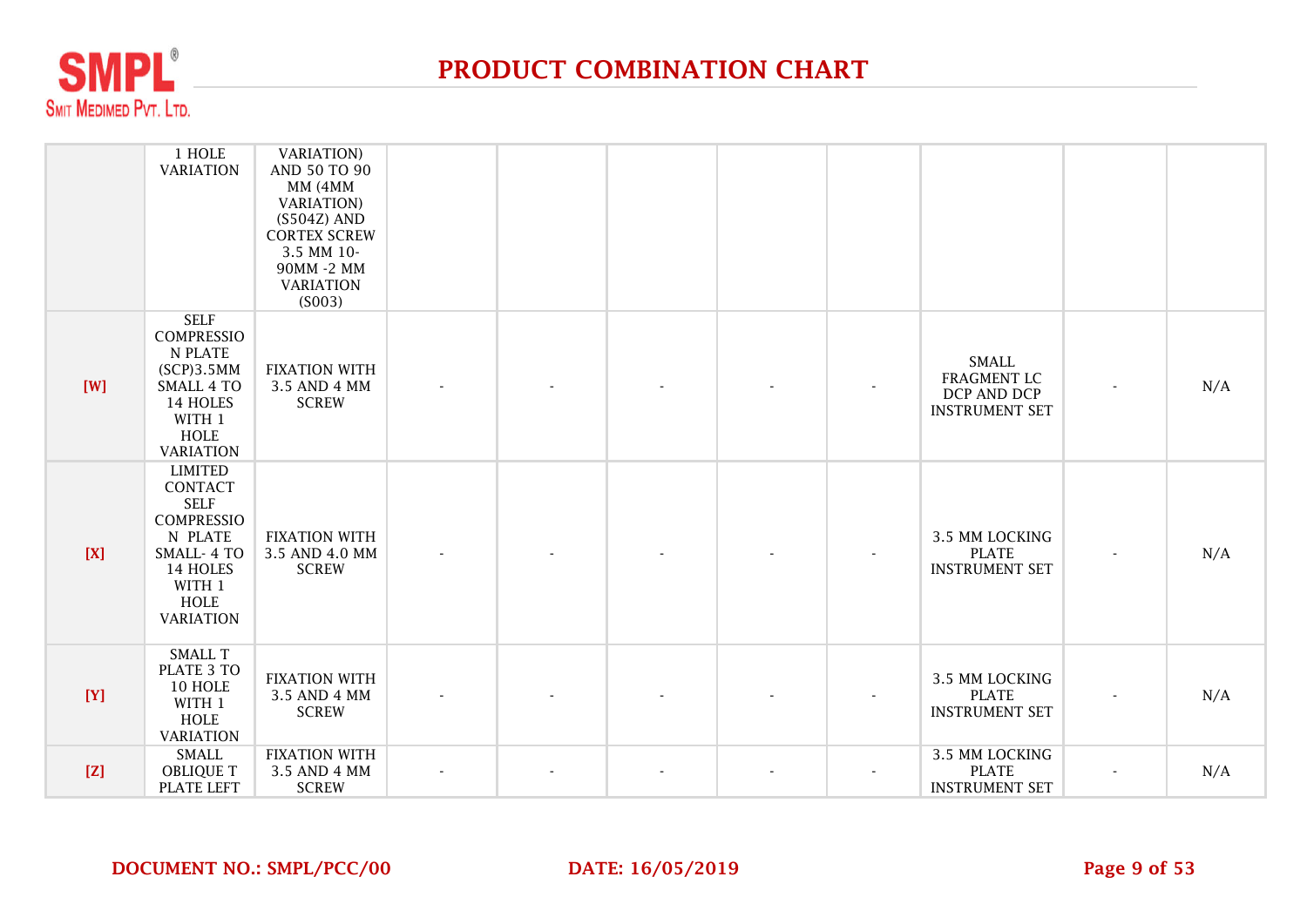

|      | AND RIGHT<br>3 TO 10<br><b>HOLE WITH</b><br>1 HOLE<br><b>VARIATION</b>                                                                                                                       |                                                        |  |  |                                                         |     |
|------|----------------------------------------------------------------------------------------------------------------------------------------------------------------------------------------------|--------------------------------------------------------|--|--|---------------------------------------------------------|-----|
| [A1] | <b>RECONSTRU</b><br><b>CTION</b><br><b>PLATE</b><br>3.5 MM 3 TO<br>10 HOLE<br>WITH 1<br><b>HOLE</b><br><b>VARIATION</b><br>AND 10 TO<br>24 HOLE<br>WITH 2<br><b>HOLE</b><br><b>VARIATION</b> | <b>FIXATION WITH</b><br>3.5 AND 4 MM<br><b>SCREW</b>   |  |  | 3.5 MM LOCKING<br><b>PLATE</b><br><b>INSTRUMENT SET</b> | N/A |
| [B1] | <b>ONE-THIRD</b><br><b>TUBULAR</b><br>PLATE 3.5<br>MM 4 TO 14<br><b>HOLES WITH</b><br>1 HOLE<br><b>VARIATION</b>                                                                             | <b>FIXATION WITH</b><br>3.5 AND 4 MM<br><b>SCREW</b>   |  |  | 3.5 MM LOCKING<br><b>PLATE</b><br><b>INSTRUMENT SET</b> | N/A |
| [C1] | <b>SELF</b><br><b>COMPRESSIO</b><br>N PLATE<br>(S.C.P.)<br>4.5 MM<br><b>NARROW 5</b><br>TO 16 HOLE<br>WITH 1<br>HOLE<br><b>VARIATION</b>                                                     | <b>FIXATION WITH</b><br>4.5 AND 6.5 MM<br><b>SCREW</b> |  |  | 4.5 MM LOCKING<br><b>PLATE</b><br><b>INSTRUMENT SET</b> | N/A |
| [D1] | <b>LIMITED</b><br>CONTACT<br><b>SELF</b>                                                                                                                                                     | <b>FIXATION WITH</b><br>4.5 AND 6.5 MM<br><b>SCREW</b> |  |  | 4.5 MM LOCKING<br><b>PLATE</b><br><b>INSTRUMENT SET</b> | N/A |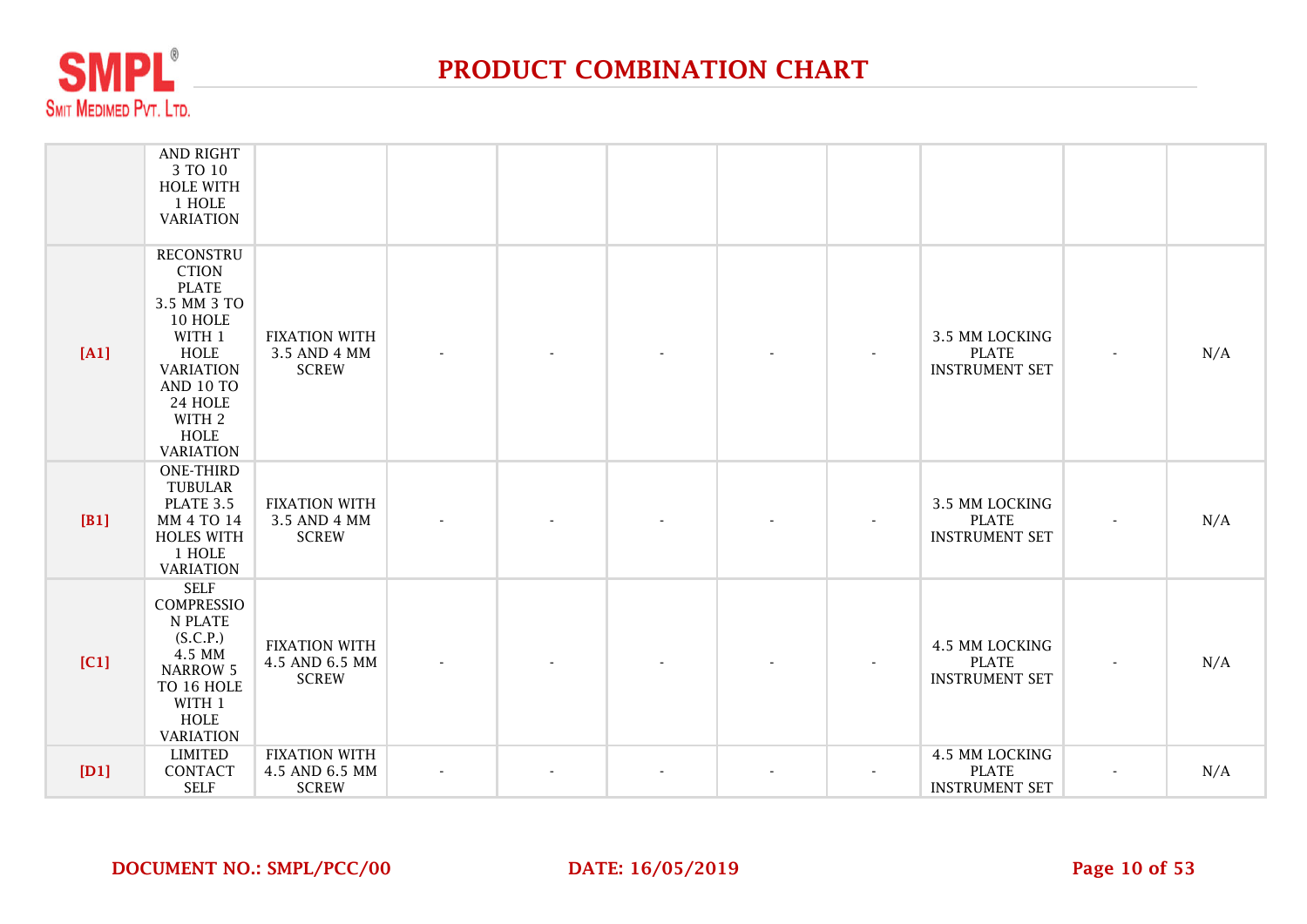

|                                                                               | <b>COMPRESSIO</b><br>N PLATE<br>4.5 MM<br><b>NARROW 5</b><br>TO 10 HOLE<br>WITH 1<br>HOLE<br><b>VARIATION</b><br><b>AND 10 TO</b><br>18 WITH 2<br><b>HOLE</b><br><b>VARIATION</b>  |                                                                                                                                                                                                                                                                                                                                                                                                                                     |                                                                                  |  |                                                         |     |
|-------------------------------------------------------------------------------|------------------------------------------------------------------------------------------------------------------------------------------------------------------------------------|-------------------------------------------------------------------------------------------------------------------------------------------------------------------------------------------------------------------------------------------------------------------------------------------------------------------------------------------------------------------------------------------------------------------------------------|----------------------------------------------------------------------------------|--|---------------------------------------------------------|-----|
| <b>PROXIMAL</b><br>/DISTAL<br><b>HUMERUS</b><br><b>PLATE</b><br><b>SYSTEM</b> |                                                                                                                                                                                    |                                                                                                                                                                                                                                                                                                                                                                                                                                     | <b>SS WIRE REEL</b><br>IS USED IF<br>THE<br><b>FRACTURE IS</b><br><b>COMPLEX</b> |  |                                                         |     |
| [A]                                                                           | DHL<br><b>DORSOLATE</b><br><b>RAL</b><br><b>LOCKING</b><br><b>PLATE</b><br>(WITHOUT<br>SUPPORT)<br>(LEFT/RIGHT<br>$) 3.5MM-3$<br>TO 13 HOLES<br>WITH 2<br>HOLE<br><b>VARIATION</b> | <b>CORTEX SCREW</b><br><b>DIA 3.5 MM</b><br>WITH LOCKING<br><b>HEAD SELF</b><br>TAPPING 10MM<br>TO 30 MM (2MM<br>VARIATION), 30<br>TO 50MM (5 MM<br><b>VARIATION</b> )<br>AND 50 TO 90<br>MM (4MM<br><b>VARIATION</b> )<br>(S504Z) AND<br><b>CORTEX SCREW</b><br>3.5 MM 10-<br>90MM -2 MM<br><b>VARIATION</b><br>(S003), 2.4 MM<br><b>LOCKING HEAD</b><br><b>SCREW WITH</b><br><b>STAR HEX (SELF</b><br>TAPPING)-<br>length 8 to 50 | K WIRE                                                                           |  | 3.5 MM LOCKING<br><b>PLATE</b><br><b>INSTRUMENT SET</b> | N/A |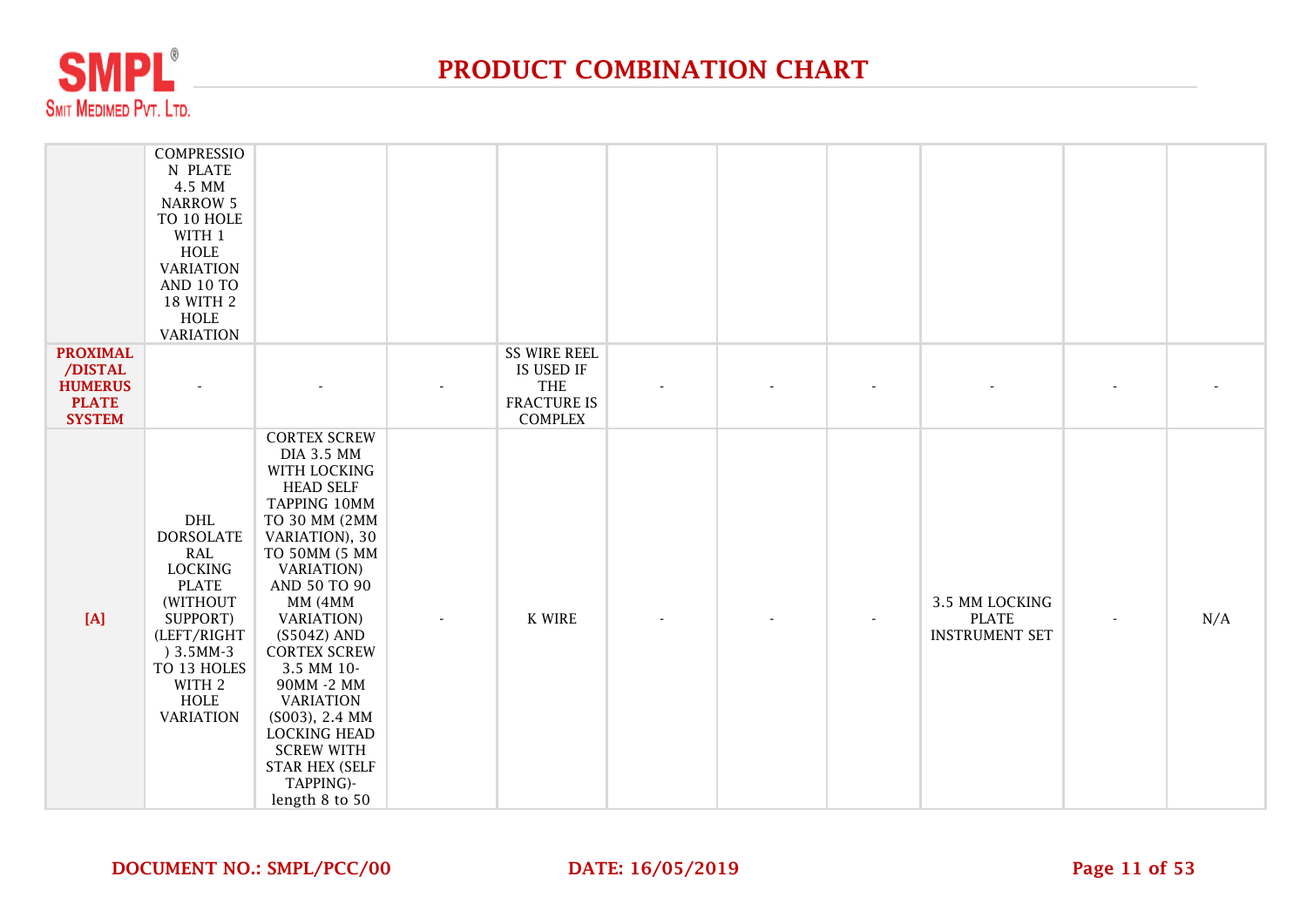

|       |                                                                                                                                                                                     | mm-2 mm<br>variation<br>(S418)                                                                                                                                                                                                                                                                                                                           |               |  |                                                                     |     |
|-------|-------------------------------------------------------------------------------------------------------------------------------------------------------------------------------------|----------------------------------------------------------------------------------------------------------------------------------------------------------------------------------------------------------------------------------------------------------------------------------------------------------------------------------------------------------|---------------|--|---------------------------------------------------------------------|-----|
| $[B]$ | V.A. DHL<br><b>DORSO</b><br><b>LATERAL</b><br><b>LOCKING</b><br><b>PLATE</b><br>(WITHOUT<br>SUPPORT)<br>$(L/R)$ 3.5MM<br>3 TO 17<br><b>HOLES WITH</b><br>2 HOLE<br><b>VARIATION</b> | V.A. CORTEX<br><b>LOCKING HEAD</b><br><b>SCREWS WITH</b><br><b>STAR HEX (SELF</b><br>TAPPING) DIA.<br>2.7MM - 10 TO<br>60MM-2MM<br><b>VARIATION</b><br>$(S901)$ , V.A.<br><b>CORTEX</b><br><b>LOCKING HEAD</b><br><b>SCREWS WITH</b><br><b>STAR HEX (SELF</b><br>TAPPING) DIA.<br>3.5 MM 10 TO<br>60 MM-2 MM<br><b>VARIATION</b><br>(S902)               | <b>K WIRE</b> |  | 32.4 AND 2.7<br>MM LOCKING<br><b>PLATE</b><br><b>INSTRUMENT SET</b> | N/A |
| [C]   | <b>DHL DORSO</b><br>LATERAL<br><b>LOCKING</b><br>PLATE (WITH<br>SUPPORT)<br>(LEFT/RIGHT<br>)3.5MM<br>3 TO 13<br><b>HOLES WITH</b><br>2 HOLE<br><b>VARIATION</b>                     | <b>CORTEX SCREW</b><br><b>DIA 3.5 MM</b><br>WITH LOCKING<br><b>HEAD SELF</b><br>TAPPING 10MM<br>TO 30 MM (2MM<br>VARIATION), 30<br>TO 50MM (5 MM<br><b>VARIATION</b> )<br>AND 50 TO 90<br>MM (4MM<br><b>VARIATION</b> )<br>$(S504Z)$ AND<br><b>CORTEX SCREW</b><br>3.5 MM 10-<br>90MM -2 MM<br><b>VARIATION</b><br>(S003), 2.4 MM<br><b>LOCKING HEAD</b> | K WIRE        |  | 3.5 MM LOCKING<br><b>PLATE</b><br><b>INSTRUMENT SET</b>             | N/A |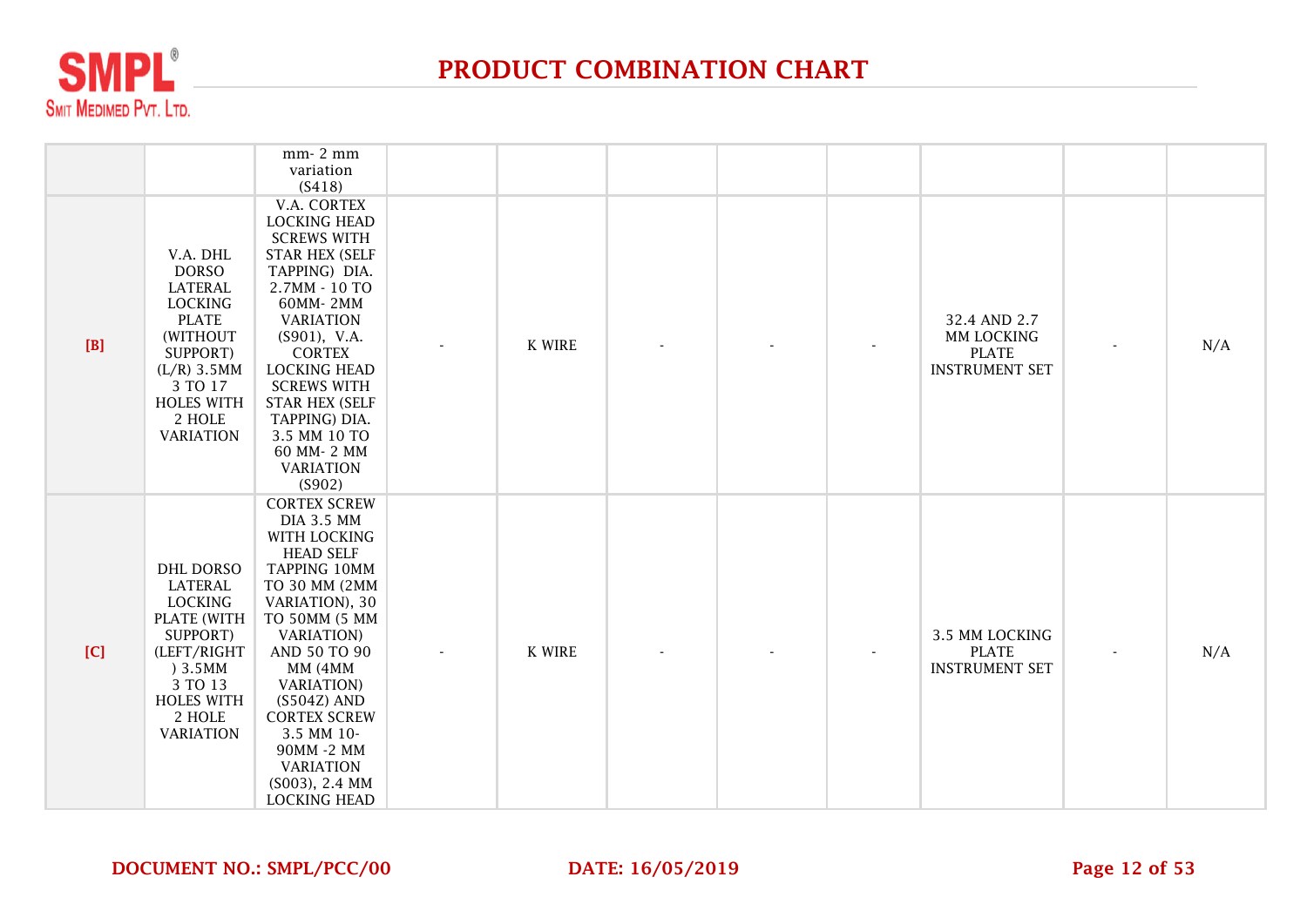

|       |                                                                                                                                                             | <b>SCREW WITH</b><br><b>STAR HEX (SELF</b><br>TAPPING)-<br>length 8 to 50<br>mm-2 mm<br>variation<br>(S418)                                                                                                                                                                                                                                |        |  |                                                                 |     |
|-------|-------------------------------------------------------------------------------------------------------------------------------------------------------------|--------------------------------------------------------------------------------------------------------------------------------------------------------------------------------------------------------------------------------------------------------------------------------------------------------------------------------------------|--------|--|-----------------------------------------------------------------|-----|
| [D]   | V.A. DHL<br><b>DORSOLATE</b><br><b>RAL</b><br><b>LOCKING</b><br>PLATE (WITH<br>SUPPORT) (L)<br>3.5MM 3 TO<br>13 HOLES<br>WITH 2<br>HOLE<br><b>VARIATION</b> | V.A. CORTEX<br><b>LOCKING HEAD</b><br><b>SCREWS WITH</b><br><b>STAR HEX (SELF</b><br>TAPPING) DIA.<br>2.7MM - 10 TO<br>60MM-2MM<br><b>VARIATION</b><br>$(S901)$ , V.A.<br><b>CORTEX</b><br><b>LOCKING HEAD</b><br><b>SCREWS WITH</b><br><b>STAR HEX (SELF</b><br>TAPPING) DIA.<br>3.5 MM 10 TO<br>60 MM-2 MM<br><b>VARIATION</b><br>(S902) | K WIRE |  | 2.4 AND 2.7 MM<br><b>LOCKING PLATE</b><br><b>INSTRUMENT SET</b> | N/A |
| $[E]$ | <b>DHL MEDIAL</b><br><b>LOCKING</b><br><b>PLATE</b><br>3.5MM<br>(LEFT/RIGH)<br>3 TO 13<br><b>HOLES WITH</b><br>2 HOLE<br><b>VARIATION</b>                   | <b>CORTEX SCREW</b><br><b>DIA 3.5 MM</b><br>WITH LOCKING<br><b>HEAD SELF</b><br>TAPPING 10MM<br>TO 30 MM (2MM<br>VARIATION), 30<br>TO 50MM (5 MM<br><b>VARIATION</b> )<br>AND 50 TO 90<br>MM (4MM<br><b>VARIATION</b> )<br>$(S504Z)$ AND<br><b>CORTEX SCREW</b><br>3.5 MM 10-                                                              | K WIRE |  | 3.5 MM LOCKING<br><b>PLATE</b><br><b>INSTRUMENT SET</b>         | N/A |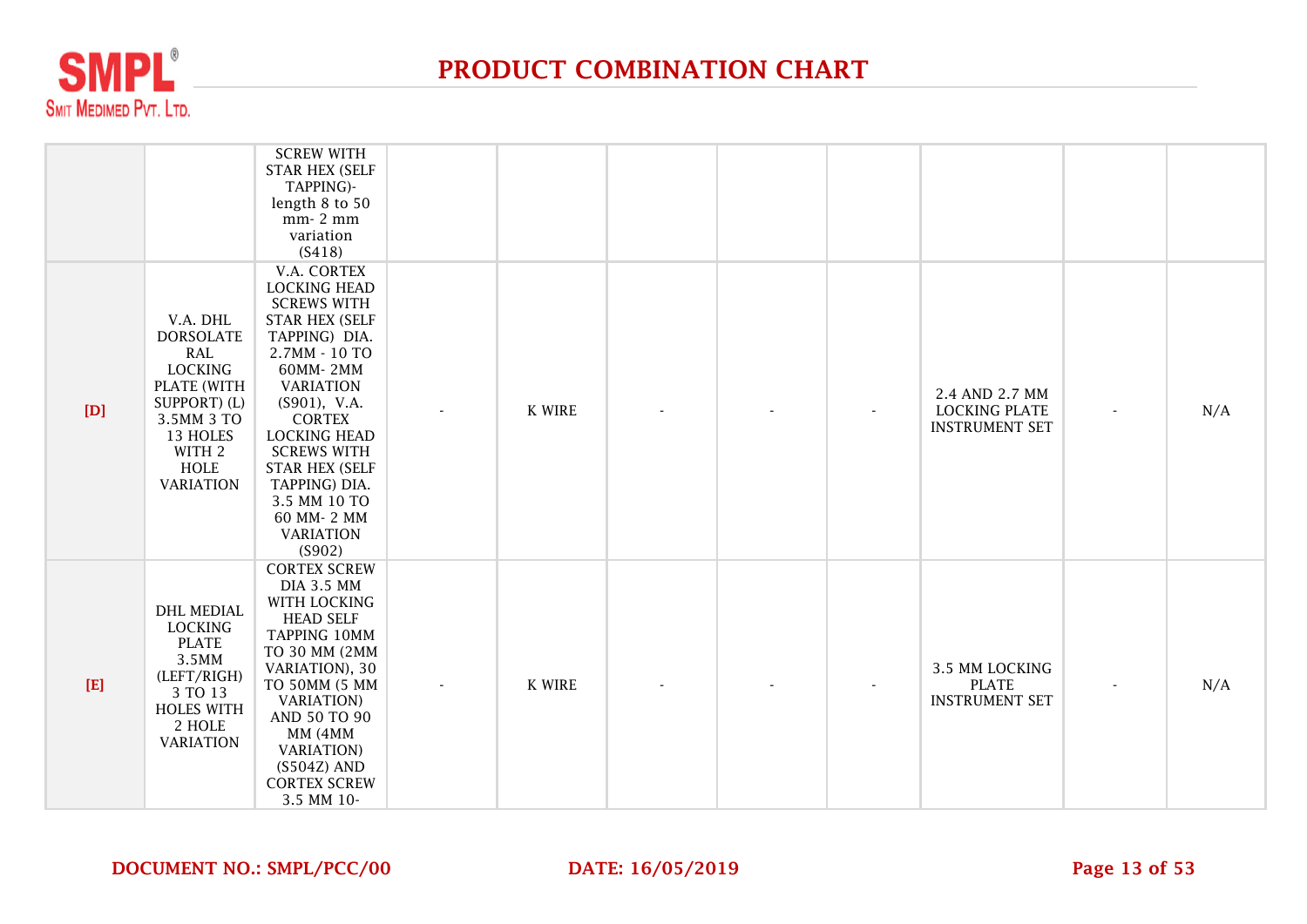

|       |                                                                                                                                                                  | 90MM -2 MM<br><b>VARIATION</b><br>(S003), 2.4 MM<br><b>LOCKING HEAD</b><br><b>SCREW WITH</b><br><b>STAR HEX (SELF</b><br>TAPPING)-<br>length 8 to 50<br>mm-2 mm<br>variation<br>(S418)                                                                                                                                                     |               |  |                                                         |     |
|-------|------------------------------------------------------------------------------------------------------------------------------------------------------------------|--------------------------------------------------------------------------------------------------------------------------------------------------------------------------------------------------------------------------------------------------------------------------------------------------------------------------------------------|---------------|--|---------------------------------------------------------|-----|
| $[F]$ | V.A. DHL<br><b>MEDIAL</b><br><b>LOCKING</b><br><b>PLATE</b><br>$3.5MM$ (L/R)<br>3 TO 13<br><b>HOLES WITH</b><br>2 HOLE<br><b>VARIATION</b>                       | V.A. CORTEX<br><b>LOCKING HEAD</b><br><b>SCREWS WITH</b><br><b>STAR HEX (SELF</b><br>TAPPING) DIA.<br>2.7MM - 10 TO<br>60MM-2MM<br><b>VARIATION</b><br>$(S901)$ , V.A.<br><b>CORTEX</b><br><b>LOCKING HEAD</b><br><b>SCREWS WITH</b><br><b>STAR HEX (SELF</b><br>TAPPING) DIA.<br>3.5 MM 10 TO<br>60 MM-2 MM<br><b>VARIATION</b><br>(S902) | <b>K WIRE</b> |  | 3.5 MM LOCKING<br><b>PLATE</b><br><b>INSTRUMENT SET</b> | N/A |
| [G]   | <b>METAPHYSE</b><br>AL DISTAL<br><b>MEDIAL</b><br><b>HUMERUS</b><br><b>LOCKING</b><br>PLATE 3.5<br>MM 7 TO 13<br><b>HOLES WITH</b><br>2 HOLE<br><b>VARIATION</b> | <b>CORTEX SCREW</b><br><b>DIA 3.5 MM</b><br>WITH LOCKING<br><b>HEAD SELF</b><br><b>TAPPING 10MM</b><br>TO 30 MM (2MM<br>VARIATION), 30<br>TO 50MM (5 MM<br><b>VARIATION</b> )<br>AND 50 TO 90<br>MM (4MM                                                                                                                                   | <b>K WIRE</b> |  | 3.5 MM LOCKING<br><b>PLATE</b><br><b>INSTRUMENT SET</b> | N/A |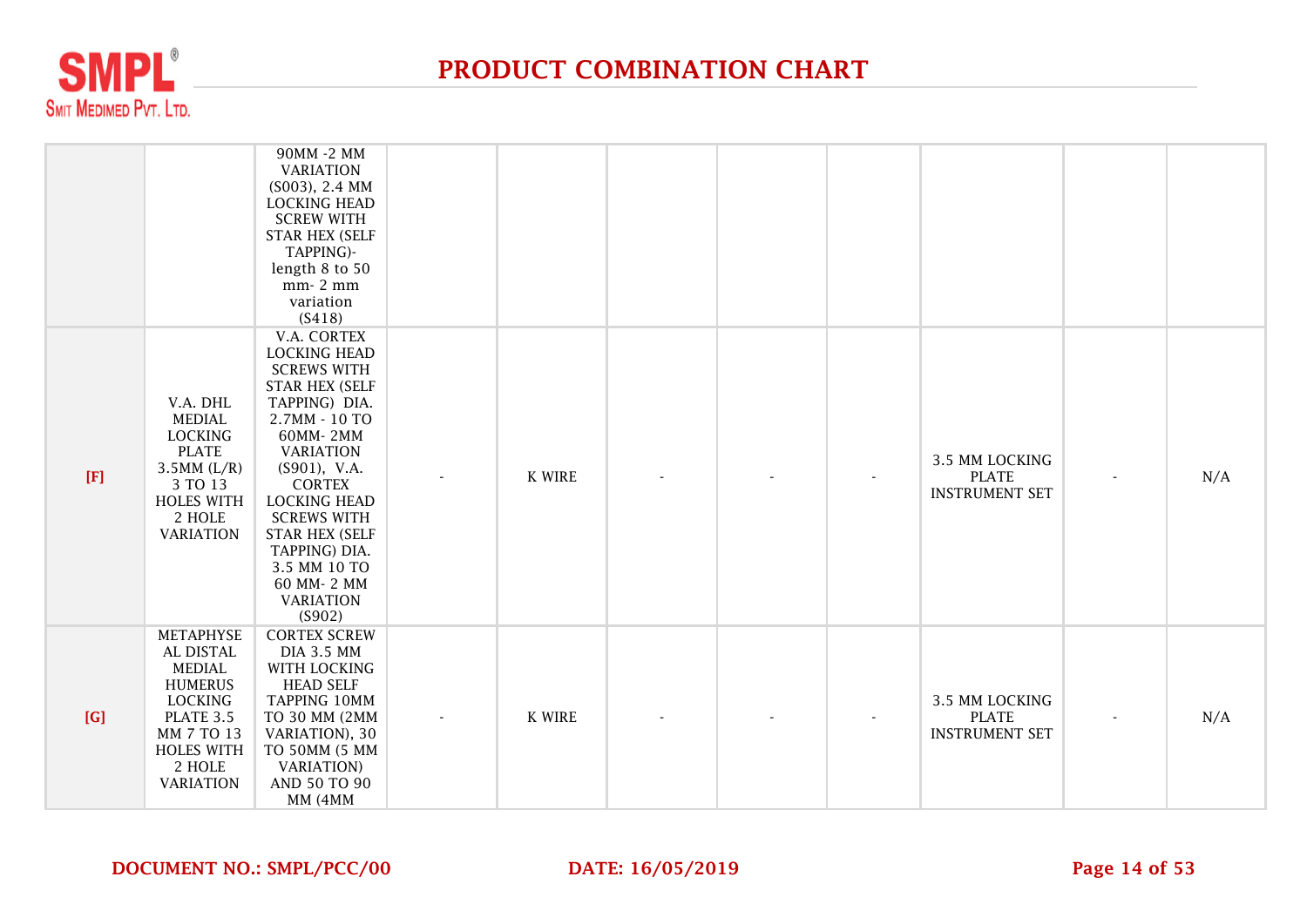

|       |                                                                                                                                                                              | <b>VARIATION</b> )<br>$(S504Z)$ AND<br><b>CORTEX SCREW</b><br>3.5 MM 10-<br>90MM -2 MM<br><b>VARIATION</b><br>(S003)                                                                                                                                                                                                      |               |  |                                                         |   |     |
|-------|------------------------------------------------------------------------------------------------------------------------------------------------------------------------------|---------------------------------------------------------------------------------------------------------------------------------------------------------------------------------------------------------------------------------------------------------------------------------------------------------------------------|---------------|--|---------------------------------------------------------|---|-----|
| [H]   | V.A.<br>METAPHYSE<br>AL DISTAL<br><b>MEDIAL</b><br><b>HUMERUS</b><br><b>LOCKING</b><br><b>PLATE</b><br>3.5MM                                                                 | V.A. CORTEX<br><b>LOCKING HEAD</b><br><b>SCREWS WITH</b><br><b>STAR HEX (SELF</b><br>TAPPING) DIA.<br>3.5 MM 10 TO<br>60 MM-2 MM<br><b>VARIATION</b><br>(S902)                                                                                                                                                            | <b>K WIRE</b> |  | 3.5 MM LOCKING<br><b>PLATE</b><br><b>INSTRUMENT SET</b> |   | N/A |
| $[1]$ | EXTRA -<br><b>ARTICULAR</b><br><b>DISTAL</b><br><b>HUMERUS</b><br><b>LOCKING</b><br>PLATE (LEFT)<br>$/$ (RIGHT)<br>4 TO 14<br><b>HOLE WITH</b><br>2 HOLE<br><b>VARIATION</b> | <b>CORTEX SCREW</b><br><b>DIA 3.5 MM</b><br>WITH LOCKING<br><b>HEAD SELF</b><br>TAPPING 10MM<br>TO 30 MM (2MM<br>VARIATION), 30<br>TO 50MM (5 MM<br><b>VARIATION</b> )<br>AND 50 TO 90<br>MM (4MM<br><b>VARIATION</b> )<br>$(S504Z)$ AND<br><b>CORTEX SCREW</b><br>3.5 MM 10-<br>90MM -2 MM<br><b>VARIATION</b><br>(S003) | <b>K WIRE</b> |  | 3.5 MM LOCKING<br><b>PLATE</b><br><b>INSTRUMENT SET</b> |   | N/A |
| $[J]$ | <b>OLECRANON</b><br>PLATE (LEFT)<br>$/$ (RIGHT)<br>2 TO 12<br><b>HOLE WITH</b>                                                                                               | <b>CORTEX SCREW</b><br><b>DIA 3.5 MM</b><br>WITH LOCKING<br><b>HEAD SELF</b><br><b>TAPPING 10MM</b>                                                                                                                                                                                                                       | <b>K WIRE</b> |  | 3.5 MM LOCKING<br><b>PLATE</b><br><b>INSTRUMENT SET</b> | ٠ | N/A |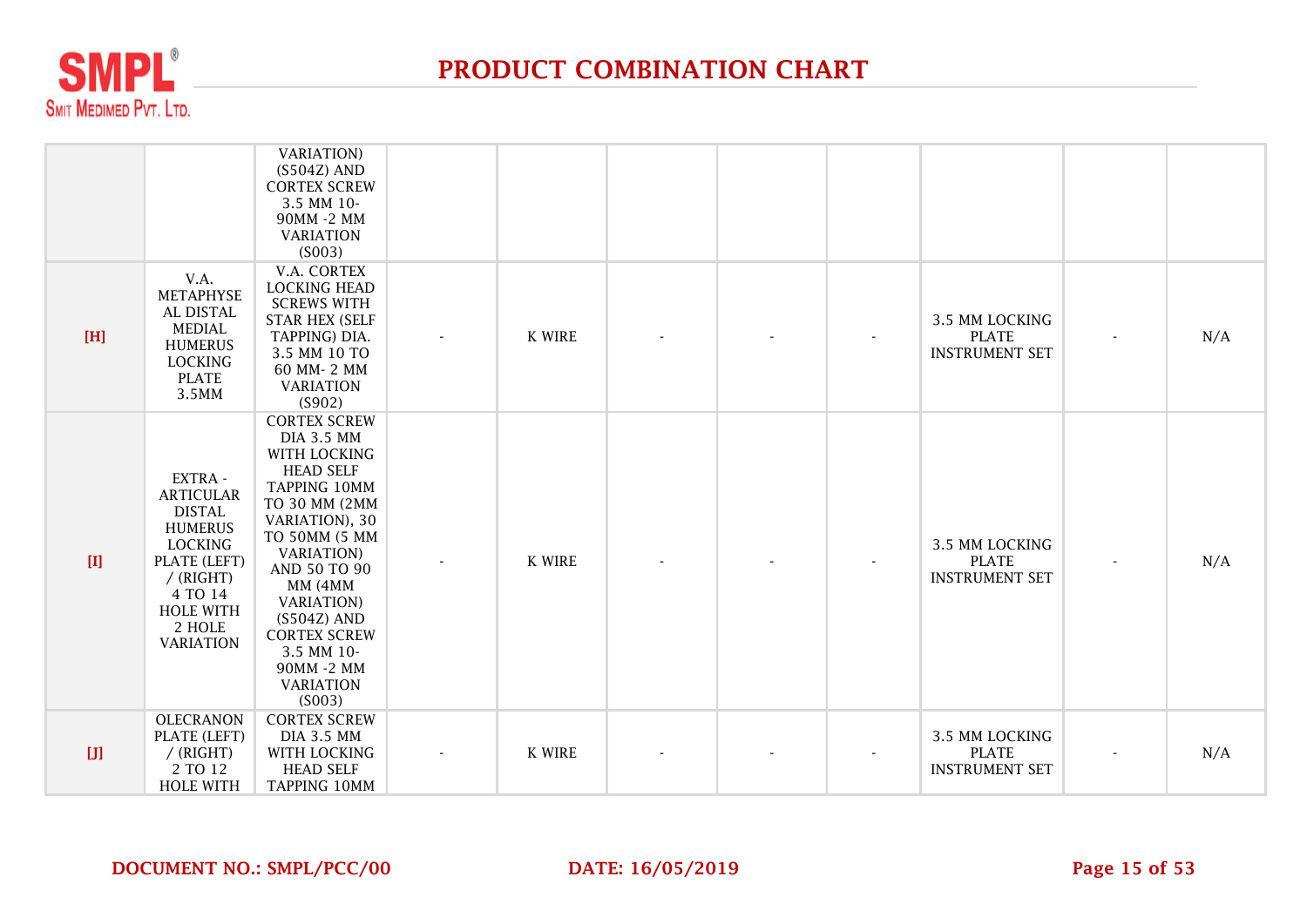

|             | 2 HOLE<br><b>VARIATION</b>                                                                                                                       | TO 30 MM (2MM<br>VARIATION), 30<br>TO 50MM (5 MM<br><b>VARIATION</b> )<br>AND 50 TO 90<br>MM (4MM<br><b>VARIATION</b> )<br>$(S504Z)$ AND<br><b>CORTEX SCREW</b><br>3.5 MM 10-<br>90MM -2 MM<br><b>VARIATION</b><br>(S003)                                                                                                 |               |  |                                                         |     |
|-------------|--------------------------------------------------------------------------------------------------------------------------------------------------|---------------------------------------------------------------------------------------------------------------------------------------------------------------------------------------------------------------------------------------------------------------------------------------------------------------------------|---------------|--|---------------------------------------------------------|-----|
| $[K]$       | <b>PHMA</b><br><b>LOCKING</b><br><b>PLATE</b><br>(PROXIMAL<br><b>HUMERUS</b><br><b>MULTI</b><br>ANGLE)<br>HOLE-<br>5, 6, 8, 10, 12, 1<br>4,16,18 | <b>CORTEX SCREW</b><br><b>DIA 3.5 MM</b><br>WITH LOCKING<br><b>HEAD SELF</b><br>TAPPING 10MM<br>TO 30 MM (2MM<br>VARIATION), 30<br>TO 50MM (5 MM<br><b>VARIATION</b> )<br>AND 50 TO 90<br>MM (4MM<br><b>VARIATION</b> )<br>$(S504Z)$ AND<br><b>CORTEX SCREW</b><br>3.5 MM 10-<br>90MM -2 MM<br><b>VARIATION</b><br>(S003) | K WIRE        |  | 3.5 MM LOCKING<br><b>PLATE</b><br><b>INSTRUMENT SET</b> | N/A |
| $[{\rm L}]$ | V.A. PHMA<br><b>LOCKING</b><br><b>PLATE</b><br><b>ADULT</b><br>(PROXIMAL<br><b>HUMERUS</b><br>MULTI<br>ANGLE)<br>HOLE-                           | V.A. CORTEX<br><b>LOCKING HEAD</b><br><b>SCREWS WITH</b><br><b>STAR HEX (SELF</b><br>TAPPING) DIA.<br>3.5 MM 10 TO<br>60 MM-2 MM<br><b>VARIATION</b><br>(S902)                                                                                                                                                            | <b>K WIRE</b> |  | 3.5 MM LOCKING<br><b>PLATE</b><br><b>INSTRUMENT SET</b> | N/A |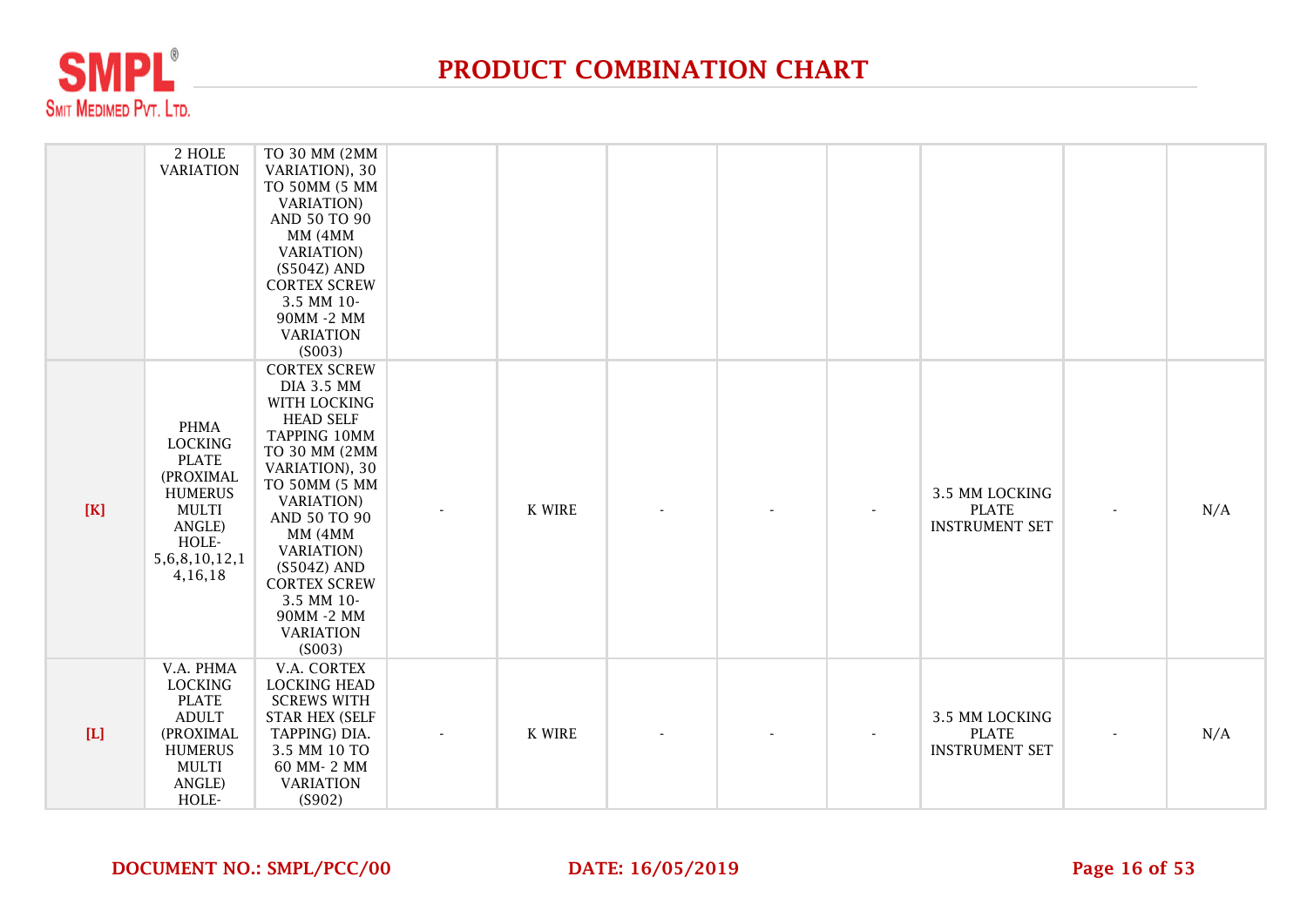

|     | 5, 6, 8, 10, 12, 1<br>4,16,18                                                                                                      |                                                                                                                                                                                                                                                                                                                           |               |  |                                                         |                |     |
|-----|------------------------------------------------------------------------------------------------------------------------------------|---------------------------------------------------------------------------------------------------------------------------------------------------------------------------------------------------------------------------------------------------------------------------------------------------------------------------|---------------|--|---------------------------------------------------------|----------------|-----|
| [M] | PERIARTICUL<br>AR<br><b>PROXIMAL</b><br><b>HUMERUS</b><br><b>LOCKING</b><br><b>PLATE</b><br>(LEFT/RIGHT<br>) HOLE<br>3, 4, 5, 7, 9 | <b>CORTEX SCREW</b><br><b>DIA 3.5 MM</b><br>WITH LOCKING<br><b>HEAD SELF</b><br>TAPPING 10MM<br>TO 30 MM (2MM<br>VARIATION), 30<br>TO 50MM (5 MM<br><b>VARIATION</b> )<br>AND 50 TO 90<br>MM (4MM<br><b>VARIATION</b> )<br>$(S504Z)$ AND<br><b>CORTEX SCREW</b><br>3.5 MM 10-<br>90MM -2 MM<br><b>VARIATION</b><br>(S003) | <b>K WIRE</b> |  | 3.5 MM LOCKING<br><b>PLATE</b><br><b>INSTRUMENT SET</b> |                | N/A |
| [N] | V.A.<br>PERIARTICUL<br>AR<br><b>PROXIMAL</b><br><b>HUMERUSLO</b><br><b>CKING</b><br>PLATE (LEFT)<br>HOLE<br>3, 4, 5, 7, 9          | V.A. CORTEX<br><b>LOCKING HEAD</b><br><b>SCREWS WITH</b><br><b>STAR HEX (SELF</b><br>TAPPING) DIA.<br>3.5 MM 10 TO<br>60 MM-2 MM<br><b>VARIATION</b><br>(S902)                                                                                                                                                            | <b>K WIRE</b> |  | 3.5 MM LOCKING<br><b>PLATE</b><br><b>INSTRUMENT SET</b> | $\blacksquare$ | N/A |
| [O] | <b>LIMITED</b><br>CONTACT<br><b>SELF</b><br><b>COMPRESSIO</b><br>N PLATE<br>4.5 MM<br>BROAD 5 TO                                   | <b>FIXATION WITH</b><br>4.5 AND 6.5 MM<br><b>SCREW</b>                                                                                                                                                                                                                                                                    |               |  | 4.5 MM LOCKING<br><b>PLATE</b><br><b>INSTRUMENT SET</b> |                | N/A |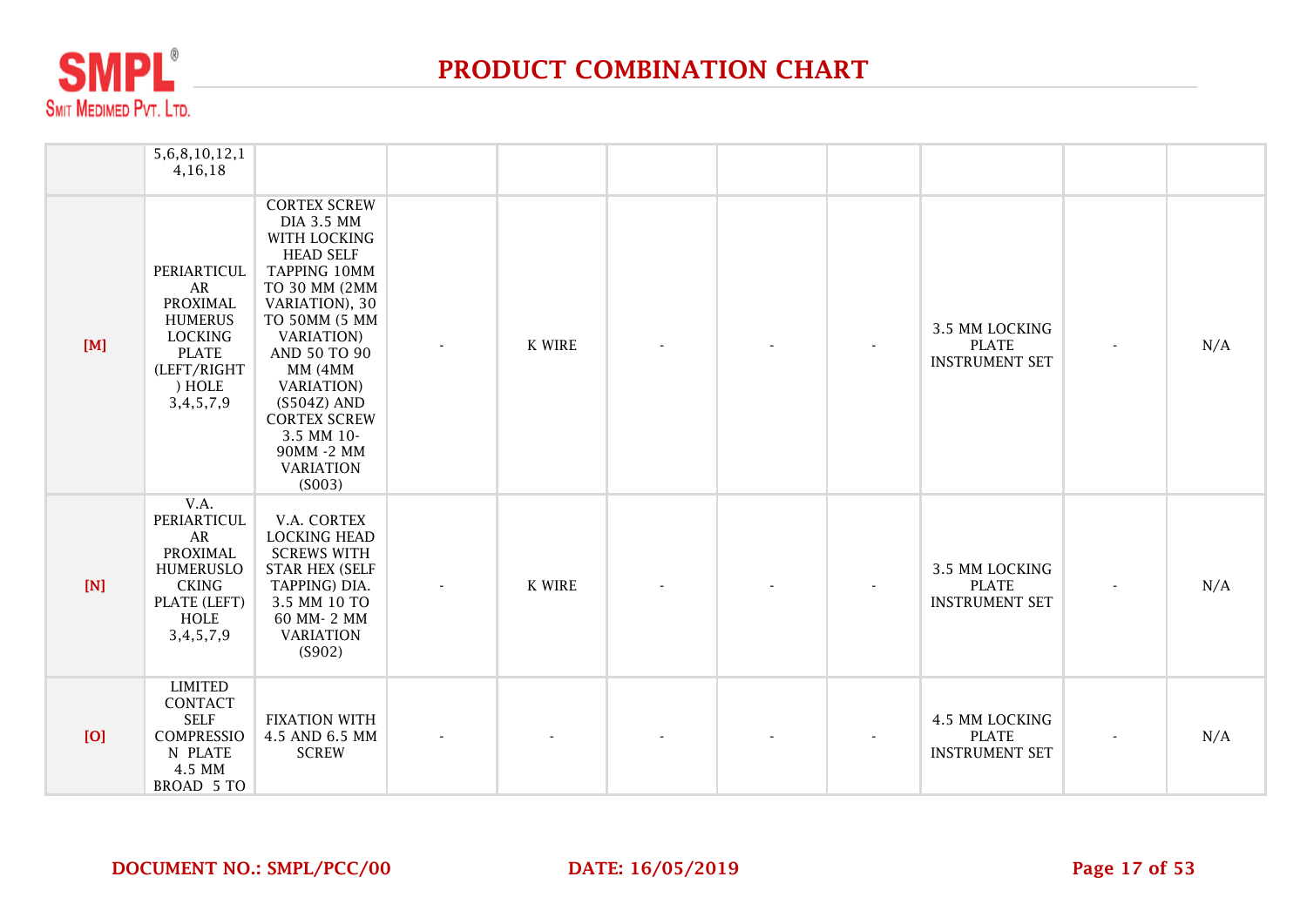

|       | 12 HOLE 1<br>HOLE<br><b>VARIATION</b><br><b>AND 12 TO</b><br>18 HOLE 2<br>HOLE<br><b>VARIATION</b>                                                                                                  |                                                        |  |  |                                                               |     |
|-------|-----------------------------------------------------------------------------------------------------------------------------------------------------------------------------------------------------|--------------------------------------------------------|--|--|---------------------------------------------------------------|-----|
| $[P]$ | <b>SELF</b><br>COMPRESSIO<br>N PLATE<br>(S.C.P.)<br>4.5 MM<br><b>BROAD-5 TO</b><br>12 HOLE 1<br><b>HOLE</b><br><b>VARIATION</b><br><b>AND 12 TO</b><br>18 HOLE 2<br><b>HOLE</b><br><b>VARIATION</b> | <b>FIXATION WITH</b><br>4.5 AND 6.5 MM<br><b>SCREW</b> |  |  | LARGE<br>FRAGMENT LC-<br>DCP AND DCP<br><b>INSTRUMENT SET</b> | N/A |
| [Q]   | <b>HUMERAL</b><br><b>DISTAL SUB-</b><br>CONDYLAR<br>LOCKING<br>PLATE,<br>LEFT/RIGHT                                                                                                                 |                                                        |  |  |                                                               | N/A |
| [R]   | <b>HUMERAL</b><br><b>DISTAL</b><br><b>LATERAL</b><br>3.5MM<br>LOCKING<br>PLATE,<br>LEFT/RIGHT                                                                                                       |                                                        |  |  |                                                               | N/A |
| [S]   | <b>HUMERAL</b><br><b>GREATER</b><br>TUBEROSITY<br><b>LOCKING</b><br>PLATE,                                                                                                                          |                                                        |  |  |                                                               | N/A |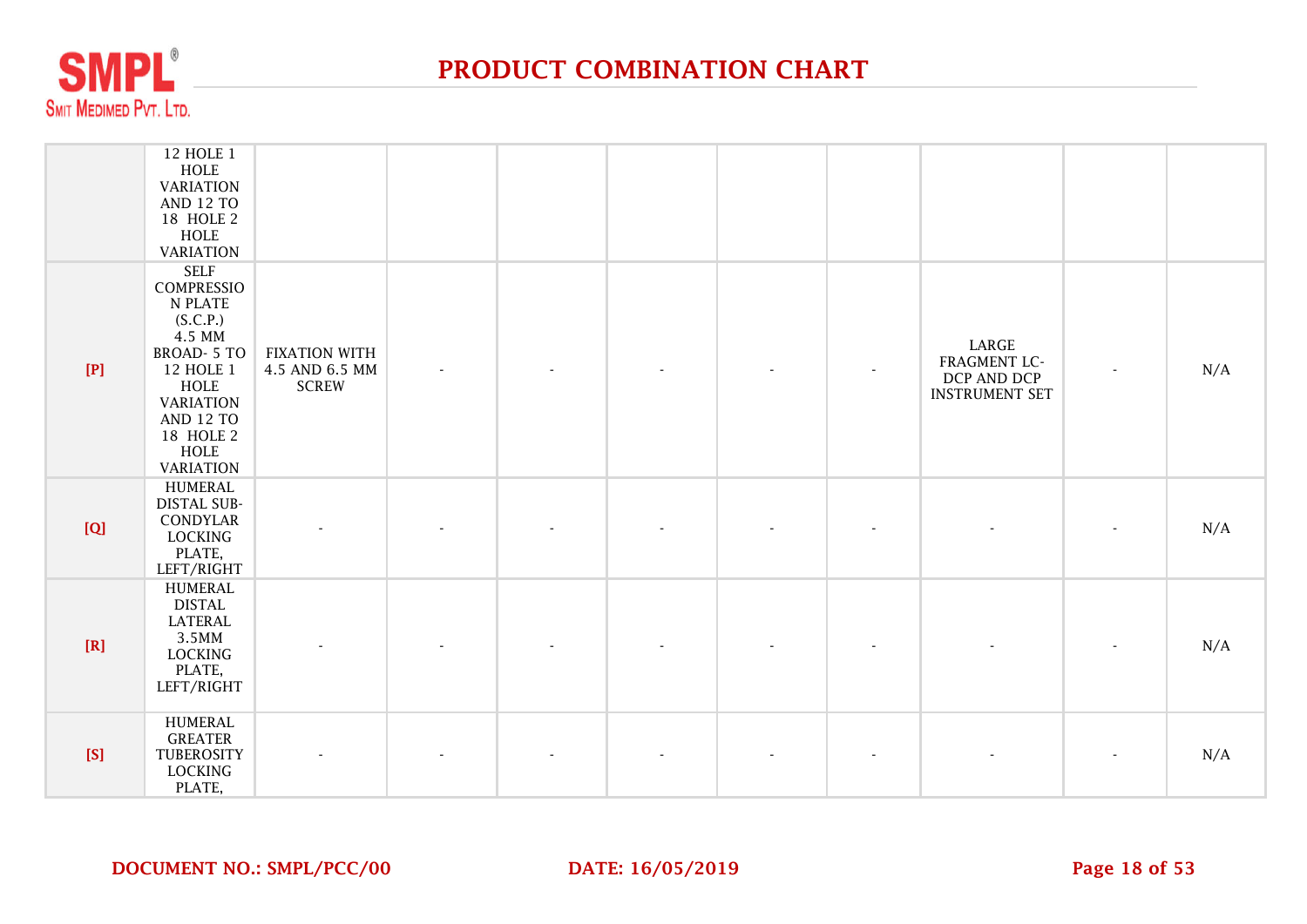

|                                                       | LEFT/RIGHT                                                                                                                                             |                                                                                                                                                                                                                                                                                                                           |                                                                                         |  |                                                                      |     |
|-------------------------------------------------------|--------------------------------------------------------------------------------------------------------------------------------------------------------|---------------------------------------------------------------------------------------------------------------------------------------------------------------------------------------------------------------------------------------------------------------------------------------------------------------------------|-----------------------------------------------------------------------------------------|--|----------------------------------------------------------------------|-----|
| <b>TIBIA/FIBU</b><br><b>LA PLATE</b><br><b>SYSTEM</b> |                                                                                                                                                        |                                                                                                                                                                                                                                                                                                                           | <b>SS WIRE REEL</b><br>IS USED IF<br><b>THE</b><br><b>FRACTURE IS</b><br><b>COMPLEX</b> |  |                                                                      |     |
| [A]                                                   | <b>SELF</b><br><b>COMPRESSIO</b><br>N PLATE<br>(S.C.P.)<br>4.5 MM<br><b>NARROW 5</b><br>TO 16 HOLE<br>WITH 1<br>HOLE<br><b>VARIATION</b>               | <b>FIXATION WITH</b><br>4.5 AND 6.5 MM<br><b>SCREW</b>                                                                                                                                                                                                                                                                    |                                                                                         |  | <b>SMALL</b><br>FRAGMENT LC-<br>DCP AND DCP<br><b>INSTRUMENT SET</b> | N/A |
| [B]                                                   | 3.5 MM<br><b>POSTRIO</b><br><b>MEDIAL</b><br>PROXIMAL<br><b>TIBIA</b><br><b>LOCKING</b><br>PLATE 4 TO<br>18 HOLE<br>WITH 2<br>HOLE<br><b>VARIATION</b> | <b>CORTEX SCREW</b><br><b>DIA 3.5 MM</b><br>WITH LOCKING<br><b>HEAD SELF</b><br>TAPPING 10MM<br>TO 30 MM (2MM<br>VARIATION), 30<br>TO 50MM (5 MM<br><b>VARIATION</b> )<br>AND 50 TO 90<br>MM (4MM<br><b>VARIATION</b> )<br>$(S504Z)$ AND<br><b>CORTEX SCREW</b><br>3.5 MM 10-<br>90MM -2 MM<br><b>VARIATION</b><br>(S003) |                                                                                         |  | 3.5 MM LOCKING<br><b>PLATE</b><br><b>INSTRUMENT SET</b>              | N/A |
| [C]                                                   | V.A. 3.5 MM<br><b>POSTRIO</b><br><b>MEDIAL</b><br><b>PROXIMAL</b>                                                                                      | V.A. CORTEX<br><b>LOCKING HEAD</b><br><b>SCREWS WITH</b><br><b>STAR HEX (SELF</b>                                                                                                                                                                                                                                         |                                                                                         |  | 3.5 MM LOCKING<br><b>PLATE</b><br><b>INSTRUMENT SET</b>              | N/A |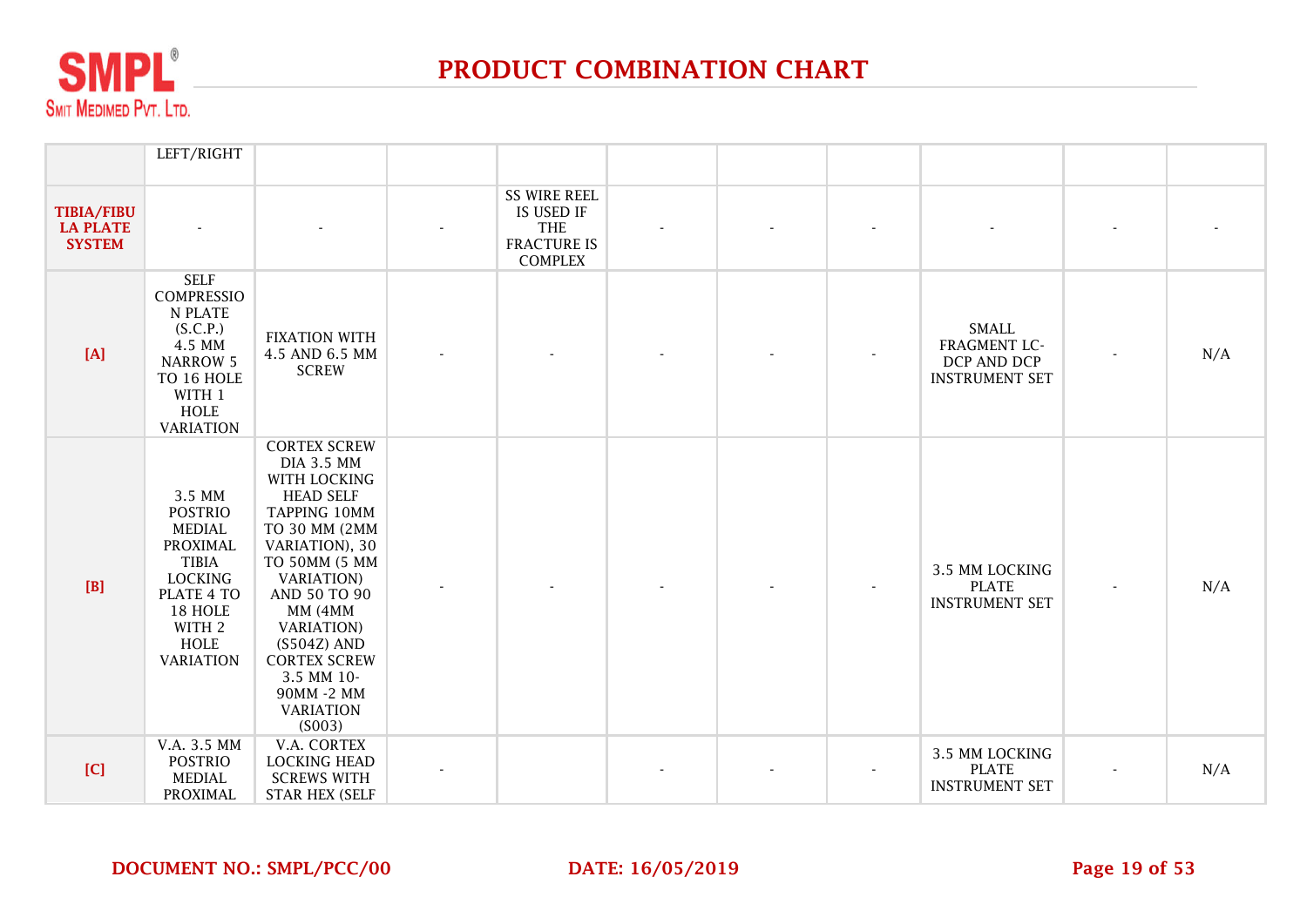

|             | <b>TIBIA</b><br><b>LOCKING</b><br><b>PLATE</b><br>4 TO 18<br><b>HOLE WITH</b><br>2 HOLE<br><b>VARIATION</b>                                                                                  | TAPPING) DIA.<br>3.5 MM 10 TO<br>60 MM-2 MM<br><b>VARIATION</b><br>(S902)                                                                                                                                                                                                                                                 |               |  |                                                         |     |
|-------------|----------------------------------------------------------------------------------------------------------------------------------------------------------------------------------------------|---------------------------------------------------------------------------------------------------------------------------------------------------------------------------------------------------------------------------------------------------------------------------------------------------------------------------|---------------|--|---------------------------------------------------------|-----|
| [D]         | 3.5 MM LOW-<br><b>BEND</b><br><b>DISTAL</b><br><b>MEDIAL</b><br><b>TIBIA</b><br><b>LOCKING</b><br><b>PLATE</b><br>(LEFT/RIGHT<br>) 4 TO 18<br><b>HOLE WITH</b><br>2 HOLE<br><b>VARIATION</b> | <b>CORTEX SCREW</b><br><b>DIA 3.5 MM</b><br>WITH LOCKING<br><b>HEAD SELF</b><br>TAPPING 10MM<br>TO 30 MM (2MM<br>VARIATION), 30<br>TO 50MM (5 MM<br><b>VARIATION</b> )<br>AND 50 TO 90<br>MM (4MM<br><b>VARIATION</b> )<br>$(S504Z)$ AND<br><b>CORTEX SCREW</b><br>3.5 MM 10-<br>90MM -2 MM<br><b>VARIATION</b><br>(S003) | <b>K WIRE</b> |  | 3.5 MM LOCKING<br><b>PLATE</b><br><b>INSTRUMENT SET</b> | N/A |
| $[{\bf E}]$ | <b>ANTROLATE</b><br><b>RAL DISTAL</b><br><b>TIBIA</b><br><b>LOCKING</b><br><b>PLATE</b><br>3.5MM<br>(LEFT)<br>$/(RIGHT)$ 5<br>TO 25 2<br><b>HOLE</b><br><b>VARIATION</b>                     | <b>CORTEX SCREW</b><br><b>DIA 3.5 MM</b><br>WITH LOCKING<br><b>HEAD SELF</b><br>TAPPING 10MM<br>TO 30 MM (2MM<br>VARIATION), 30<br>TO 50MM (5 MM<br><b>VARIATION</b> )<br>AND 50 TO 90<br>MM (4MM<br><b>VARIATION</b> )<br>$(S504Z)$ AND<br><b>CORTEX SCREW</b>                                                           | <b>K WIRE</b> |  | 3.5 MM LOCKING<br><b>PLATE</b><br><b>INSTRUMENT SET</b> | N/A |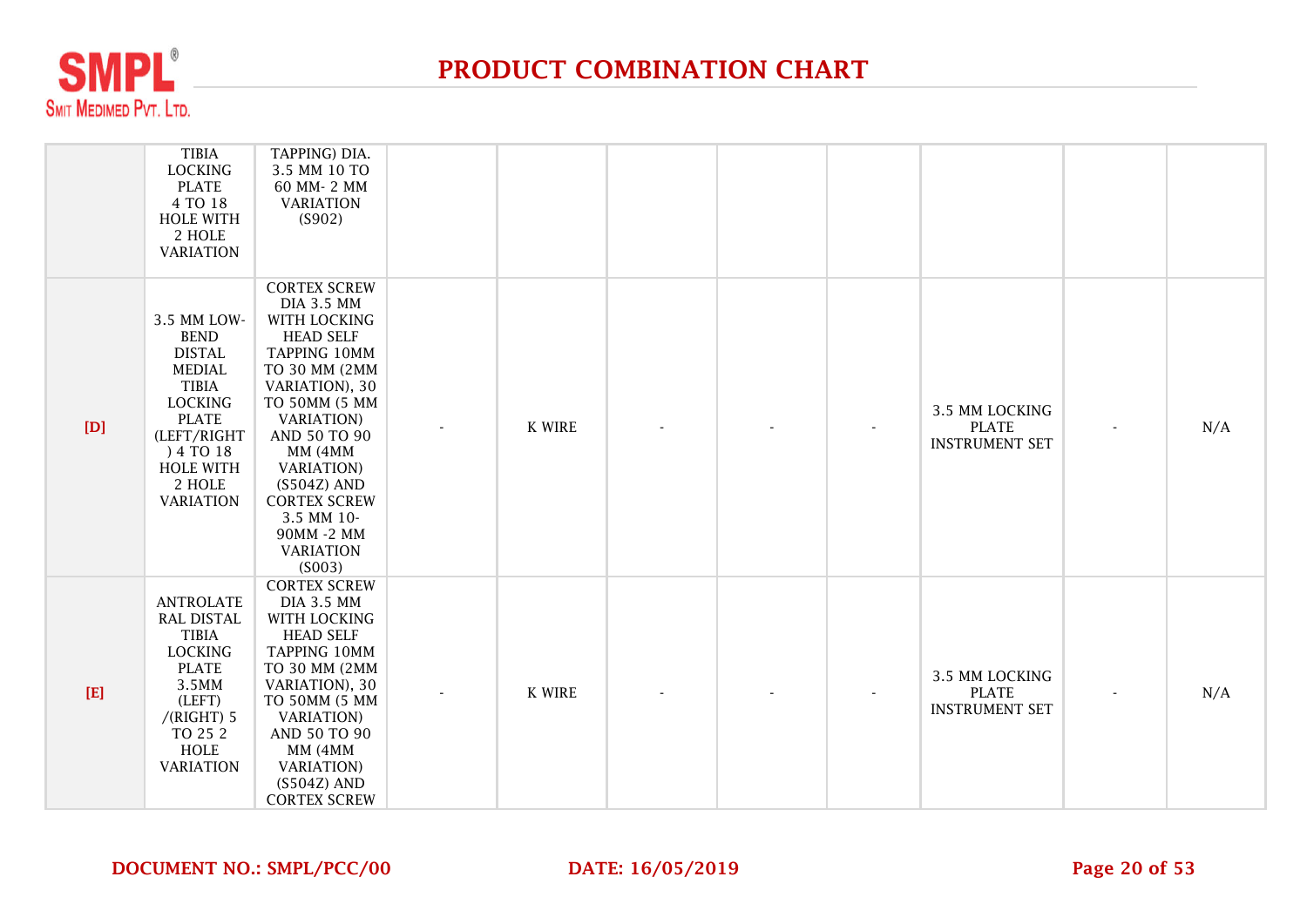

|             |                                                                                                                                                                | 3.5 MM 10-<br>90MM -2 MM<br><b>VARIATION</b><br>(S003)                                                                                                                                                                                                                                                                  |               |  |                                                         |     |
|-------------|----------------------------------------------------------------------------------------------------------------------------------------------------------------|-------------------------------------------------------------------------------------------------------------------------------------------------------------------------------------------------------------------------------------------------------------------------------------------------------------------------|---------------|--|---------------------------------------------------------|-----|
| $[{\bf F}]$ | <b>DISTAL</b><br><b>TIBIA</b><br><b>LOCKING</b><br>PLATE LEFT<br><b>AND RIGHT</b>                                                                              | 3.5 MM<br><b>LOCKING HEAD</b><br><b>SCREW WITH</b><br><b>STAR HEX</b><br>$(S504Z)$ AND<br><b>CORTEX SCREW</b><br>3.5 MM (S003)                                                                                                                                                                                          |               |  | 3.5 MM LOCKING<br><b>PLATE</b><br><b>INSTRUMENT SET</b> | N/A |
| [G]         | <b>DISTAL</b><br><b>MEDIAL</b><br><b>TIBIA</b><br><b>LOCKING</b><br>PLATE LEFT<br>AND RIGHT<br>4 TO 18<br>HOLE <sub>2</sub><br><b>HOLE</b><br><b>VARIATION</b> | <b>CORTEX SCREW</b><br><b>DIA 3.5 MM</b><br>WITH LOCKING<br><b>HEAD SELF</b><br>TAPPING 10MM<br>TO 30 MM (2MM<br>VARIATION), 30<br>TO 50MM (5 MM<br><b>VARIATION</b><br>AND 50 TO 90<br>MM (4MM<br><b>VARIATION</b> )<br>$(S504Z)$ AND<br><b>CORTEX SCREW</b><br>3.5 MM 10-<br>90MM -2 MM<br><b>VARIATION</b><br>(S003) | <b>K WIRE</b> |  | 3.5 MM LOCKING<br><b>PLATE</b><br><b>INSTRUMENT SET</b> | N/A |
| $[H]$       | V.A. DISTAL<br><b>MEDIAL</b><br><b>TIBIA</b><br><b>LOCKING</b><br>PLATE LEFT<br>& RIGHT 4<br>TO 18 HOLES<br>WITH 2<br><b>HOLE</b><br><b>VARIATION</b>          | V.A. CORTEX<br><b>LOCKING HEAD</b><br><b>SCREW DIA 5.0</b><br>MM 25 TO 90<br>MM - 5 MM<br><b>VARIATION</b><br>(S905) AND<br><b>CORTEX SCREW</b><br>4.5 MM 14 TO<br>100 MM-2 MM                                                                                                                                          | K WIRE        |  | 4.5 MM LOCKING<br><b>PLATE</b><br><b>INSTRUMENT SET</b> | N/A |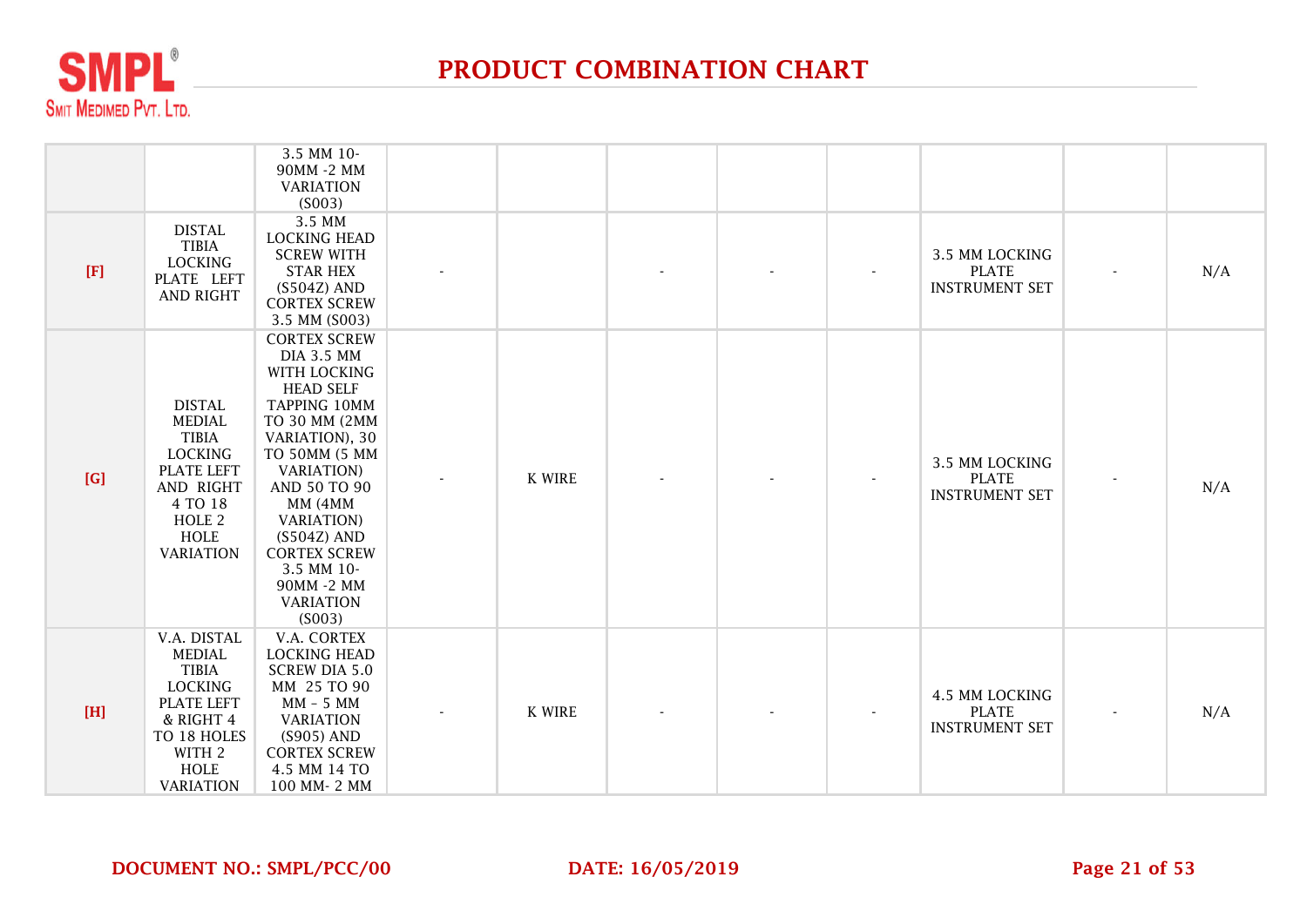

|                                                                                                                                                                                                                                                    |                                                                                                                                                                          | <b>VARIATION</b><br>(S005)                                                                                                                                                                                                                                                                                                |               |  |                                                         |                          |     |
|----------------------------------------------------------------------------------------------------------------------------------------------------------------------------------------------------------------------------------------------------|--------------------------------------------------------------------------------------------------------------------------------------------------------------------------|---------------------------------------------------------------------------------------------------------------------------------------------------------------------------------------------------------------------------------------------------------------------------------------------------------------------------|---------------|--|---------------------------------------------------------|--------------------------|-----|
| $[1] % \centering \includegraphics[width=0.9\textwidth]{images/TrDiM-Architecture.png} % \caption{The first two different values of $M$ with the same time. The first two different values of $M$ is the same time.} \label{TrDiM-Architecture} %$ | 3.5 MM<br>PROXIMAL<br><b>MEDIAL</b><br><b>TIBIA</b><br><b>LOCKING</b><br><b>PLATE (LEFT</b><br>AND RIGHT)<br>4 TO 18<br><b>HOLES WITH</b><br>2 HOLE<br><b>VARIATION</b>  | <b>CORTEX SCREW</b><br><b>DIA 3.5 MM</b><br>WITH LOCKING<br><b>HEAD SELF</b><br>TAPPING 10MM<br>TO 30 MM (2MM<br>VARIATION), 30<br>TO 50MM (5 MM<br><b>VARIATION</b> )<br>AND 50 TO 90<br>MM (4MM<br><b>VARIATION</b> )<br>$(S504Z)$ AND<br><b>CORTEX SCREW</b><br>3.5 MM 10-<br>90MM -2 MM<br><b>VARIATION</b><br>(S003) | K WIRE        |  | 3.5 MM LOCKING<br><b>PLATE</b><br><b>INSTRUMENT SET</b> | $\overline{\phantom{a}}$ | N/A |
|                                                                                                                                                                                                                                                    | PROXIMAL<br><b>LATERAL</b><br><b>TIBIA</b><br><b>LOCKING</b><br>PLATE (LEFT)<br>(RIGHT)3.5M<br>$\mathbf M$<br>2 TO 14<br><b>HOLES WITH</b><br>2 HOLE<br><b>VARIATION</b> | <b>CORTEX SCREW</b><br><b>DIA 3.5 MM</b><br>WITH LOCKING<br><b>HEAD SELF</b><br>TAPPING 10MM<br>TO 30 MM (2MM<br>VARIATION), 30<br>TO 50MM (5 MM<br><b>VARIATION</b> )<br>AND 50 TO 90<br>MM (4MM<br><b>VARIATION</b> )<br>$(S504Z)$ AND<br><b>CORTEX SCREW</b><br>3.5 MM 10-<br>90MM -2 MM<br><b>VARIATION</b><br>(S003) | <b>K WIRE</b> |  | 3.5 MM LOCKING<br><b>PLATE</b><br><b>INSTRUMENT SET</b> |                          | N/A |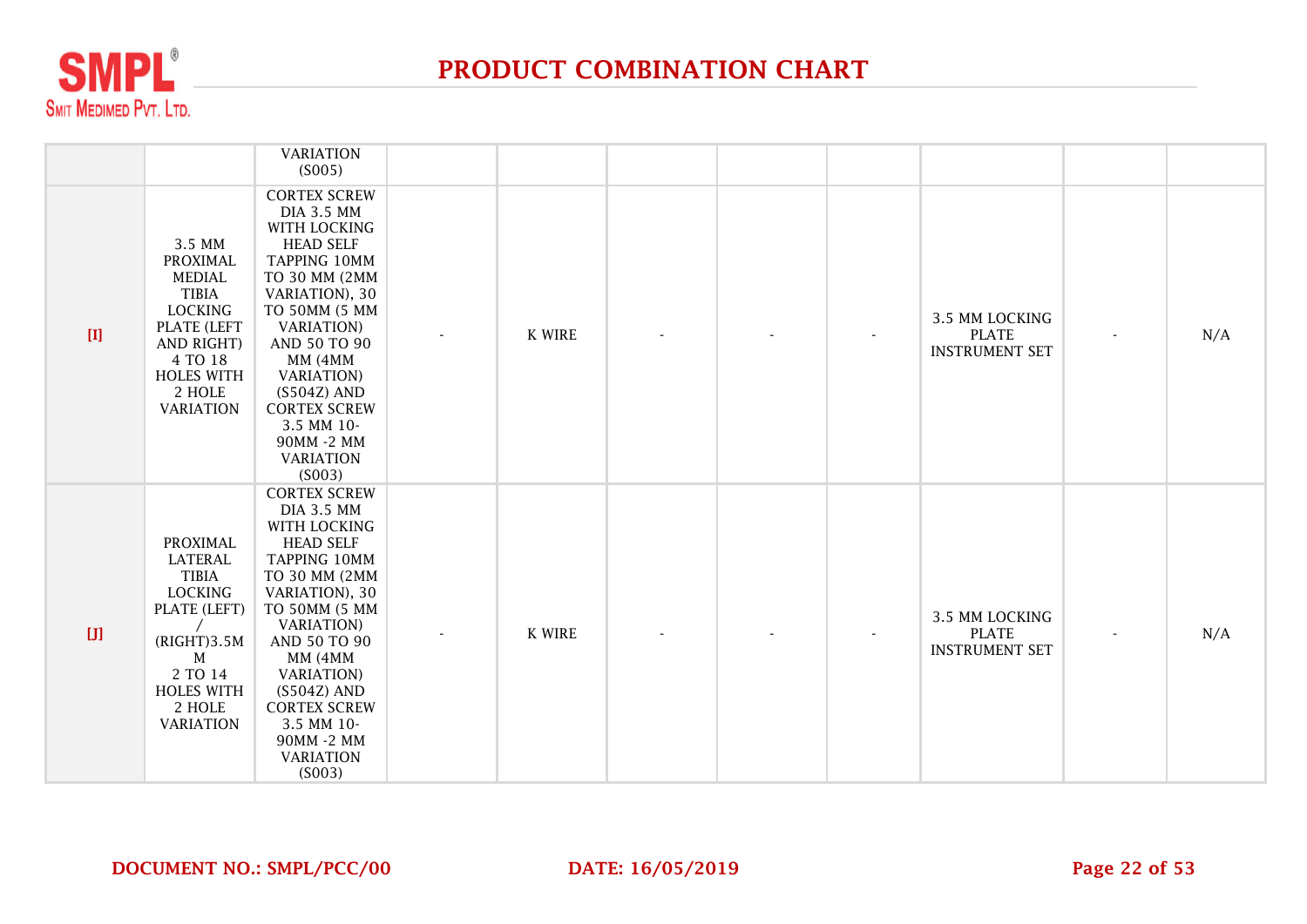

| [K]         | V.A.<br><b>PROXIMAL</b><br><b>LATERAL</b><br><b>TIBIA</b><br><b>LOCKING</b><br>PLATE (LEFT)<br>3.5MM<br>2 TO 14<br><b>HOLES WITH</b><br>2 HOLE<br><b>VARIATION</b>   | V.A. CORTEX<br><b>LOCKING HEAD</b><br><b>SCREWS WITH</b><br><b>STAR HEX (SELF</b><br>TAPPING) DIA.<br>3.5 MM 10 TO<br>60 MM-2 MM<br><b>VARIATION</b><br>(S902)                                                                                                                                                  | K WIRE        |  | 3.5 MM LOCKING<br><b>PLATE</b><br><b>INSTRUMENT SET</b>        | N/A |
|-------------|----------------------------------------------------------------------------------------------------------------------------------------------------------------------|-----------------------------------------------------------------------------------------------------------------------------------------------------------------------------------------------------------------------------------------------------------------------------------------------------------------|---------------|--|----------------------------------------------------------------|-----|
| $[{\rm L}]$ | <b>PROXIMAL</b><br><b>LATERAL</b><br><b>TIBIA</b><br><b>LOCKING</b><br>PLATE LEFT<br>& RIGHT<br>5.5 MM<br>2 TO 14<br><b>HOLES WITH</b><br>2 HOLE<br><b>VARIATION</b> | DIA 4.5/5.5 MM<br><b>CORTEX</b><br><b>LOCKING HEAD</b><br>SCREW-25 TO<br>100 MM -5 MM<br><b>VARIATION</b><br>(S505Z) AND<br><b>CORTEX SCREW</b><br>4.5MM-14 TO<br>100 MM - 2 MM<br><b>VARIATION</b><br>(S005)                                                                                                   | <b>K WIRE</b> |  | <b>4.5 MM LOCKING</b><br><b>PLATE</b><br><b>INSTRUMENT SET</b> | N/A |
| [M]         | 3.5 MM<br><b>LATERAL</b><br><b>DISTAL</b><br><b>FIBULA</b><br><b>LOCKING</b><br>PLATE LEFT.<br>/ RIGHT 3<br>TO 11 HOLES<br>WITH 1<br><b>HOLE</b><br><b>VARIATION</b> | <b>CORTEX SCREW</b><br><b>DIA 3.5 MM</b><br>WITH LOCKING<br><b>HEAD SELF</b><br>TAPPING 10MM<br>TO 30 MM (2MM<br>VARIATION), 30<br>TO 50MM (5 MM<br><b>VARIATION</b> )<br>AND 50 TO 90<br>MM (4MM<br><b>VARIATION</b> )<br>$(S504Z)$ AND<br><b>CORTEX SCREW</b><br>3.5 MM 10-<br>90MM -2 MM<br><b>VARIATION</b> | K WIRE        |  | 3.5 MM LOCKING<br><b>PLATE</b><br><b>INSTRUMENT SET</b>        | N/A |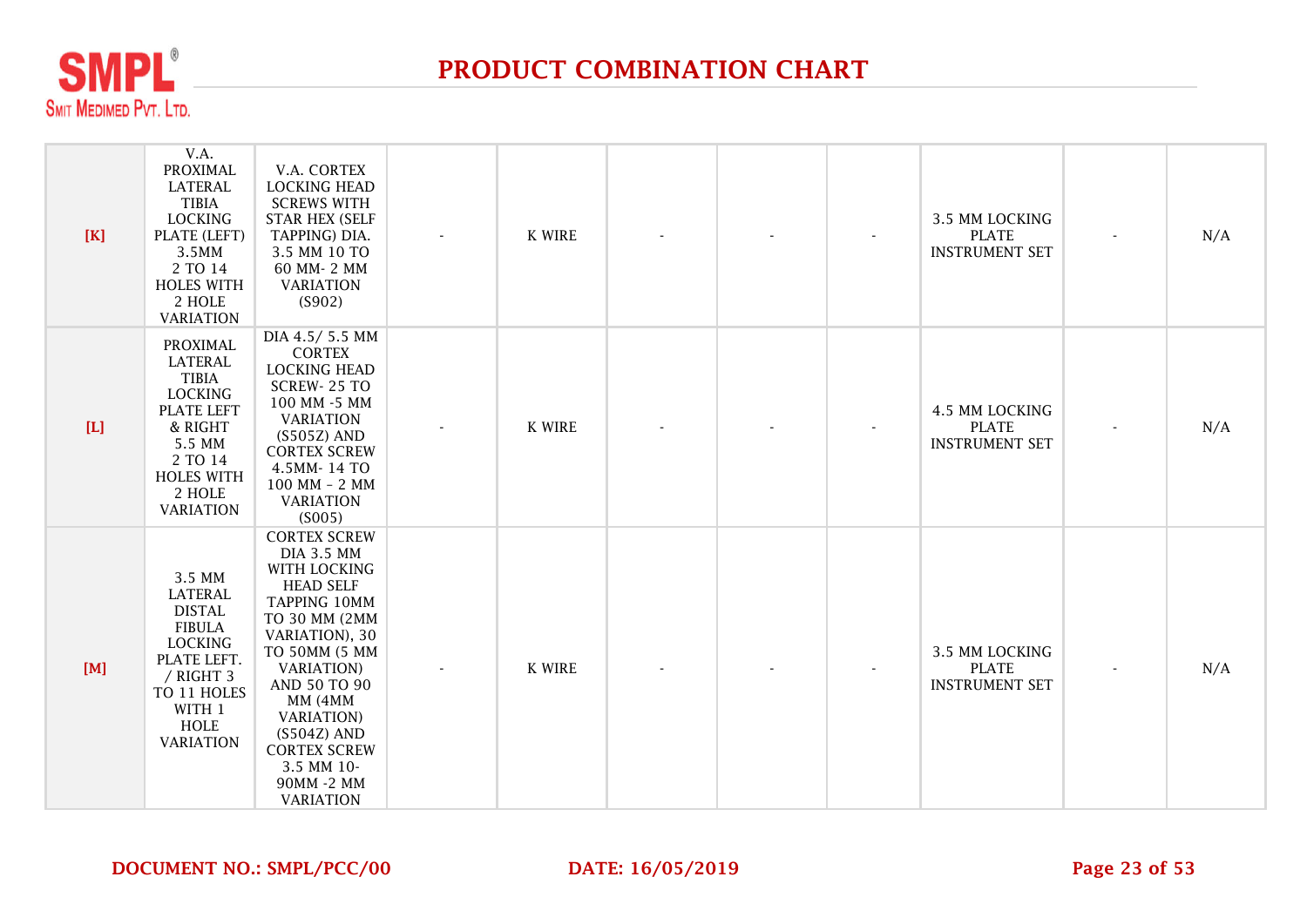

|     |                                                                                                                                                                       | (S003)                                                                                                                                                                                                                  |        |  |                                                         |     |
|-----|-----------------------------------------------------------------------------------------------------------------------------------------------------------------------|-------------------------------------------------------------------------------------------------------------------------------------------------------------------------------------------------------------------------|--------|--|---------------------------------------------------------|-----|
| [N] | V.A. 3.5 MM<br>LATERAL<br><b>DISTAL</b><br><b>FIBULA</b><br><b>LOCKING</b><br>PLATE $(L/R)$<br>3 TO 11<br><b>HOLES WITH</b><br>1 HOLE<br><b>VARIATION</b>             | V.A. CORTEX<br><b>LOCKING HEAD</b><br><b>SCREWS WITH</b><br><b>STAR HEX (SELF</b><br>TAPPING) DIA.<br>3.5 MM 10 TO<br>60 MM-2 MM<br><b>VARIATION</b><br>(S902)                                                          | K WIRE |  | 3.5 MM LOCKING<br><b>PLATE</b><br><b>INSTRUMENT SET</b> | N/A |
| [O] | <b>T BUTTRESS</b><br>PALTE 5MM<br><b>WITH</b><br><b>LOCKING</b><br><b>SYSTEMS</b><br>3 TO 10<br><b>HOLE WITH</b><br>1 HOLE<br><b>VARIATION</b>                        | <b>CORTEX SCREW</b><br><b>DIA 5.0 MM</b><br><b>WITH LOCKING</b><br>HEAD-10-<br>100MM-2 MM<br><b>VARIATION</b><br>$(S075)$ AND<br><b>CORTEX SCREW</b><br>DIA 4.5 MM 14<br>TO 100 MM - 2<br><b>MM VARIATION</b><br>(S005) |        |  | 4.5 MM LOCING<br><b>PLATE</b><br><b>INSTRUMENT SET</b>  | N/A |
| [P] | <b>L BUTTRESS</b><br>PLATE 5MM<br><b>LEFT LEG</b><br>WITH<br><b>LOCKING</b><br><b>SYSTEM</b><br>3 TO 10<br><b>HOOLES</b><br>WITH 1<br><b>HOLE</b><br><b>VARIATION</b> | <b>CORTEX SCREW</b><br><b>DIA 5.0 MM</b><br>WITH LOCKING<br><b>HEAD-10-</b><br>100MM-2 MM<br><b>VARIATION</b><br>$(S075)$ AND<br><b>CORTEX SCREW</b><br>DIA 4.5 MM 14<br>TO 100 MM - 2<br>MM VARIATION<br>(S005)        |        |  | 4.5 MM LOCING<br><b>PLATE</b><br><b>INSTRUMENT SET</b>  | N/A |
| [Q] | <b>T PLATE</b><br><b>5MM WITH</b>                                                                                                                                     | <b>CORTEX SCREW</b><br><b>DIA 5.0 MM</b>                                                                                                                                                                                |        |  | 4.5 MM LOCING<br><b>PLATE</b>                           | N/A |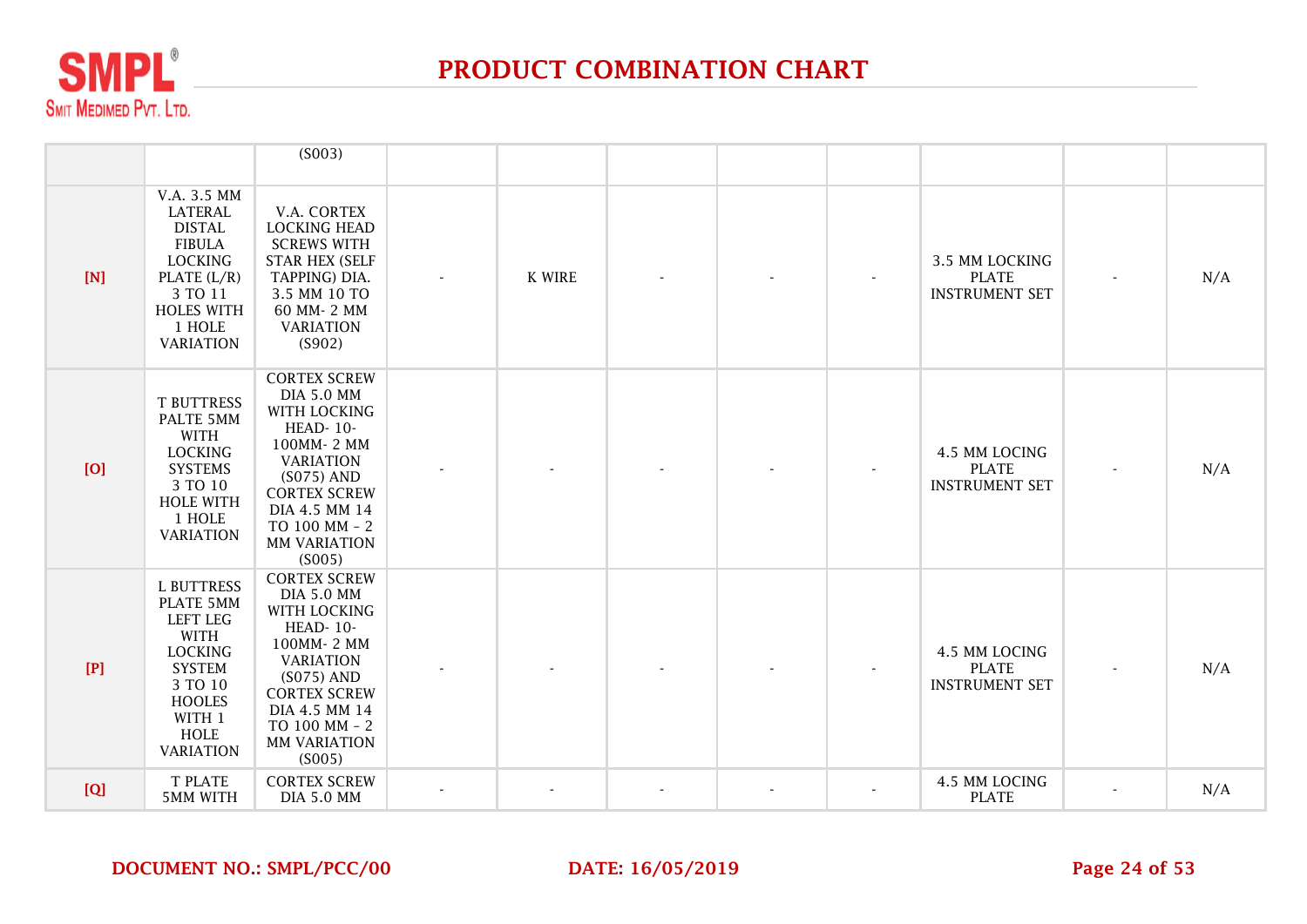

|     | <b>LOCKING</b><br><b>SYSTEM</b><br>3 TO 10<br><b>HOLE WITH</b><br>1 HOLE<br><b>VARIATION</b>                                                                     | WITH LOCKING<br>HEAD-10-<br>100MM-2 MM<br><b>VARIATION</b><br>(S075) AND<br><b>CORTEX SCREW</b><br>DIA 4.5 MM 14<br>TO 100 MM - 2<br><b>MM VARIATION</b><br>(S005) |               |  | <b>INSTRUMENT SET</b>                                   |     |
|-----|------------------------------------------------------------------------------------------------------------------------------------------------------------------|--------------------------------------------------------------------------------------------------------------------------------------------------------------------|---------------|--|---------------------------------------------------------|-----|
| [R] | V.A.<br>LATERAL<br><b>TIBIAL HEAD</b><br><b>BUTTRESS</b><br>PLATE WITH<br><b>LOCKING</b><br><b>SYSTEMS</b><br>(L/R)                                              | V.A. CORTEX<br><b>LOCKING HEAD</b><br><b>SCREWS (SELF</b><br>TAPPING) DIA.<br>$4.5,5.0MM - 10$<br><b>TO 100MM</b>                                                  | <b>K WIRE</b> |  | 4.5 MM LOCING<br><b>PLATE</b><br><b>INSTRUMENT SET</b>  | N/A |
| [S] | <b>TIBIAL</b><br>PROXIMAL<br><b>LATERAL</b><br>3.5MM<br><b>LOCKING</b><br>PLATE III,<br>LEFT/RIGHT.<br>2 TO 18<br><b>HOLE WITH</b><br>2 HOLE<br><b>VARIATION</b> | <b>3.5MM CORTEX</b><br>SCREW,<br>STARDRIVE,<br>SELF-TAPPING                                                                                                        |               |  | 3.5 MM LOCKING<br><b>PLATE</b><br><b>INSTRUMENT SET</b> | N/A |
| [T] | <b>TIBIAL</b><br>PROXIMAL<br><b>LATERAL</b><br>3.5MM<br><b>LOCKING</b><br>PLATE II,<br>LEFT/RIGHT<br>2 TO 18                                                     | <b>3.5MM CORTEX</b><br>SCREW,<br>STARDRIVE,<br>SELF-TAPPING                                                                                                        |               |  | 3.5 MM LOCKING<br><b>PLATE</b><br><b>INSTRUMENT SET</b> | N/A |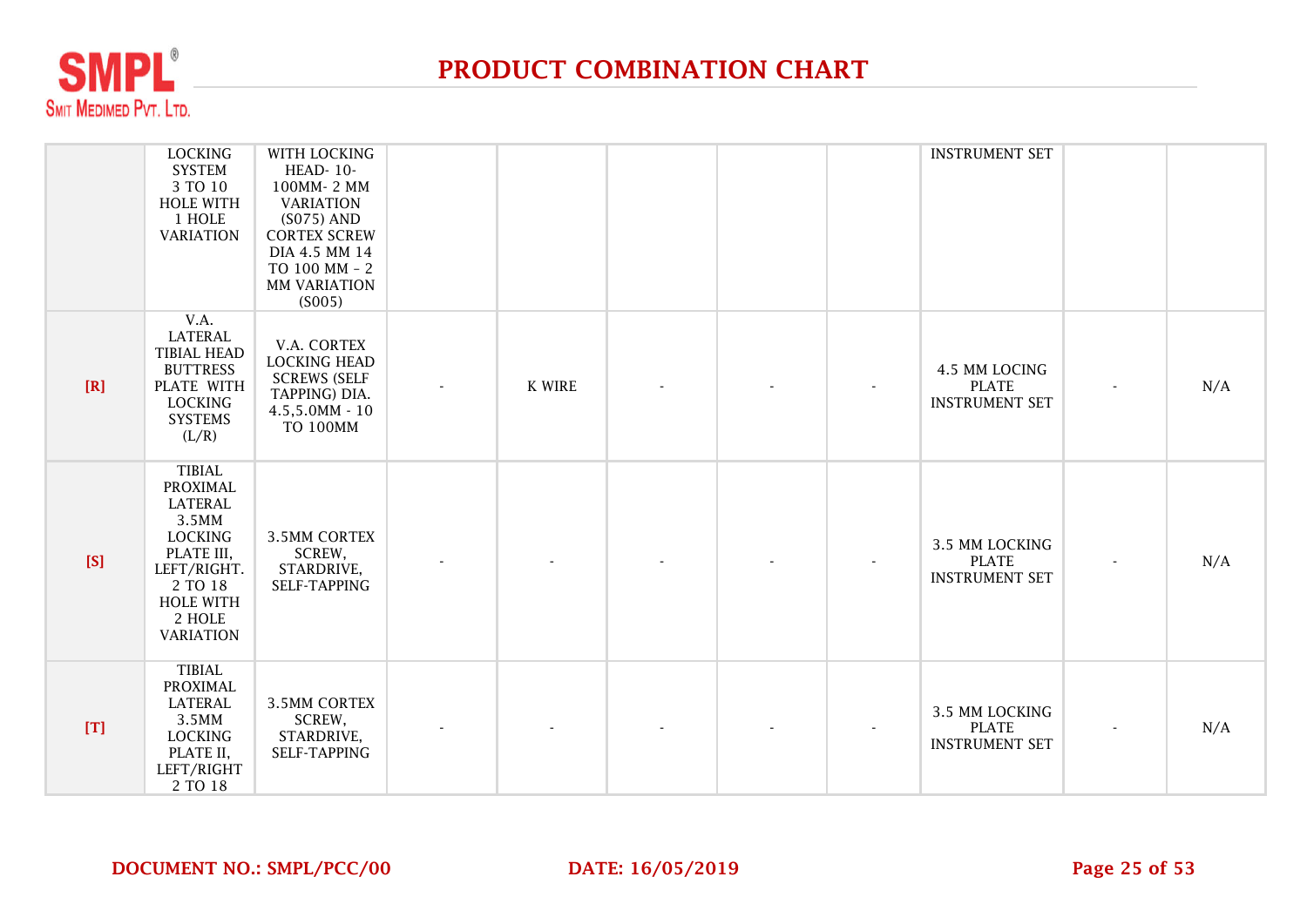

|     | <b>HOLE WITH</b><br>2 HOLE<br><b>VARIATION</b>                                                                                                                          |                                                                                                                                                                |        |  |                                                         |     |
|-----|-------------------------------------------------------------------------------------------------------------------------------------------------------------------------|----------------------------------------------------------------------------------------------------------------------------------------------------------------|--------|--|---------------------------------------------------------|-----|
| [U] | V.A.<br><b>ANTROLATE</b><br><b>RAL DISTAL</b><br><b>TIBIA</b><br><b>LOCKING</b><br><b>PLATE</b><br>$3.5MM$ (L/R)<br>5 TO 25<br>HOLE WITH<br>2 HOLE<br><b>VARIATION</b>  | V.A. CORTEX<br><b>LOCKING HEAD</b><br><b>SCREWS WITH</b><br><b>STAR HEX (SELF</b><br>TAPPING) DIA.<br>3.5 MM 10 TO<br>60 MM-2 MM<br><b>VARIATION</b><br>(S902) | K WIRE |  | 3.5 MM LOCKING<br><b>PLATE</b><br><b>INSTRUMENT SET</b> | N/A |
| [V] | V.A. 3.5 MM<br>LOW-BEND<br><b>DISTAL</b><br><b>MEDIAL</b><br><b>TIBIA</b><br><b>LOCKING</b><br><b>PLATE</b><br>(RIGHT) 4 TO<br>18 HOLE<br>WTH 2 HOLE<br><b>VARIATIO</b> | V.A. CORTEX<br><b>LOCKING HEAD</b><br><b>SCREWS WITH</b><br><b>STAR HEX (SELF</b><br>TAPPING) DIA.<br>3.5 MM 10 TO<br>60 MM-2 MM<br><b>VARIATION</b><br>(S902) | K WIRE |  | 3.5 MM LOCKING<br><b>PLATE</b><br><b>INSTRUMENT SET</b> | N/A |
| [W] | V.A. 3.5 MM<br><b>PROXIMAL</b><br><b>MEDIAL</b><br><b>TIBIA</b><br><b>LOCKING</b><br><b>PLATE</b><br>(LEFT/<br>RIGHT) 4 TO<br>8 HOLES<br>WITH 2<br><b>HOLE</b>          | V.A. CORTEX<br><b>LOCKING HEAD</b><br><b>SCREWS WITH</b><br><b>STAR HEX (SELF</b><br>TAPPING) DIA.<br>3.5 MM 10 TO<br>60 MM-2 MM<br><b>VARIATION</b><br>(S902) | K WIRE |  | 3.5 MM LOCKING<br><b>PLATE</b><br><b>INSTRUMENT SET</b> | N/A |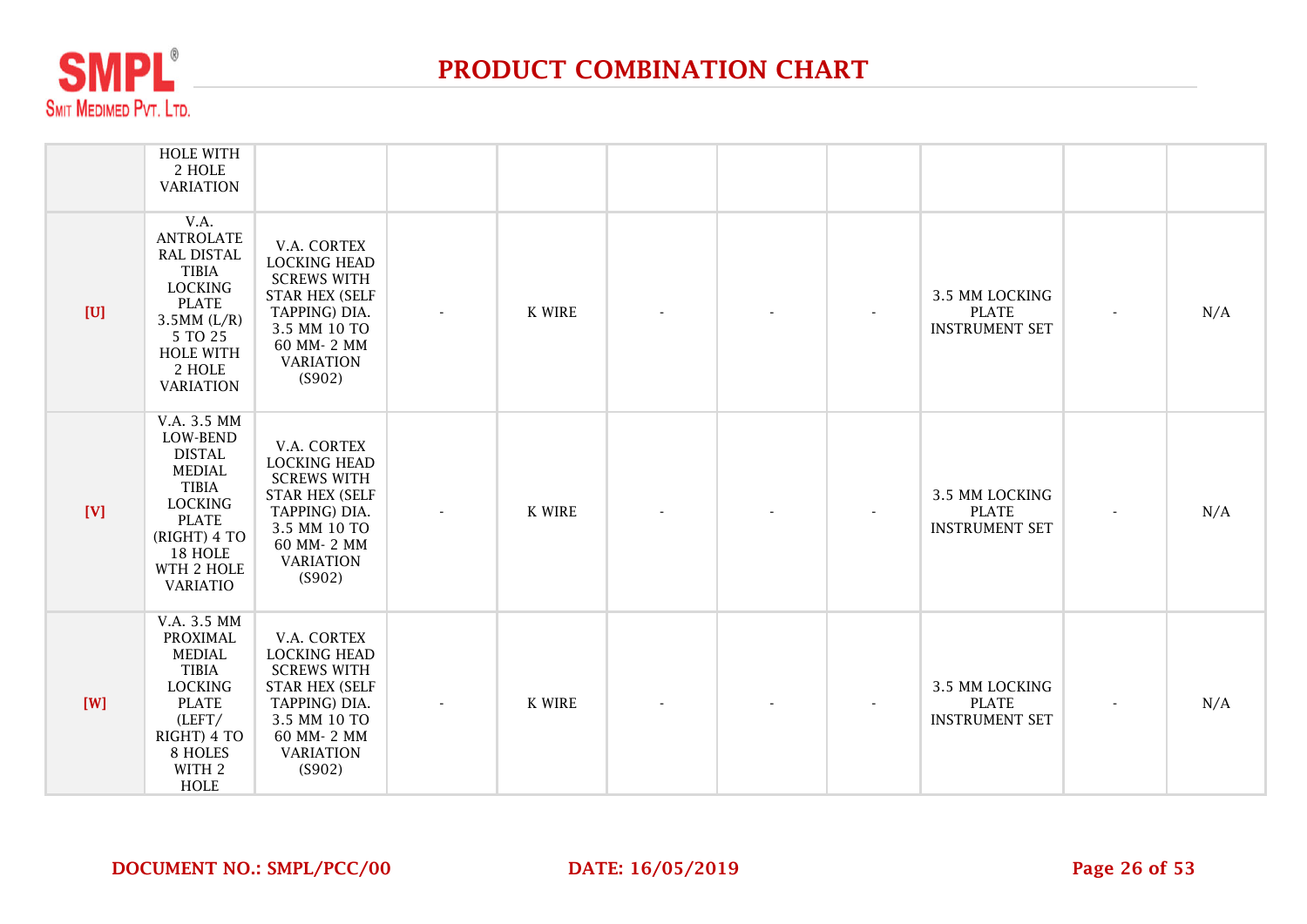

|     | <b>VARIATION</b>                                                                                                                                                    |                                                                                 |  |  |                                                         |     |
|-----|---------------------------------------------------------------------------------------------------------------------------------------------------------------------|---------------------------------------------------------------------------------|--|--|---------------------------------------------------------|-----|
| [X] | <b>TIBIAL</b><br><b>DISTAL</b><br><b>LATERAL</b><br>3.5MM<br><b>LOCKING</b><br>PLATE II,<br>LEFT/RIGHT<br>2 TO 18<br><b>HOLE WITH</b><br>2 HOLE<br><b>VARIATION</b> | <b>3.5MM CORTEX</b><br>SCREW,<br>STARDRIVE,<br>SELF-TAPPING                     |  |  | 3.5 MM LOCKING<br><b>PLATE</b><br><b>INSTRUMENT SET</b> | N/A |
| [Y] | <b>TIBIAL</b><br>PROXIMAL<br><b>POSTERIOR</b><br>3.5MM<br><b>LOCKING</b><br>PLATE II,<br>LEFT/RIGHT<br>2 TO 18<br><b>HOLE WITH</b><br>2 HOLE<br><b>VARIATION</b>    | <b>3.5MM CORTEX</b><br>SCREW,<br>STARDRIVE,<br>SELF-TAPPING                     |  |  | 3.5 MM LOCKING<br><b>PLATE</b><br><b>INSTRUMENT SET</b> | N/A |
| [Z] | <b>TIBIAL</b><br>PROXIMAL<br><b>MEDIAL</b><br>5.0MM<br><b>LOCKING</b><br>PLATE,<br>LEFT/RIGHT<br>2 TO 18<br>HOLE WITH<br>2 HOLE<br><b>VARIATION</b>                 | <b>4.5MM CORTEX</b><br>SCREW,<br>STARDRIVE,<br>SELF-TAPPING,<br><b>TITANIUM</b> |  |  | 4.5 MM LOCKING<br><b>PLATE</b><br><b>INSTRUMENT SET</b> | N/A |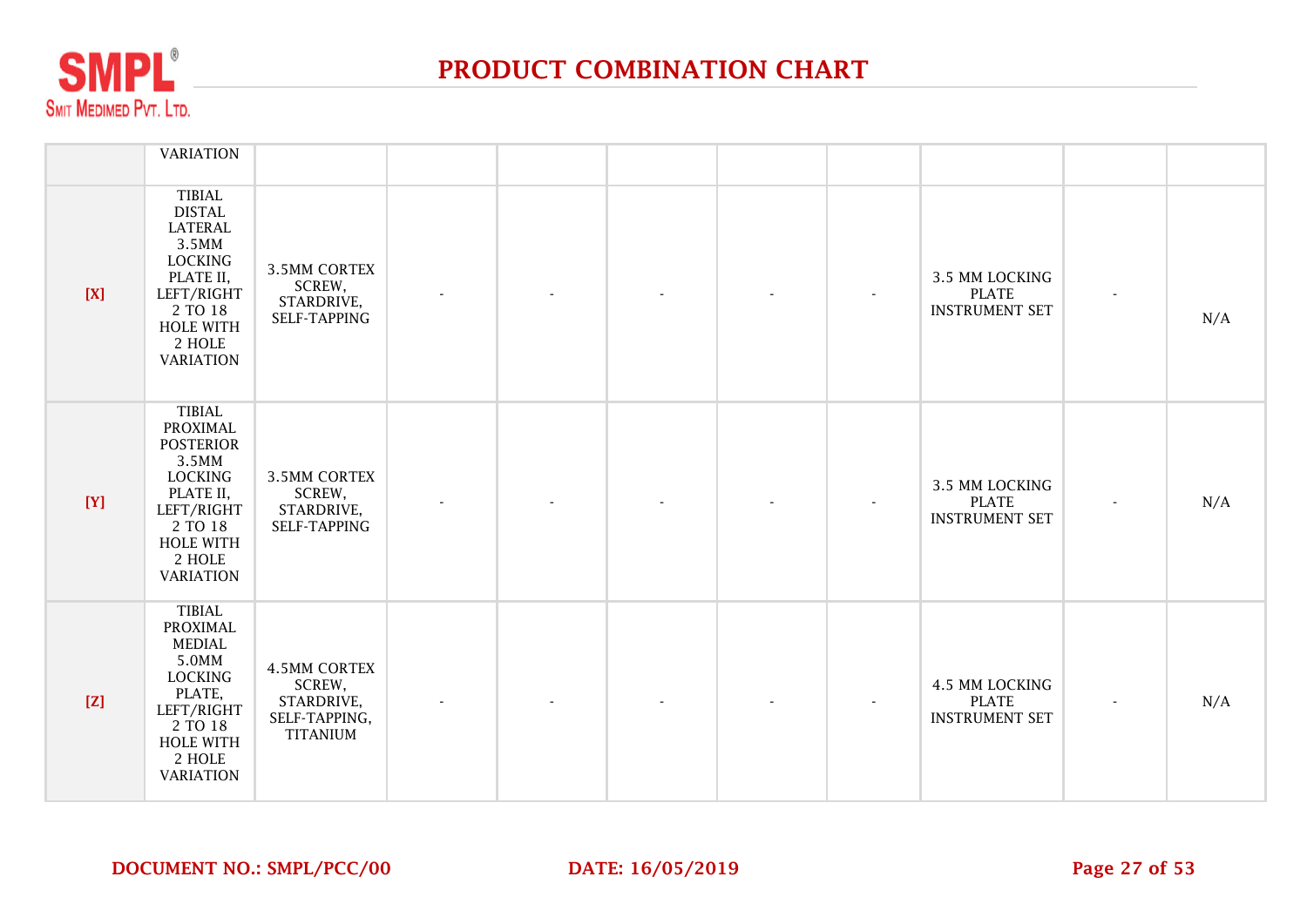

| [A1] | <b>TIBIAL</b><br><b>PROXIMAL</b><br>MEDIAL<br>3.5MM<br><b>LOCKING</b><br>PLATE II,<br>LEFT/RIGHT<br>2 TO 18<br><b>HOLE WITH</b><br>2 HOLE<br><b>VARIATION</b> | <b>3.5MM CORTEX</b><br>SCREW,<br>STARDRIVE,<br>SELF-TAPPING                                                                              |  |  | 3.5 MM LOCKING<br><b>PLATE</b><br><b>INSTRUMENT SET</b> | $\overline{\phantom{a}}$ | N/A |
|------|---------------------------------------------------------------------------------------------------------------------------------------------------------------|------------------------------------------------------------------------------------------------------------------------------------------|--|--|---------------------------------------------------------|--------------------------|-----|
| [B1] | <b>TIBIAL</b><br><b>DISTAL</b><br><b>MEDIAL</b><br>$3.5/5.0$ MM<br>LOCKING<br>PLATE, LEFT<br>2 TO 18<br><b>HOLE WITH</b><br>2 HOLE<br><b>VARIATION</b>        | <b>4.5MM CORTEX</b><br>SCREW,<br>STARDRIVE,<br>SELF-TAPPING,<br>TITANIUM,<br><b>3.5MM CORTEX</b><br>SCREW,<br>STARDRIVE,<br>SELF-TAPPING |  |  | 4.5 MM LOCKING<br><b>PLATE</b><br><b>INSTRUMENT SET</b> | $\overline{\phantom{a}}$ | N/A |
| [C1] | <b>FIBULAR</b><br><b>DISTAL</b><br><b>POSTERIOR</b><br><b>LOCKING</b><br>PLATE,<br>LEFT/RIGHT<br>2 TO 18<br><b>HOLE WITH</b><br>2 HOLE<br><b>VARIATION</b>    |                                                                                                                                          |  |  |                                                         |                          | N/A |
| [D1] | <b>FIBULAR</b><br><b>DISTAL</b><br><b>LOCKING</b><br>PLATE III,                                                                                               |                                                                                                                                          |  |  |                                                         | ٠                        | N/A |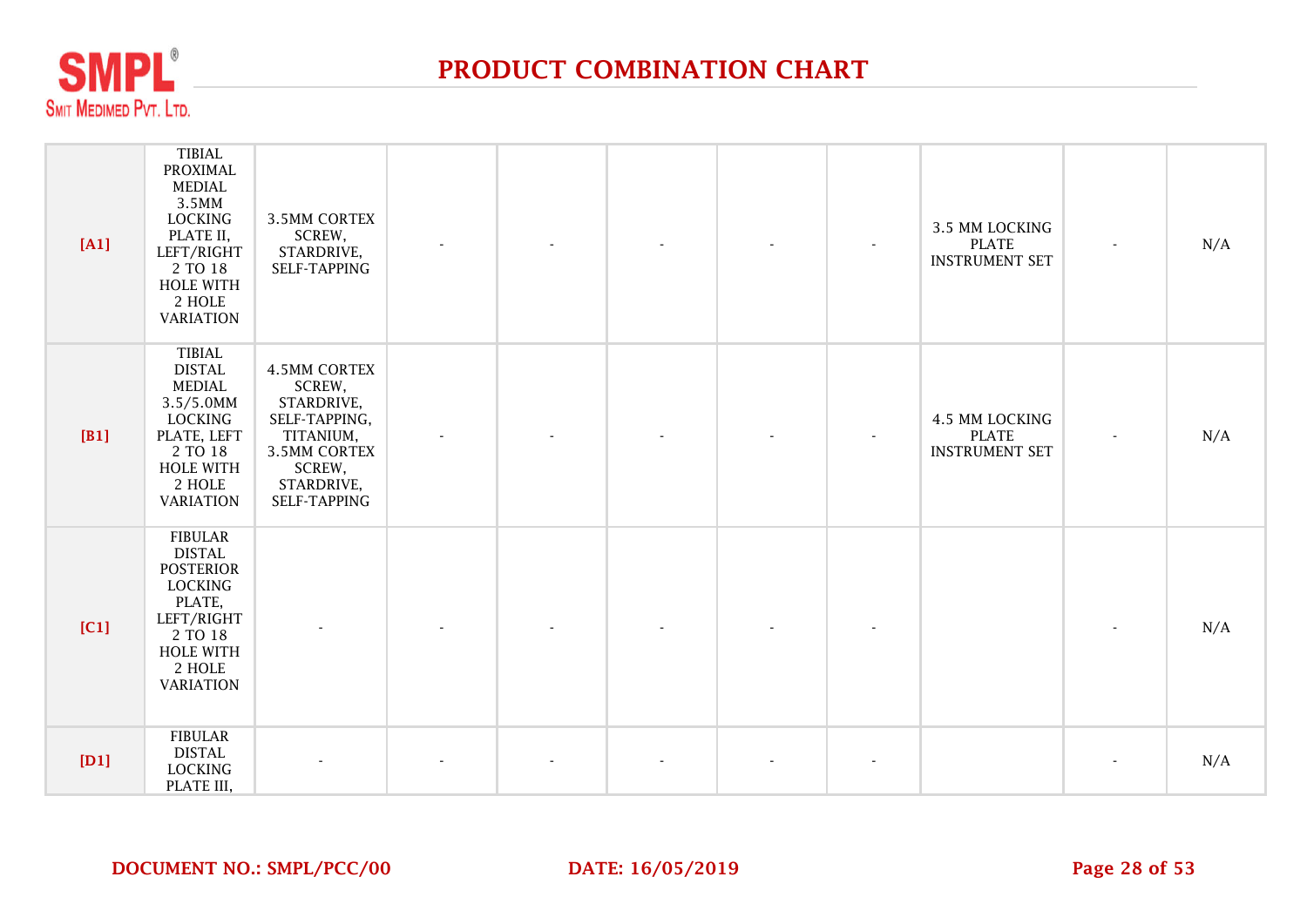

|                                                        | LEFT/RIGHT<br>2 TO 18<br><b>HOLE WITH</b><br>2 HOLE<br><b>VARIATION</b>                                                                      |                                                                                                                                                                                                                                                                                                                                                                                                    |                                                                                            |  |                                                                                                    |     |
|--------------------------------------------------------|----------------------------------------------------------------------------------------------------------------------------------------------|----------------------------------------------------------------------------------------------------------------------------------------------------------------------------------------------------------------------------------------------------------------------------------------------------------------------------------------------------------------------------------------------------|--------------------------------------------------------------------------------------------|--|----------------------------------------------------------------------------------------------------|-----|
| <b>FEMUR</b><br><b>PLATE</b><br><b>SYSTEM</b><br>$[A]$ | <b>DISTAL</b><br><b>FEMUR</b><br>PLATE WITH<br><b>LOCKING</b><br><b>SYSTEM</b><br>5 TO 15<br><b>HOLES WITH</b><br>2 HOLE<br><b>VARIATION</b> | <b>CORTEX SCREW</b><br><b>DIA 5.0 MM</b><br>WITH LOCKING<br>HEAD-10-<br>100MM-2 MM<br><b>VARIATION</b><br>$(S075)$ AND<br><b>CORTEX SCREW</b><br>DIA 4.5 MM 14<br>TO 100 MM - 2<br><b>MM VARIATION</b><br>(S005)                                                                                                                                                                                   | <b>SS WIRE REEL</b><br>IS USED IF<br>THE<br><b>FRACTURE IS</b><br><b>COMPLEX</b><br>K WIRE |  | 4.5 MM LOCKING<br><b>PLATE</b><br><b>INSTRUMENT SET</b>                                            | N/A |
| [B]                                                    | <b>PROXIMAL</b><br><b>FEMORAL</b><br><b>LOCKING</b><br>PLATE LEFT<br>& RIGHT<br>2 TO 14<br><b>HOLES WITH</b><br>2 HOLE<br><b>VARIATION</b>   | <b>CANNULATED</b><br>CANCELLOUS<br><b>SCREW DIA 6.5</b><br><b>MMWITH</b><br><b>LOCKING HEAD-</b><br>40 TO 110 MM<br>WITH 5 MM<br><b>VARIATION</b><br>(S455),<br>DIA 5MM<br><b>CORTEX</b><br><b>LOCKIHG HEAD</b><br><b>SCREW SELF</b><br>TAPPING 10 TO<br>100 MM-2 MM<br><b>VARIATION</b><br>(S075) AND /OR<br><b>CORTEX SCREW</b><br>DIA 4.5 MM14<br>TO 100MM - 2<br><b>MM VARIATION</b><br>(S005) | <b>K WIRE</b>                                                                              |  | 6.5 MM/ 4 MM CC<br><b>SCREW SET AND</b><br>4.5 MM LOCKING<br><b>PLATE</b><br><b>INSTRUMENT SET</b> | N/A |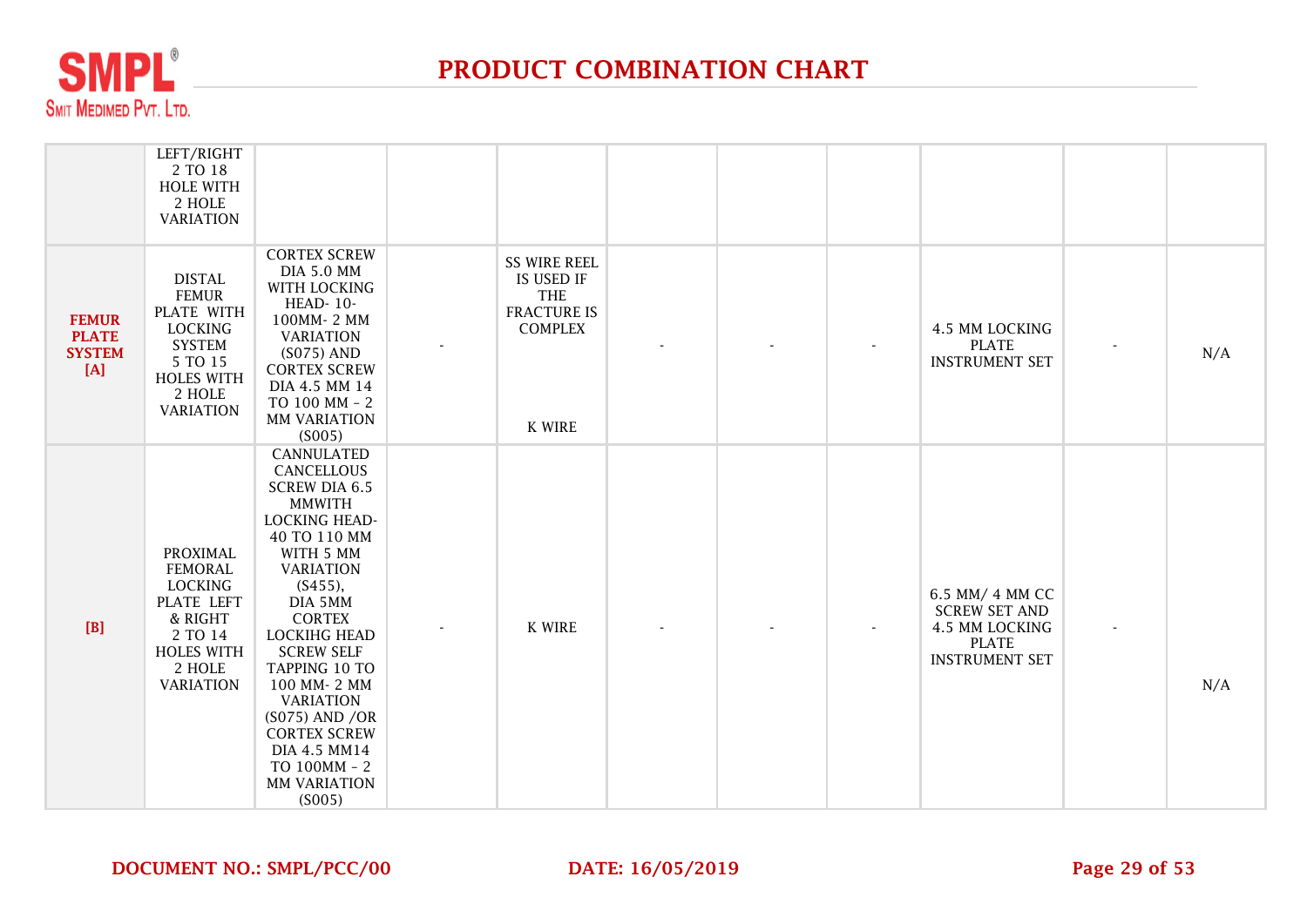

| [C]         | <b>DISTAL</b><br><b>LATERAL</b><br><b>FEMORAL</b><br><b>LOCKING</b><br>PLATE LEFT<br>& RIGHT<br>2 TO 14<br><b>HOLES WITH</b><br>2 HOLE<br><b>VARIATION</b>                               | DIA 4.5/5.5 MM<br><b>LOCKING HEAD</b><br>SCREW-25 TO<br>100 MM WITH 5<br><b>MM VARIATION</b><br>$(S505Z)$ AND<br><b>CORTEX SCREW</b><br>4.5 MM 14 TO<br>$100MM - 2 MM$<br><b>VARIATION</b><br>(S005)      | K WIRE |  | 4.5 MM LOCKING<br><b>PLATE</b><br><b>INSTRUMENT SET</b>             | N/A |
|-------------|------------------------------------------------------------------------------------------------------------------------------------------------------------------------------------------|-----------------------------------------------------------------------------------------------------------------------------------------------------------------------------------------------------------|--------|--|---------------------------------------------------------------------|-----|
| [D]         | <b>BSHS</b><br><b>LOCKING</b><br><b>PLATE</b><br>$125*/130*/1$<br>$35*/140*/$<br><b>BARREL</b><br><b>LENGTH</b><br>25/38 MM<br>2 TO 16<br><b>HOLE WITH</b><br>2 HOLE<br><b>VARIATION</b> | <b>4.5MM CORTEX</b><br>SCREW 14 TO<br>$100MM - 2 MM$<br><b>VARIATION</b><br>$(S005)$ &<br><b>SHS/SCS SCREW</b><br>50-120 MM<br>WITH 5 MM<br><b>VARIATION</b><br>(S041)                                    |        |  | <b>DHS</b><br><b>INSTRUMENT SET</b>                                 | N/A |
| $[E]$       | <b>SCS PLATE</b><br><b>SCP HOLE</b><br>95 4 TO 22<br><b>HOLE WITH</b><br>2 HOLE<br><b>VARIATION</b>                                                                                      | <b>4.5MM CORTEX</b><br>SCREW 14 TO<br>$100MM - 2 MM$<br><b>VARIATION</b><br>$(S005)$ &<br><b>SHS/SCS SCREW</b><br>50-120 MM<br>WITH 5 MM<br><b>VARIATION</b><br>$(S041)$ &<br>COMPRESSION<br><b>SCREW</b> |        |  | <b>DHS</b><br><b>INSTRUMENT SET</b>                                 | N/A |
| $[{\bf F}]$ | <b>SEMI</b><br><b>COMPRESSIO</b><br>N PLATE<br>$(SCP)$ 4.5MM                                                                                                                             | <b>FIXATION WITH</b><br>4.5 AND 6.5 MM<br><b>SCREW</b>                                                                                                                                                    |        |  | <b>SMALL</b><br>FRAGMENT LC<br>DCP AND DCP<br><b>INSTRUMENT SET</b> | N/A |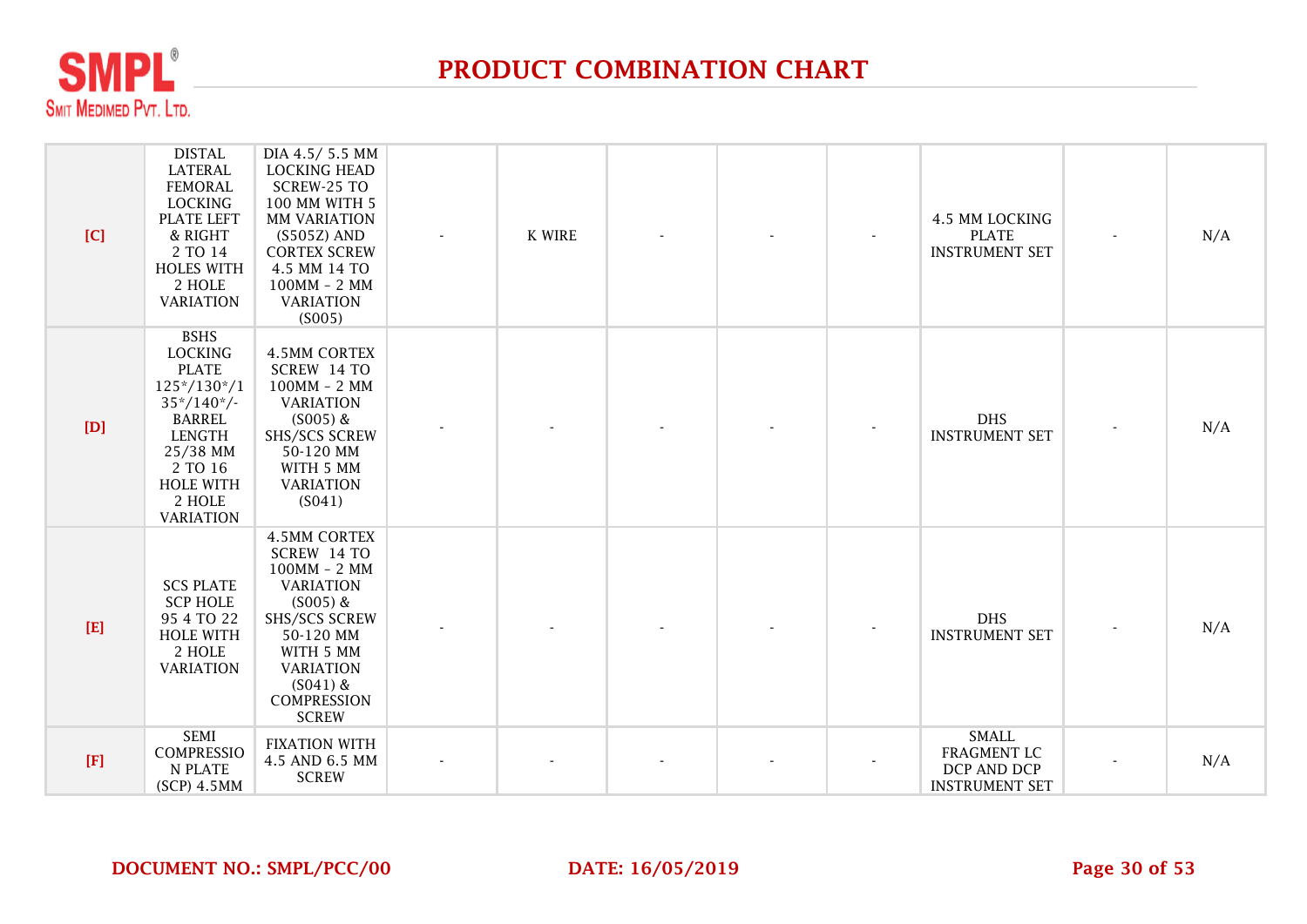

|     | BROAD -<br>5 TO 10<br><b>HOLE WITH</b><br>1 HOLE<br><b>VARIATION</b><br>AND 10 TO<br>18 HOLE<br>WITH 2<br><b>HOLE</b><br><b>VARIATION</b>                                                                                                      |                                                                                                                                                                                                                       |                |  |                                                                            |                |     |
|-----|------------------------------------------------------------------------------------------------------------------------------------------------------------------------------------------------------------------------------------------------|-----------------------------------------------------------------------------------------------------------------------------------------------------------------------------------------------------------------------|----------------|--|----------------------------------------------------------------------------|----------------|-----|
| [G] | <b>LIMITED</b><br>CONTACT<br><b>SELF</b><br>COMPRESSIO<br>N PLATE (LC-<br><b>SCP) 4.5MM</b><br><b>BROAD-</b><br>5 TO 10<br><b>HOLE WITH</b><br>1 HOLE<br><b>VARIATION</b><br>AND 10 TO<br>18 HOLE<br>WITH 2<br><b>HOLE</b><br><b>VARIATION</b> | <b>FIXATION WITH</b><br>4.5 AND 6.5 MM<br><b>SCREW</b>                                                                                                                                                                | $\blacksquare$ |  | <b>SMALL</b><br><b>FRAGMENT LC</b><br>DCP AND DCP<br><b>INSTRUMENT SET</b> | $\blacksquare$ | N/A |
|     | LC-SCP<br><b>BROAD</b><br><b>LOCKING</b><br>PLATE- 5 TO<br>10 HOLE<br>WITH 1<br><b>HOLE</b><br><b>VARIATION</b><br><b>AND 10 TO</b><br>18 HOLE<br>WITH 2<br>HOLE<br><b>VARIATION</b>                                                           | <b>CORTEX SCREW</b><br>DIA 5 MM WITH<br><b>LOCKING</b><br><b>HEAD10 TO 100</b><br><b>MM-2 MM</b><br><b>VARIATION</b><br>$(S075)$ AND<br><b>CORTEX SCREW</b><br>4.5 MM14 TO<br>100 MM WITH 2<br>MM VARIATION<br>(S005) |                |  | <b>SMALL</b><br><b>FRAGMENT LC</b><br>DCP AND DCP<br><b>INSTRUMENT SET</b> |                | N/A |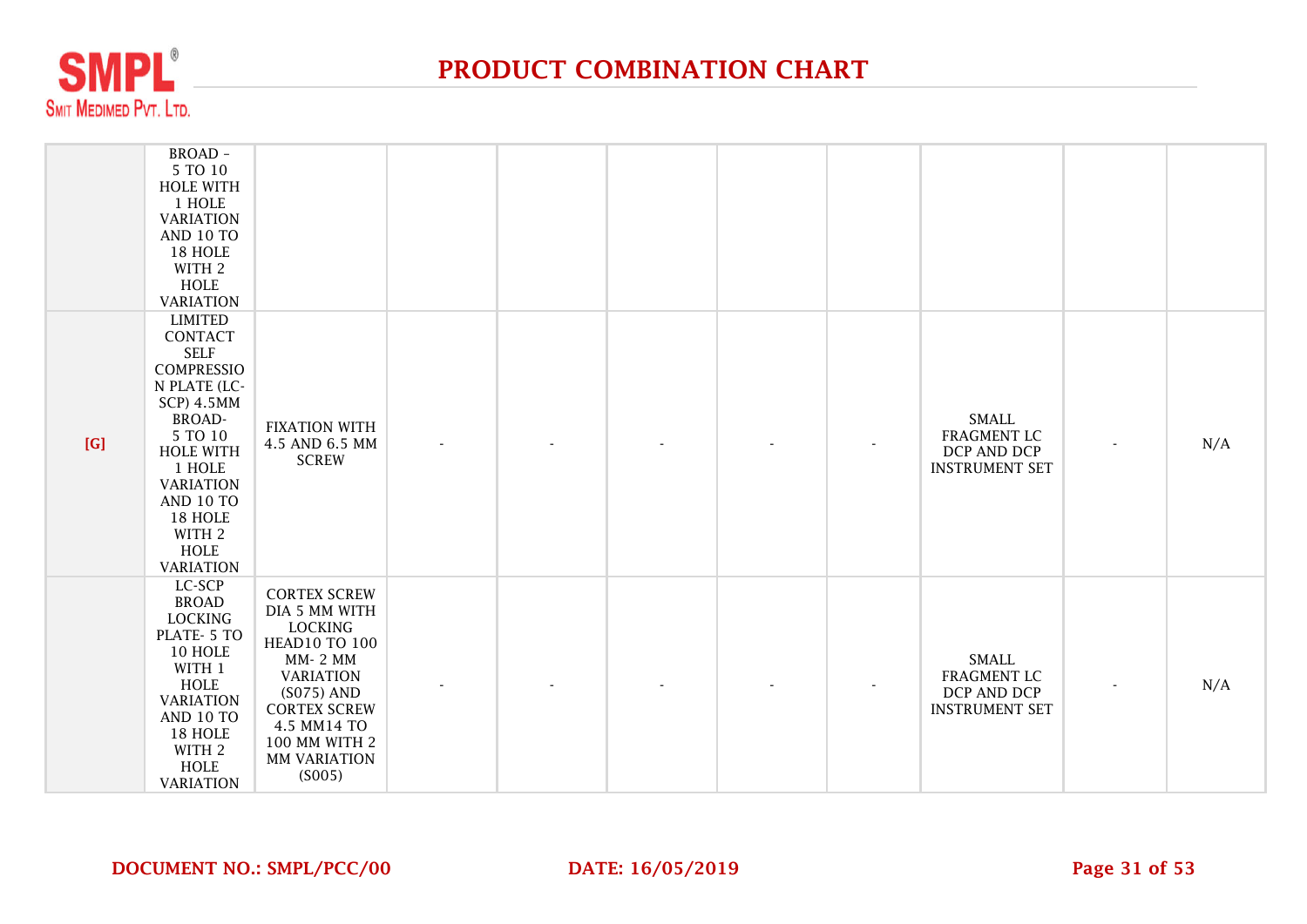

| [H]                             | <b>FEMORAL</b><br><b>DISTAL</b><br>MEDIAL<br>CONDYLAR<br>LOCKING<br>PLATE,<br>LEFT/RIGHT                        |                                                            |                                                                                  |  |                                                         | N/A |
|---------------------------------|-----------------------------------------------------------------------------------------------------------------|------------------------------------------------------------|----------------------------------------------------------------------------------|--|---------------------------------------------------------|-----|
| $[{\rm I}]$                     | <b>FEMORAL</b><br><b>DISTAL</b><br>MEDIAL SUB-<br>CONDYLAR<br>LOCKING<br>PLATE,<br>LEFT/RIGHT                   |                                                            |                                                                                  |  |                                                         | N/A |
| [J]                             | <b>FEMORAL</b><br><b>DISTAL</b><br><b>LATERAL</b><br>SUB-<br>CONDYLAR<br><b>LOCKING</b><br>PLATE,<br>LEFT/RIGHT |                                                            |                                                                                  |  |                                                         | N/A |
| [K]                             | <b>FEMORAL</b><br>PROXIMAL<br>SMALL<br>LOCKING<br>PLATE,<br>LEFT/RIGHT                                          |                                                            |                                                                                  |  |                                                         | N/A |
| <b>FOOT AND</b><br><b>ANKLE</b> |                                                                                                                 |                                                            | <b>SS WIRE REEL</b><br>IS USED IF<br><b>THE</b><br>FRACTURE IS<br><b>COMPLEX</b> |  |                                                         |     |
| [A]                             | CALCANEAL<br><b>LOCKING</b><br><b>PLATE LEFT</b><br><b>AND RIGHT</b>                                            | <b>DOUBLE</b><br>COMPRESSION<br>CANNULATED<br>SCREW 2.5 MM |                                                                                  |  | 3.5 MM LOCKING<br><b>PLATE</b><br><b>INSTRUMENT SET</b> | N/A |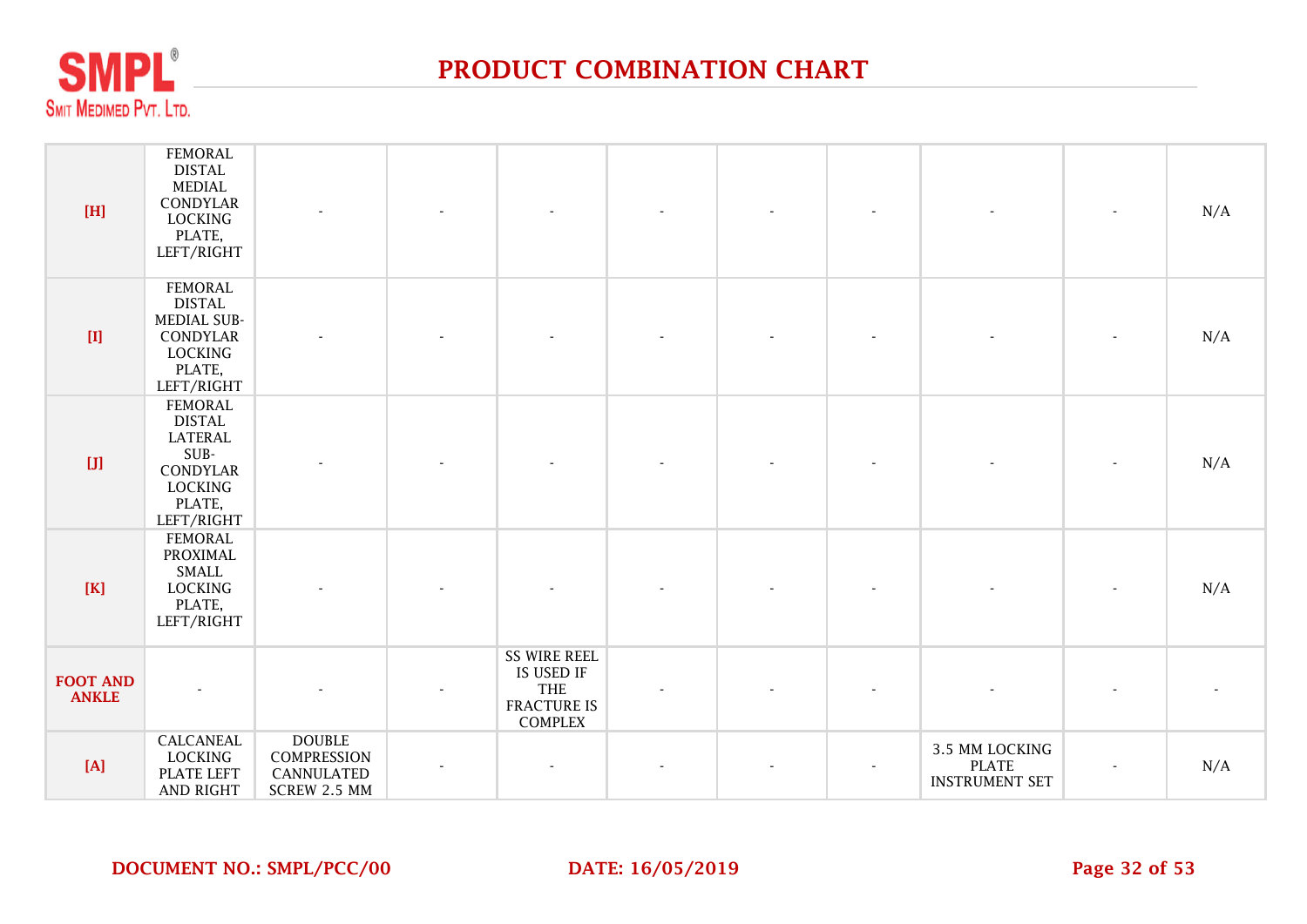

|       |                                                     | AND 3 MM<br>(S712),<br><b>LOCKING</b><br>SCREW 3.5 MM<br>AND 4.0 MM-20<br>TO 70 MM WITH<br>2 MM<br><b>VARIATION</b><br>(S474, S475)                                                                                    |  |  |                                                         |                          |     |
|-------|-----------------------------------------------------|------------------------------------------------------------------------------------------------------------------------------------------------------------------------------------------------------------------------|--|--|---------------------------------------------------------|--------------------------|-----|
| [B]   | CALCANEAL<br>$PLATE - 60,$<br>64, 69, 70,<br>76, 81 | <b>DOUBLE</b><br><b>COMPRESSION</b><br><b>CANNULATED</b><br>SCREW 2.5 MM<br>AND 3 MM<br>(S712),<br><b>LOCKING</b><br><b>SCREW 3.5 MM</b><br>AND 4.0 MM-20<br>TO 70 MM WITH<br>2 MM<br><b>VARIATION</b><br>(S474, S475) |  |  | 3.5 MM LOCKING<br><b>PLATE</b><br><b>INSTRUMENT SET</b> | $\overline{\phantom{a}}$ | N/A |
| [C]   | <b>MICROX</b><br><b>LOCKING</b><br><b>PLATE</b>     | <b>LOCKING</b><br>SCREW 3.5 MM<br>AND 4.0 MM-20<br>TO 70 MM WITH<br>2 MM<br><b>VARIATION</b><br>(S474, S475)                                                                                                           |  |  | 3.5 MM LOCKING<br><b>PLATE</b><br><b>INSTRUMENT SET</b> | $\overline{\phantom{a}}$ | N/A |
| [D]   | <b>MICRO</b><br><b>LOCKING</b><br><b>PLATE</b>      | <b>LOCKING</b><br>SCREW 3.5 MM<br>AND 4.0 MM-20<br>TO 70 MM WITH<br>2 MM<br><b>VARIATION</b><br>(S474, S475)                                                                                                           |  |  | 3.5 MM LOCKING<br><b>PLATE</b><br><b>INSTRUMENT SET</b> |                          |     |
| $[E]$ | MICRO 1ST<br><b>MTP</b><br><b>LOCKING</b>           | <b>DOUBLE</b><br><b>COMPRESSION</b><br><b>CANNULATED</b>                                                                                                                                                               |  |  | 3.5 MM LOCKING<br><b>PLATE</b><br><b>INSTRUMENT SET</b> | $\blacksquare$           | N/A |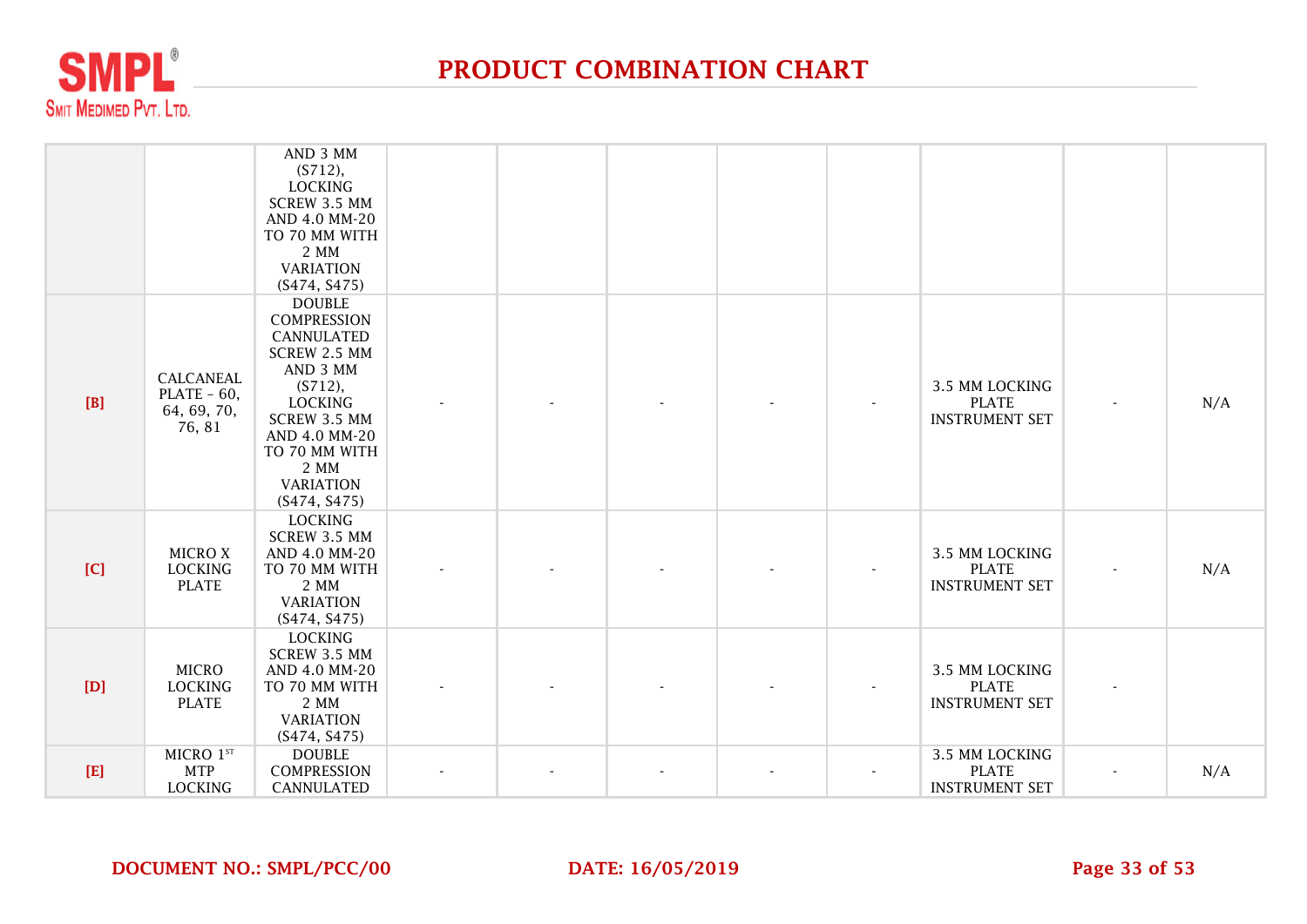

|                                                                                                                                                                                                                                                                                                                                                                                                                                                                                                                                                                                               | PLATE LEFT<br>& RIGHT                                                                          | SCREW 2.5 MM<br>AND 3 MM<br>(S712),<br><b>LOCKING</b><br>SCREW 3.5 MM<br>AND 4.0 MM-20<br>TO 70 MM WITH<br>2 MM<br><b>VARIATION</b><br>(S474, S475) |  |  |                                                         |                          |     |
|-----------------------------------------------------------------------------------------------------------------------------------------------------------------------------------------------------------------------------------------------------------------------------------------------------------------------------------------------------------------------------------------------------------------------------------------------------------------------------------------------------------------------------------------------------------------------------------------------|------------------------------------------------------------------------------------------------|-----------------------------------------------------------------------------------------------------------------------------------------------------|--|--|---------------------------------------------------------|--------------------------|-----|
| [F]                                                                                                                                                                                                                                                                                                                                                                                                                                                                                                                                                                                           | <b>MICRO</b><br><b>CLOVER</b><br><b>LEAF</b><br><b>LOCKING</b><br><b>PLATE</b>                 | LOCKING<br>SCREW 3.5 MM<br>AND 4.0 MM-20<br>TO 70 MM WITH<br>2 MM<br><b>VARIATION</b><br>(S474, S475)                                               |  |  | 3.5 MM LOCKING<br><b>PLATE</b><br><b>INSTRUMENT SET</b> |                          | N/A |
| [G]                                                                                                                                                                                                                                                                                                                                                                                                                                                                                                                                                                                           | MICRO T<br><b>LOCKING</b><br><b>PLATE</b><br>SHORT,<br>STANDARD,<br>LONG,<br><b>EXTRA LONG</b> | <b>LOCKING</b><br>SCREW 3.5 MM<br>AND 4.0 MM-20<br>TO 70 MM WITH<br>2 MM<br><b>VARIATION</b><br>(S474, S475)                                        |  |  | 3.5 MM LOCKING<br><b>PLATE</b><br><b>INSTRUMENT SET</b> | $\blacksquare$           | N/A |
| [H]                                                                                                                                                                                                                                                                                                                                                                                                                                                                                                                                                                                           | <b>ANKLE</b><br><b>FUSION</b><br><b>LOCKING</b><br>PLATE,<br>LEFT/RIGHT                        |                                                                                                                                                     |  |  |                                                         |                          | N/A |
| $[1] % \centering \includegraphics[width=0.9\textwidth]{images/Trn1.png} % \caption{The first two different values of the parameter $\Omega$. The first two different values of the parameter $ \Omega$. The first two different values of the parameter $ \Omega$. The first two different values of the parameter $ \Omega$. The first two different values of the parameter $ \Omega$. The first two different values of the parameter $ \Omega$. The first two different values of the parameter $ \Omega$. The first two different values of the parameter $ \Omega$.} % \label{trn1} %$ | <b>CALCANEAL</b><br>SMALL<br><b>LOCKING</b><br>PLATE,<br>LEFT/RIGHT                            |                                                                                                                                                     |  |  |                                                         |                          | N/A |
| [J]                                                                                                                                                                                                                                                                                                                                                                                                                                                                                                                                                                                           | <b>CALCANEAL</b><br><b>LOCKING</b><br>PLATE III,<br>LEFT/RIGHT                                 |                                                                                                                                                     |  |  |                                                         | $\overline{\phantom{a}}$ | N/A |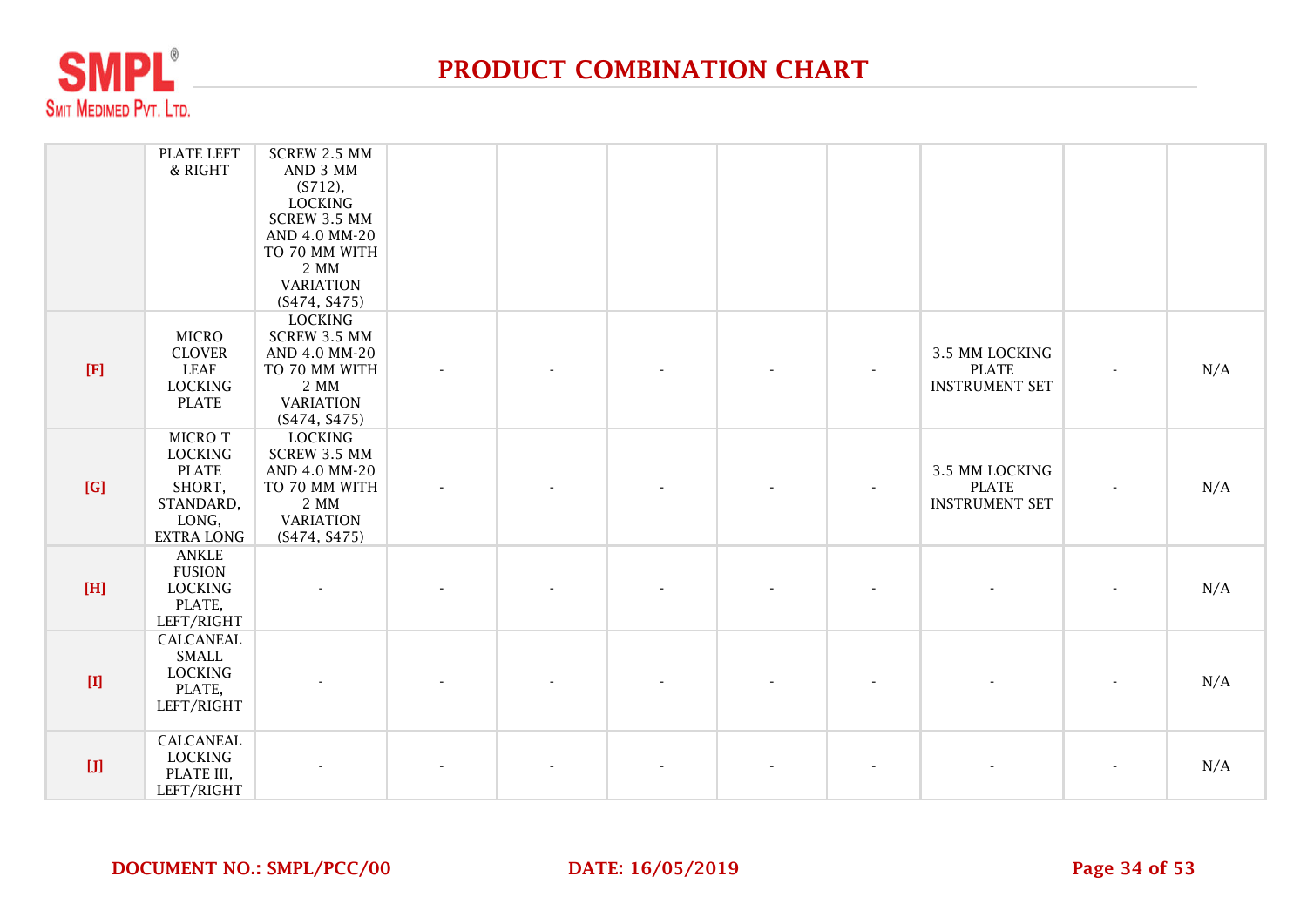

| $[K]$                                                                                                                                                                                                                                 | CALCANEAL<br><b>LOCKING</b><br>PLATE II,<br>LEFT/RIGHT                              | $\mathbf{r}$                                                                                                                                                                                                                                                                                                             |                          | $\blacksquare$                                                                          | $\blacksquare$           | $\overline{\phantom{a}}$ | $\blacksquare$           | $\overline{\phantom{a}}$                                | $\overline{\phantom{a}}$ | N/A |
|---------------------------------------------------------------------------------------------------------------------------------------------------------------------------------------------------------------------------------------|-------------------------------------------------------------------------------------|--------------------------------------------------------------------------------------------------------------------------------------------------------------------------------------------------------------------------------------------------------------------------------------------------------------------------|--------------------------|-----------------------------------------------------------------------------------------|--------------------------|--------------------------|--------------------------|---------------------------------------------------------|--------------------------|-----|
| $[L] \centering% \includegraphics[width=1.0\textwidth]{Figures/PN1.png} \caption{The 3D (black) model for the $L^2$-error of the estimators in the left and right. The left and right is the same as in the right.} \label{fig:TPN1}$ | TUBEROSITY<br>CALCANEAL<br><b>LOCKING</b><br><b>PLATE</b>                           |                                                                                                                                                                                                                                                                                                                          |                          |                                                                                         | $\overline{\phantom{a}}$ | $\overline{\phantom{0}}$ | $\overline{\phantom{a}}$ | $\overline{\phantom{a}}$                                | $\overline{\phantom{a}}$ | N/A |
| [M]                                                                                                                                                                                                                                   | L-TYPE<br><b>LOCKING</b><br><b>PLATE</b>                                            |                                                                                                                                                                                                                                                                                                                          | $\overline{a}$           | $\overline{\phantom{a}}$                                                                | $\overline{\phantom{a}}$ | $\blacksquare$           | $\overline{\phantom{a}}$ | $\blacksquare$                                          | $\blacksquare$           | N/A |
| <b>PELVIC</b><br><b>PLATES</b>                                                                                                                                                                                                        |                                                                                     |                                                                                                                                                                                                                                                                                                                          |                          | <b>SS WIRE REEL</b><br>IS USED IF<br><b>THE</b><br><b>FRACTURE IS</b><br><b>COMPLEX</b> |                          |                          |                          |                                                         | $\overline{\phantom{a}}$ |     |
| [A]                                                                                                                                                                                                                                   | <b>SPRING</b><br>PLATE-2 TO<br>10 HOLE<br>WITH 1<br><b>HOLE</b><br><b>VARIATION</b> | 3.5 MM CORTEX<br><b>SCREW SELF</b><br><b>TAPPING</b><br><b>CORTEX</b><br><b>LOCKING HEAD</b><br><b>SCREW STAR</b><br><b>DRIVE SELF</b><br>TAPPING 3.5<br>MM OPTIONAL-<br>CANCELLOUS<br><b>SCREW FULLY</b><br>AND PARTIALLY<br>THREADED DIA<br>4 MM<br>CANCELLOUS<br>SCREW-16MM,<br>32MM, FULLY<br>THREADED DIA<br>6.5 MM | $\overline{\phantom{a}}$ | K WIRE                                                                                  |                          |                          |                          |                                                         |                          | N/A |
| [B]                                                                                                                                                                                                                                   | <b>RECONSTRU</b><br><b>CTION</b><br>PELVIC<br><b>CURVED</b>                         | 3.5 MM CORTEX<br><b>SCREW SELF</b><br><b>TAPPING</b><br><b>CORTEX</b>                                                                                                                                                                                                                                                    | $\overline{\phantom{a}}$ | K WIRE                                                                                  | $\blacksquare$           | ٠                        |                          | 3.5 MM LOCKING<br><b>PLATE</b><br><b>INSTRUMENT SET</b> | $\overline{\phantom{a}}$ | N/A |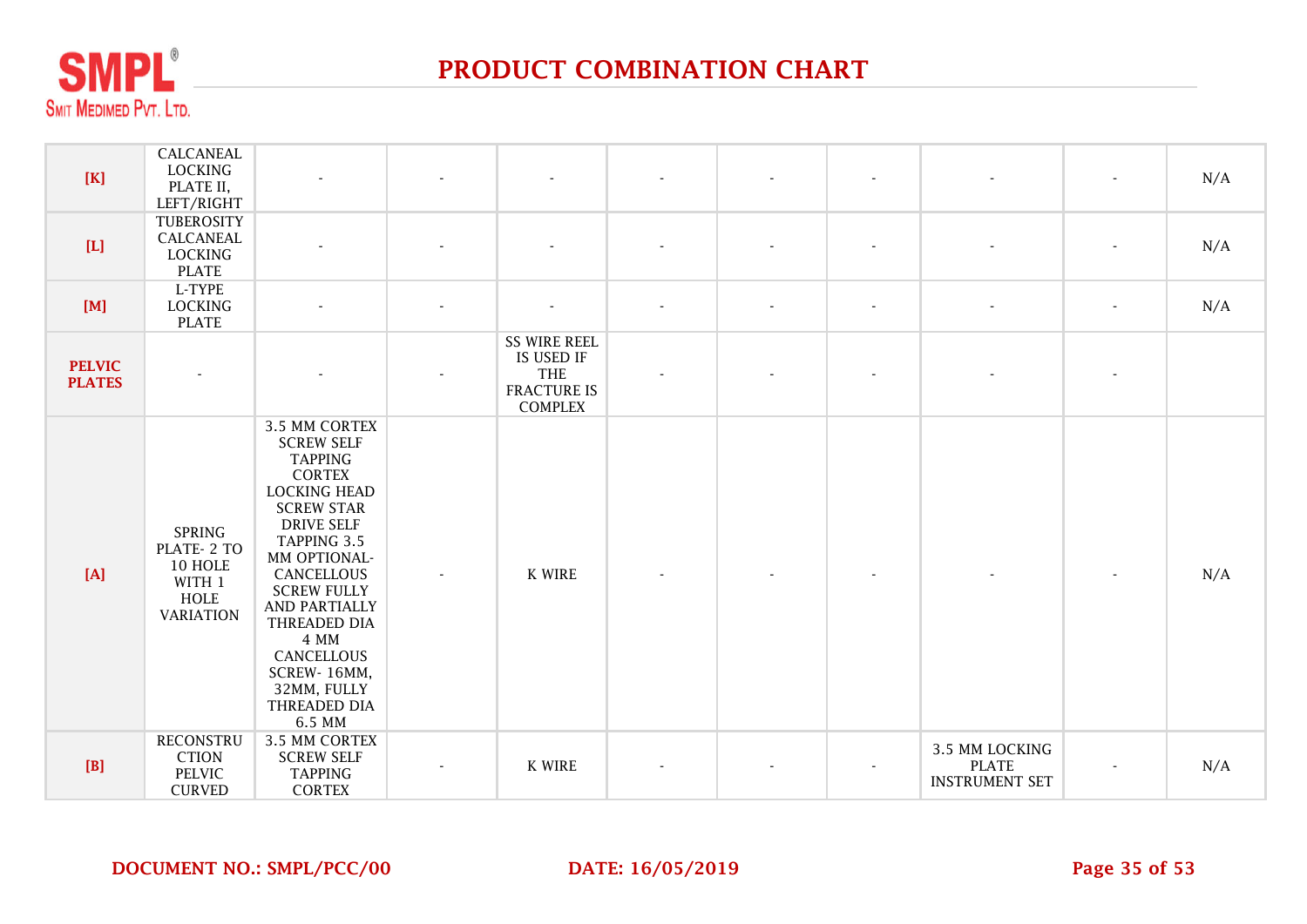

|     | PLATE 88*<br>RADIUS-<br>2 TO 18<br><b>HOLES WITH</b><br>2 HOLE<br><b>VARIATION</b>                                                                              | <b>LOCKING HEAD</b><br><b>SCREW STAR</b><br><b>DRIVE SELF</b><br>TAPPING 3.5<br>MM OPTIONAL-<br>CANCELLOUS<br><b>SCREW FULLY</b><br><b>AND PARTIALLY</b><br>THREADED DIA<br>4 MM<br>CANCELLOUS<br>SCREW-16MM,<br>32MM, FULLY<br>THREADED DIA<br>6.5 MM                                                                   |               |  |                          |                                                         |     |
|-----|-----------------------------------------------------------------------------------------------------------------------------------------------------------------|--------------------------------------------------------------------------------------------------------------------------------------------------------------------------------------------------------------------------------------------------------------------------------------------------------------------------|---------------|--|--------------------------|---------------------------------------------------------|-----|
| [C] | <b>RECONSTRU</b><br><b>CTION</b><br><b>PELVIC</b><br><b>CURVED</b><br><b>PLATE 108*</b><br>RADIUS-<br>2 TO 22<br><b>HOLE WITH</b><br>2 HOLE<br><b>VARIATION</b> | 3.5 MM CORTEX<br><b>SCREW SELF</b><br><b>TAPPING</b><br><b>CORTEX</b><br><b>LOCKING HEAD</b><br><b>SCREW STAR</b><br><b>DRIVE SELF</b><br>TAPPING 3.5<br>MM OPTIONAL-<br>CANCELLOUS<br><b>SCREW FULLY</b><br>AND PARTIALLY<br>THREADED DIA<br>4 MM<br>CANCELLOUS<br>SCREW-16MM,<br>32MM, FULLY<br>THREADED DIA<br>6.5 MM | <b>K WIRE</b> |  | $\overline{\phantom{a}}$ | 3.5 MM LOCKING<br><b>PLATE</b><br><b>INSTRUMENT SET</b> | N/A |
| [D] | <b>RECONSTRU</b><br><b>CTION</b><br>PELVIC<br><b>STRAIGHT</b><br>PLATE -<br>2 TO 24                                                                             | 3.5 MM CORTEX<br><b>SCREW SELF</b><br><b>TAPPING</b><br><b>CORTEX</b><br><b>LOCKING HEAD</b><br><b>SCREW STAR</b>                                                                                                                                                                                                        |               |  |                          | 3.5 MM LOCKING<br><b>PLATE</b><br><b>INSTRUMENT SET</b> | N/A |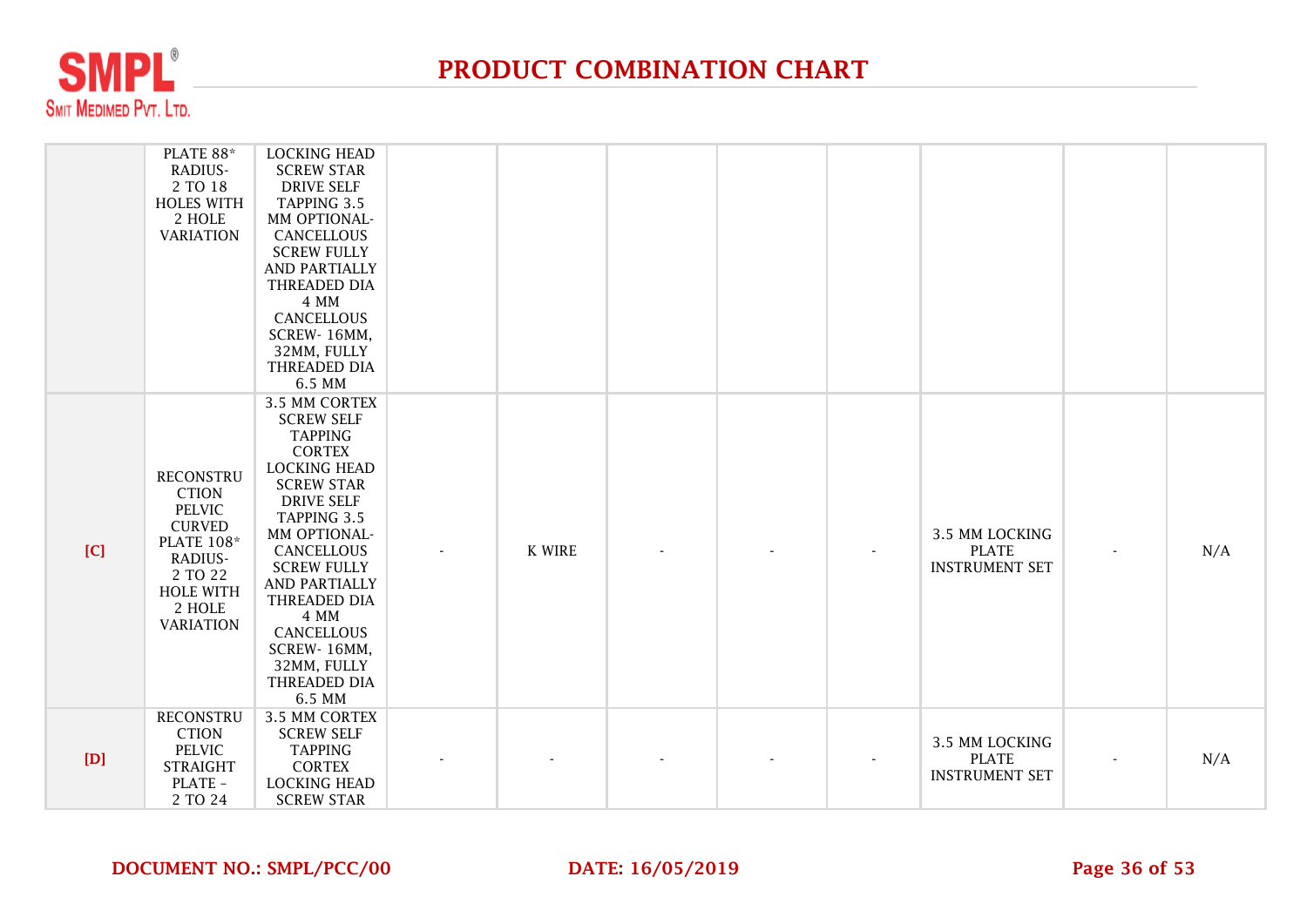

|                                                  | <b>HOLES WITH</b><br>2 HOLE<br><b>VARIATION</b>                                                                                    | <b>DRIVE SELF</b><br>TAPPING 3.5<br>MM OPTIONAL-<br>CANCELLOUS<br><b>SCREW FULLY</b><br>AND PARTIALLY<br>THREADED DIA<br>4 MM<br><b>CANCELLOUS</b><br>SCREW-16MM,<br>32MM, FULLY<br>THREADED DIA<br>6.5 MM                                                                                                                      |                                                                                  |  |                                                         |                          |     |
|--------------------------------------------------|------------------------------------------------------------------------------------------------------------------------------------|---------------------------------------------------------------------------------------------------------------------------------------------------------------------------------------------------------------------------------------------------------------------------------------------------------------------------------|----------------------------------------------------------------------------------|--|---------------------------------------------------------|--------------------------|-----|
| [E]                                              | J TYPE<br><b>RECONSTRU</b><br><b>CTION</b><br><b>PELVIC</b><br>PLATE-<br>2 TO 22<br><b>HOLE WITH</b><br>2 HOLE<br><b>VARIATION</b> | 3.5 MM CORTEX<br><b>SCREW SELF</b><br><b>TAPPING</b><br><b>CORTEX</b><br><b>LOCKING HEAD</b><br><b>SCREW STAR</b><br><b>DRIVE SELF</b><br><b>TAPPING 3.5</b><br>MM OPTIONAL-<br>CANCELLOUS<br><b>SCREW FULLY</b><br>AND PARTIALLY<br>THREADED DIA<br>4 MM<br>CANCELLOUS<br>SCREW-16MM,<br>32MM, FULLY<br>THREADED DIA<br>6.5 MM |                                                                                  |  | 3.5 MM LOCKING<br><b>PLATE</b><br><b>INSTRUMENT SET</b> | $\overline{\phantom{a}}$ | N/A |
| <b>CLAVICLE</b><br><b>PLATE</b><br><b>SYSTEM</b> |                                                                                                                                    |                                                                                                                                                                                                                                                                                                                                 | <b>SS WIRE REEL</b><br>IS USED IF<br>THE<br><b>FRACTURE IS</b><br><b>COMPLEX</b> |  |                                                         |                          |     |
| [A]                                              | 3.5MM<br><b>CLAVICAL</b>                                                                                                           | <b>CORTEX SCREW</b><br><b>DIA 3.5 MM</b>                                                                                                                                                                                                                                                                                        |                                                                                  |  | 3.5 MM LOCKING<br><b>PLATE</b>                          |                          | N/A |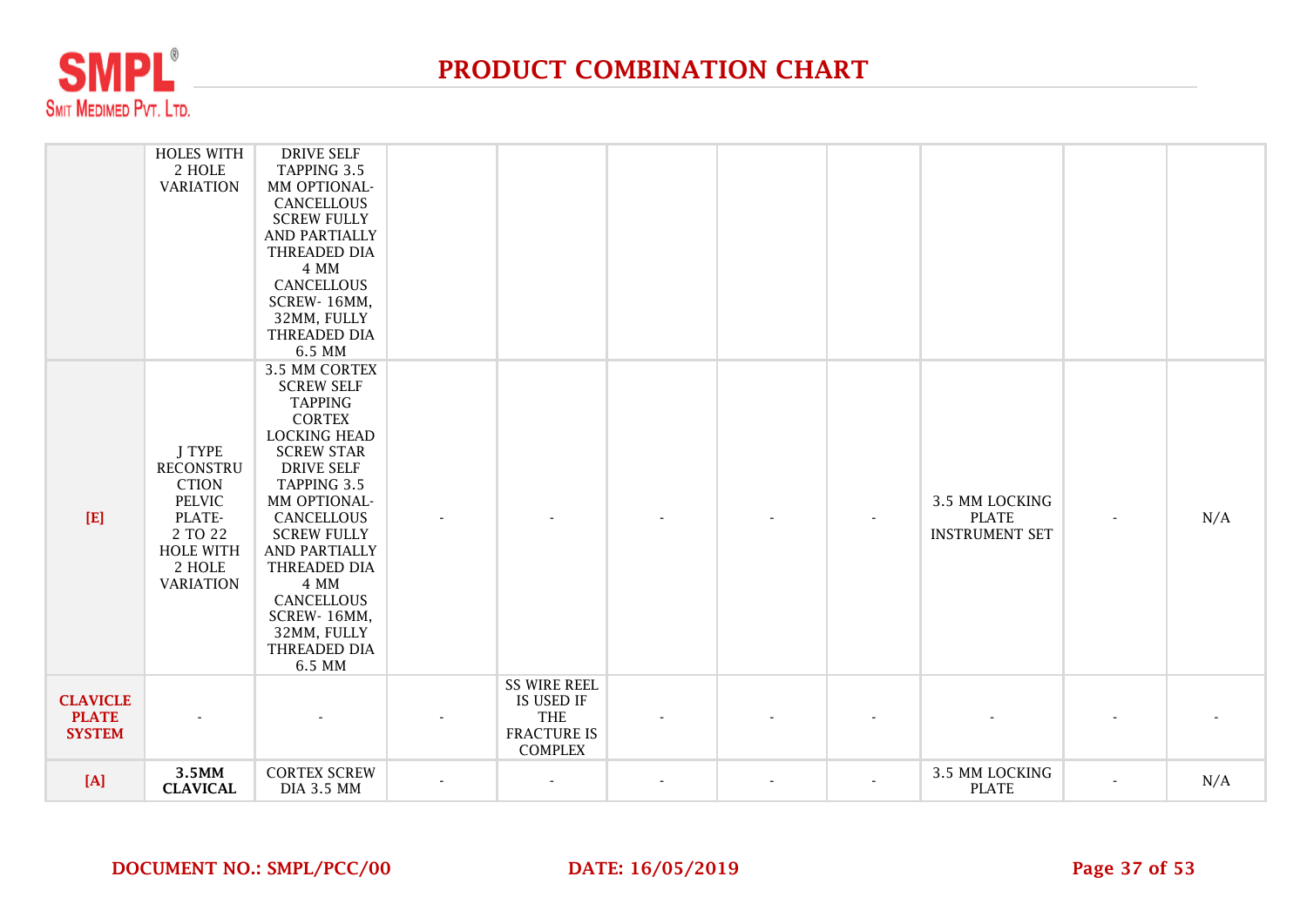

|     | <b>HOOK</b>      | WITH LOCKING                   |  |  | <b>INSTRUMENT SET</b> |     |
|-----|------------------|--------------------------------|--|--|-----------------------|-----|
|     | <b>PLATE</b>     | <b>HEAD SELF</b>               |  |  |                       |     |
|     | (LEFT/RIGH       | TAPPING 10MM                   |  |  |                       |     |
|     | T)-2 TO 10       | TO 30 MM (2MM                  |  |  |                       |     |
|     | <b>HOLE WITH</b> | VARIATION), 30                 |  |  |                       |     |
|     | 2 HOLE           | TO 50MM (5 MM                  |  |  |                       |     |
|     | <b>VARIATION</b> | <b>VARIATION</b> )             |  |  |                       |     |
|     |                  | AND 50 TO 90                   |  |  |                       |     |
|     |                  | MM (4MM                        |  |  |                       |     |
|     |                  | <b>VARIATION</b> )             |  |  |                       |     |
|     |                  | $(S504Z)$ AND                  |  |  |                       |     |
|     |                  | <b>CORTEX SCREW</b>            |  |  |                       |     |
|     |                  | 3.5 MM 10-                     |  |  |                       |     |
|     |                  | 90MM -2 MM                     |  |  |                       |     |
|     |                  | <b>VARIATION</b>               |  |  |                       |     |
|     |                  | (S003)                         |  |  |                       |     |
|     |                  | <b>CORTEX SCREW</b>            |  |  |                       |     |
|     |                  | <b>DIA 3.5 MM</b>              |  |  |                       |     |
|     |                  | WITH LOCKING                   |  |  |                       |     |
|     |                  | <b>HEAD SELF</b>               |  |  |                       |     |
|     |                  | TAPPING 10MM                   |  |  |                       |     |
|     |                  | TO 30 MM (2MM                  |  |  |                       |     |
|     |                  | VARIATION), 30                 |  |  |                       |     |
|     |                  | TO 50MM (5 MM                  |  |  |                       |     |
|     | <b>SUPERIOR</b>  | <b>VARIATION</b> )             |  |  |                       |     |
|     | <b>ANTERIOR</b>  | AND 50 TO 90                   |  |  |                       |     |
|     | <b>CLAVICLE</b>  | MM (4MM                        |  |  | 3.5 MM LOCKING        |     |
| [B] | <b>PLATE</b>     | <b>VARIATION</b> )             |  |  | <b>PLATE</b>          | N/A |
|     | (LEFT)           | $(S504Z)$ AND                  |  |  | <b>INSTRUMENT SET</b> |     |
|     | 2.7 and 3.5      | <b>CORTEX SCREW</b>            |  |  |                       |     |
|     | mm HOLE          | 3.5 MM 10-                     |  |  |                       |     |
|     | 6,7, AND 8       | 90MM -2 MM<br><b>VARIATION</b> |  |  |                       |     |
|     |                  | (S003)                         |  |  |                       |     |
|     |                  | <b>CORTEX</b>                  |  |  |                       |     |
|     |                  | <b>LOCKING HEAD</b>            |  |  |                       |     |
|     |                  | <b>SCREW SELF</b>              |  |  |                       |     |
|     |                  | <b>TAPPING DIA</b>             |  |  |                       |     |
|     |                  | $2.7MM - 8 TO$                 |  |  |                       |     |
|     |                  | 50MM WITH 2                    |  |  |                       |     |
|     |                  |                                |  |  |                       |     |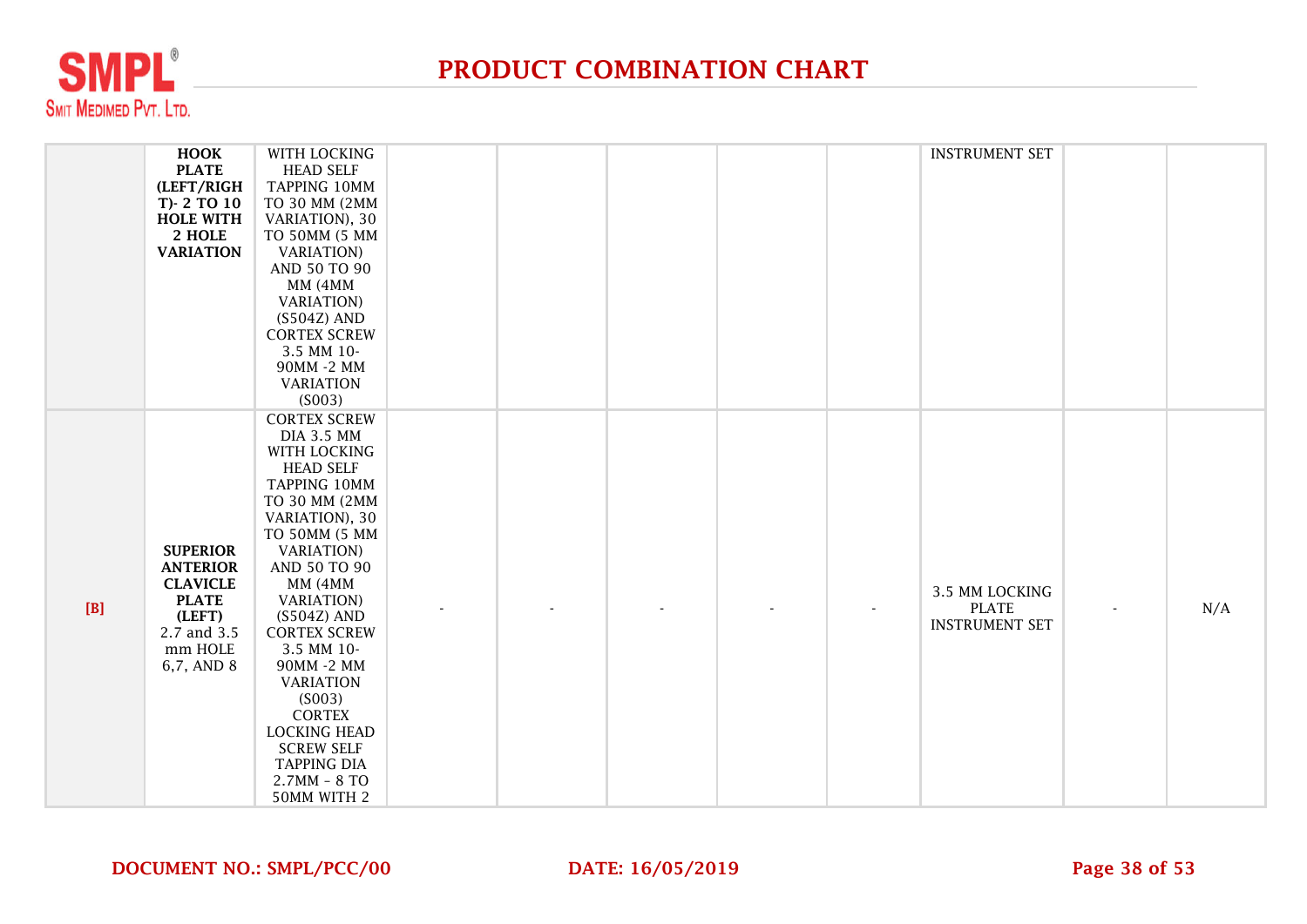

|                                                                                                                                               | <b>MM VARIATION</b><br>(S452)<br><b>CORTEX SCREW</b><br>2.7 MM 6 TO 40<br>MM WITH 2 MM<br><b>VARIATION</b><br>(S002)                                                                                                                                                                                                      |  |  |                                                         |     |
|-----------------------------------------------------------------------------------------------------------------------------------------------|---------------------------------------------------------------------------------------------------------------------------------------------------------------------------------------------------------------------------------------------------------------------------------------------------------------------------|--|--|---------------------------------------------------------|-----|
| 3.5 MM<br><b>SUPERIOR</b><br><b>ANTERIOR</b><br><b>CLAVICLE</b><br><b>PLATE 2 TO</b><br>10 HOLES<br>WITH 1<br><b>HOLE</b><br><b>VARIATION</b> | <b>CORTEX SCREW</b><br><b>DIA 3.5 MM</b><br>WITH LOCKING<br><b>HEAD SELF</b><br>TAPPING 10MM<br>TO 30 MM (2MM<br>VARIATION), 30<br>TO 50MM (5 MM<br><b>VARIATION</b> )<br>AND 50 TO 90<br>MM (4MM<br><b>VARIATION</b> )<br>$(S504Z)$ AND<br><b>CORTEX SCREW</b><br>3.5 MM 10-<br>90MM -2 MM<br><b>VARIATION</b><br>(S003) |  |  | 3.5 MM LOCKING<br><b>PLATE</b><br><b>INSTRUMENT SET</b> |     |
| V.A.<br><b>SUPERIOR</b><br><b>ANTERIOR</b><br><b>CLAVICLE</b><br><b>LOCKING</b><br><b>PLATE LEFT</b><br>& RIGHT                               | <b>CORTEX SCREW</b><br><b>DIA 3.5 MM</b><br>WITH LOCKING<br><b>HEAD SELF</b><br>TAPPING 10MM<br>TO 30 MM (2MM<br>VARIATION), 30<br>TO 50MM (5 MM<br><b>VARIATION</b> )<br>AND 50 TO 90<br>MM (4MM<br><b>VARIATION</b> )<br>$(S504Z)$ AND<br><b>CORTEX SCREW</b><br>3.5 MM 10-                                             |  |  | 3.5 MM LOCKING<br><b>PLATE</b><br><b>INSTRUMENT SET</b> | N/A |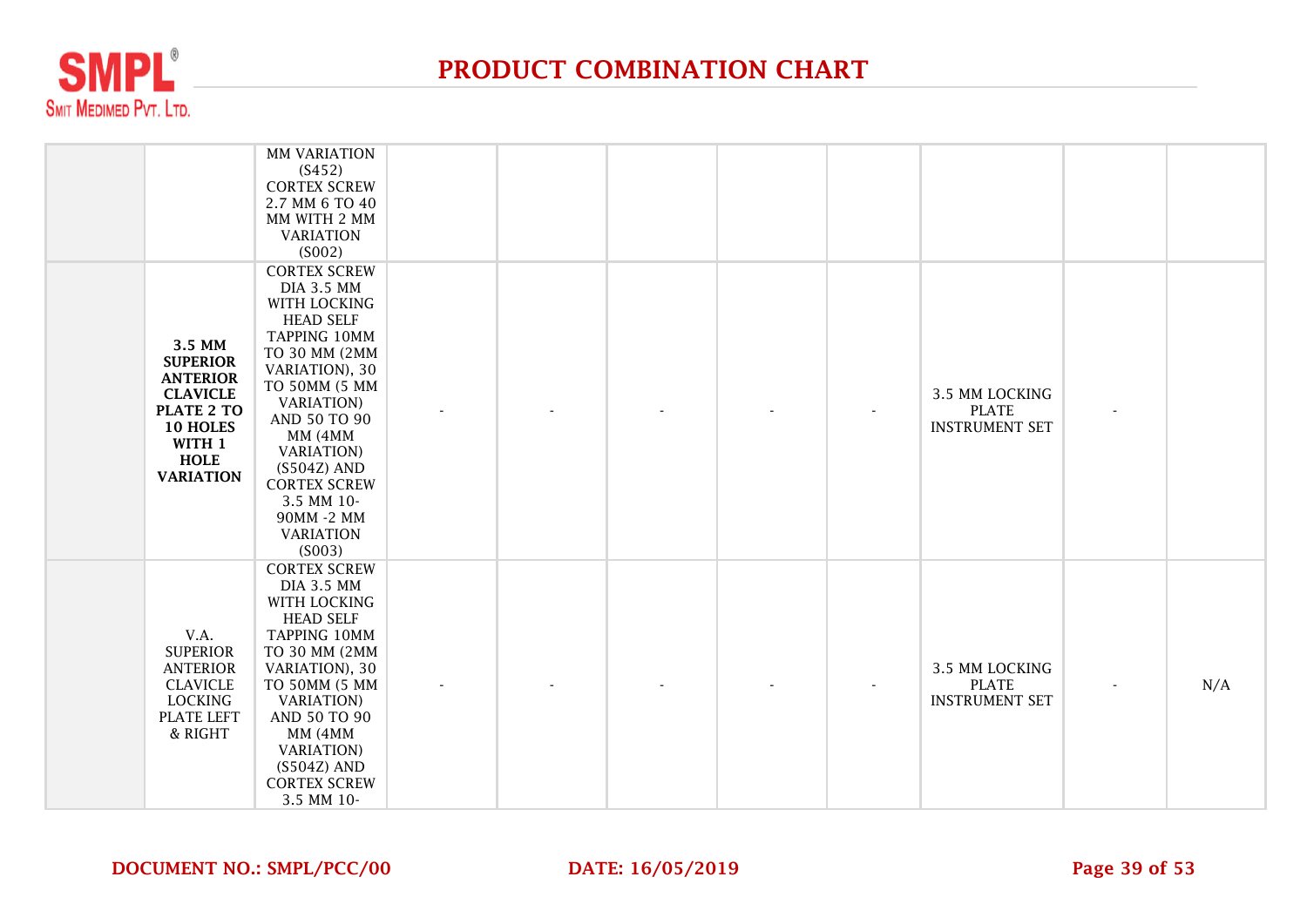

|                               |                                                                                                                                                            | 90MM -2 MM<br><b>VARIATION</b><br>(S003)<br><b>CORTEX</b><br><b>LOCKING HEAD</b><br><b>SCREW SELF</b><br><b>TAPPING DIA</b><br>$2.7MM - 8 TO$<br>50MM WITH 2<br>MM VARIATION<br>(S452)<br><b>CORTEX SCREW</b><br>2.7 MM 6 TO 40<br>MM WITH 2 MM<br><b>VARIATION</b><br>(S002) |                          |                          |                          |                          |                          |                                             |                          |                          |
|-------------------------------|------------------------------------------------------------------------------------------------------------------------------------------------------------|-------------------------------------------------------------------------------------------------------------------------------------------------------------------------------------------------------------------------------------------------------------------------------|--------------------------|--------------------------|--------------------------|--------------------------|--------------------------|---------------------------------------------|--------------------------|--------------------------|
| <b>IM NAIL</b>                | $\overline{\phantom{a}}$                                                                                                                                   |                                                                                                                                                                                                                                                                               |                          | $\overline{\phantom{a}}$ | $\overline{\phantom{a}}$ | $\overline{\phantom{a}}$ | $\overline{\phantom{a}}$ |                                             | ٠                        |                          |
| <b>HUMERUS</b><br><b>NAIL</b> | $\overline{\phantom{a}}$                                                                                                                                   | $\overline{\phantom{a}}$                                                                                                                                                                                                                                                      | $\overline{\phantom{a}}$ | $\overline{\phantom{a}}$ | $\overline{\phantom{a}}$ | $\blacksquare$           | $\overline{\phantom{a}}$ |                                             | $\overline{\phantom{a}}$ | $\overline{\phantom{a}}$ |
| [A]                           | <b>HUMERUS</b><br><b>INTERLOCKI</b><br>NG NAIL DIA<br>6.5 AND 7.5<br>MM, LENGTH<br><b>205 MM AND</b><br>220 TO 350<br>MM WITH 10<br>MM<br><b>VARIATION</b> | PLUG CAP FOR<br><b>HUMERUS</b><br><b>INTERLOCKING</b><br>NAIL,<br>I/L LOCKING<br><b>SCREW DIA 3.4</b><br>MM-20 TO 70<br>MM WITH 2 MM<br><b>VARIATION</b><br>(S158)                                                                                                            |                          |                          |                          |                          | S238                     | <b>SMPL HUMERUS</b><br><b>NSTRUMENT SET</b> |                          | N/A                      |
| [B]                           | MULTILOC<br>PROXIMAL<br><b>HUMRAL</b><br>NAIL DI 6.6<br><b>AND 7.5</b><br><b>AND 160 TO</b><br>340 MM<br>LONG WITH                                         | <b>LOCKING</b><br><b>SCREW DIA 3.4</b><br>MM 20 - 70 MM<br>LONG WITH 2<br>MM VARIATION<br>(S158)                                                                                                                                                                              |                          |                          |                          |                          |                          |                                             |                          |                          |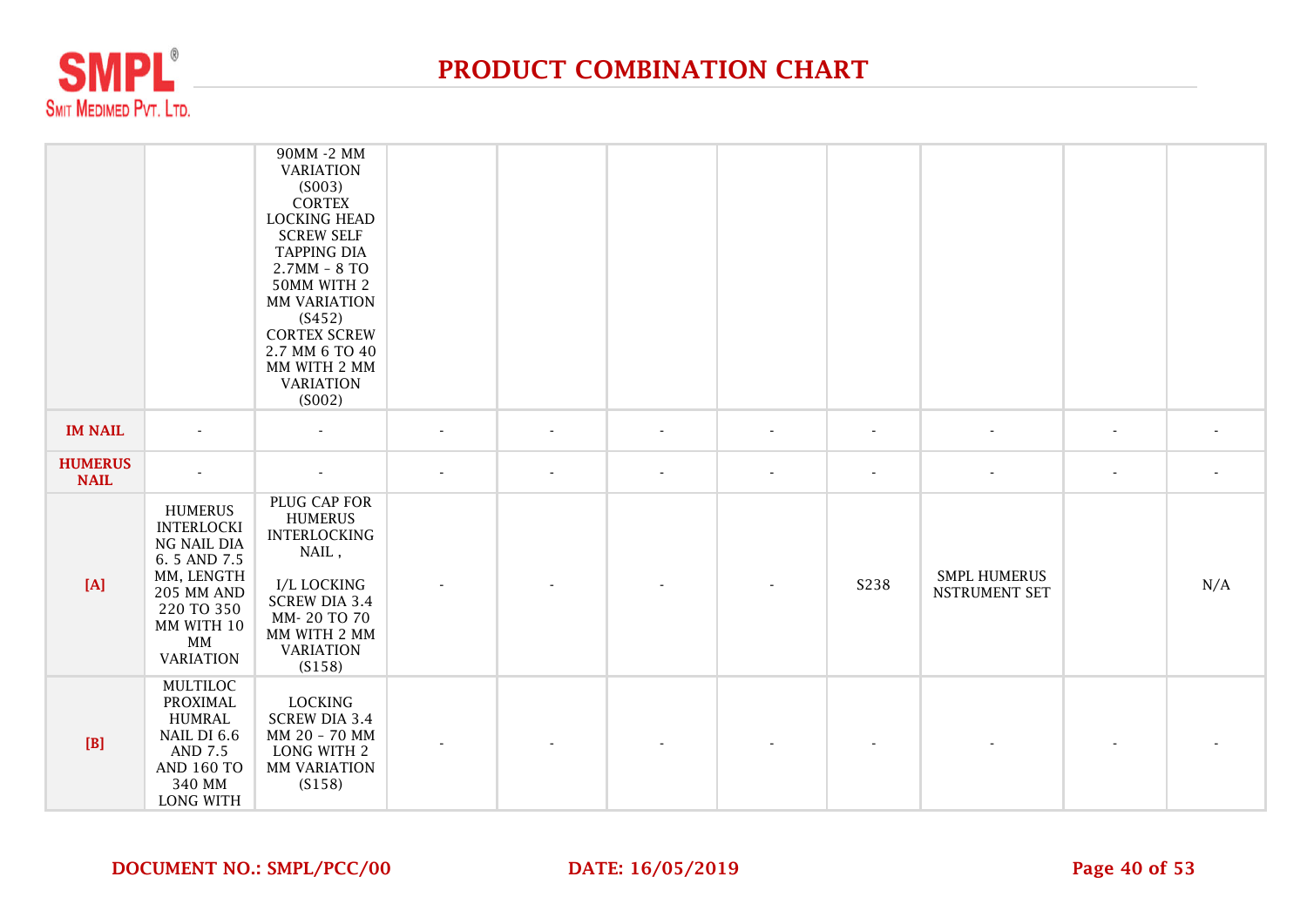

|                                  | 10 MM<br><b>VARIATION</b>                                                                                                                                        |                                                                                                                                                                                                                                                    |  |  |                          |                                                           |                          |     |
|----------------------------------|------------------------------------------------------------------------------------------------------------------------------------------------------------------|----------------------------------------------------------------------------------------------------------------------------------------------------------------------------------------------------------------------------------------------------|--|--|--------------------------|-----------------------------------------------------------|--------------------------|-----|
| <b>TIBIA</b><br><b>NAIL[A]</b>   | <b>UNIVERSAL</b><br><b>TIBIA</b><br><b>INTERLOCKI</b><br>NG NAIL DIA<br>8,9,10,11,12<br>MM - 260 TO<br>420 MM<br><b>LONG WITH</b><br>20 MM<br><b>VARIATION</b>   | 3.9 MM AND 4.9<br>MM<br><b>INTERLOCKING</b><br>SCREW-20 TO<br>100 MM LONG<br>WITH 2MM<br><b>VARIATION</b><br>(S154, S155)<br><b>END CAP</b>                                                                                                        |  |  | S236                     | SMPL UNIVERSAL<br><b>TIBIA</b><br><b>INSTRUMENT SET</b>   | $\overline{\phantom{a}}$ | N/A |
| [B]                              | <b>PERFECT</b><br><b>TIBIA NAIL</b><br><b>CANNULATE</b><br>D DIA<br>8,9,10,11,12<br><b>AND 255 TO</b><br>375 MM<br><b>LONG WITH</b><br>15 MM<br><b>VARIATION</b> | <b>LOCKING</b><br><b>SCREW DIA 4</b><br>MM-20 TO 80<br>MM LONG WITH<br>2 MM<br><b>VARIATION</b><br>(S367) AND<br><b>LOCKING</b><br><b>SCREW DIA 5</b><br>MM - 20 TO 80<br>MM LONG WITH<br>2 MM<br><b>VARIATION</b><br>(S366) AND END<br>CAP (S368) |  |  | S243                     | <b>INSTRUMENT SET</b><br>FOR PERFECT<br><b>TIBIA NAIL</b> |                          | N/A |
| <b>RADIUS</b><br><b>AND ULNA</b> | <b>RUSH NAIL</b><br><b>FOR RADIUS</b><br>AND ULNA<br>DIA 3MM<br>LENGTH 150<br>TO 320 MM<br>WITH 10 MM<br><b>VARIATION</b>                                        |                                                                                                                                                                                                                                                    |  |  |                          |                                                           |                          |     |
| <b>FEMUR</b><br><b>NAIL</b>      |                                                                                                                                                                  |                                                                                                                                                                                                                                                    |  |  | $\overline{\phantom{a}}$ |                                                           |                          |     |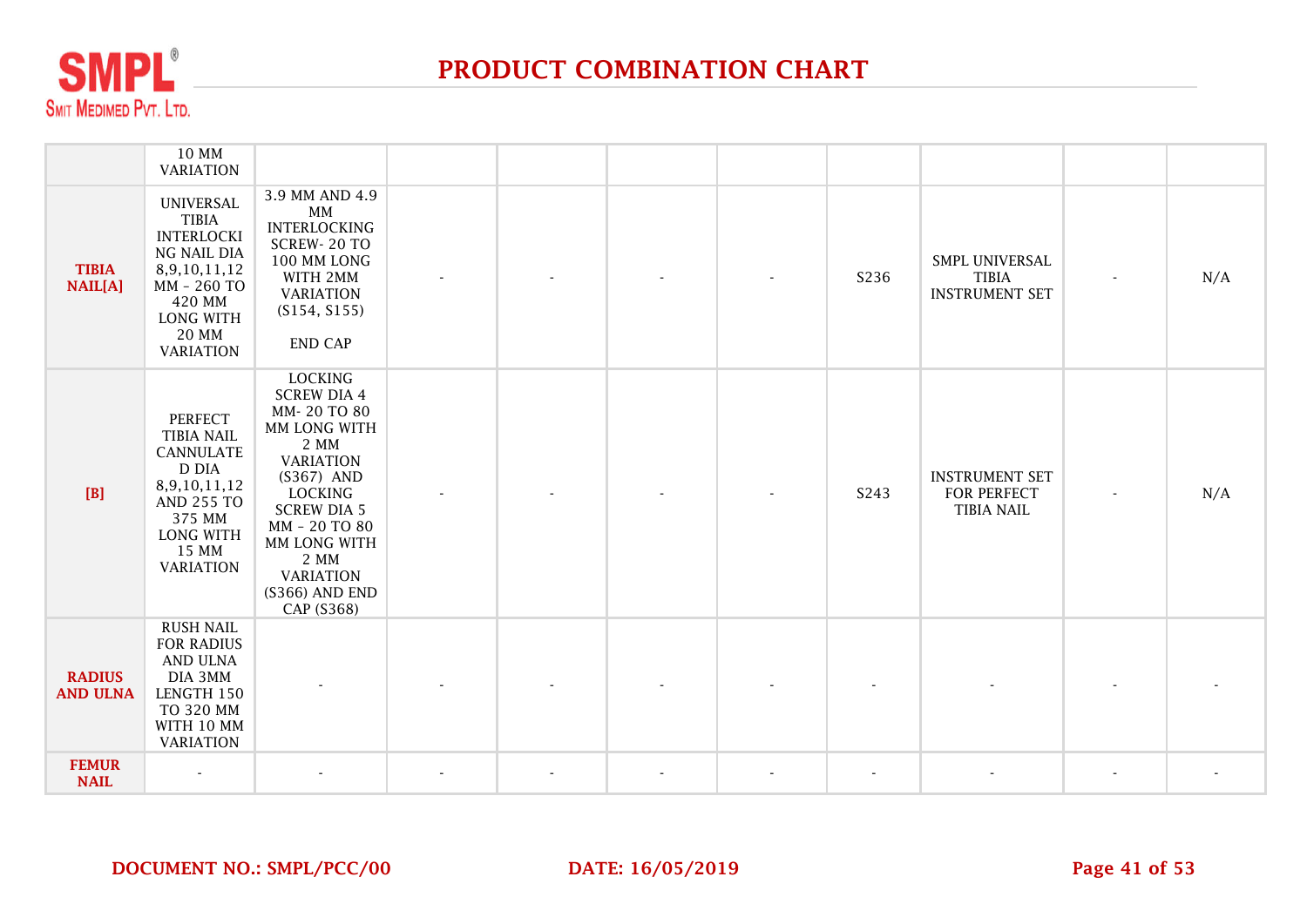

| $[A]$ | <b>SMPL</b><br><b>UNIVERSAL</b><br><b>FEMUR</b><br><b>INTERLOCKI</b><br>NG NAIL<br><b>DIA</b><br>9, 10, 11, 12,<br>13 - 340 TO<br>480 MM<br>LONG WITH<br><b>20 MM</b><br><b>VARIATION</b>                                | END CAP (S173)<br><b>LOCKING</b><br><b>SCREW 3.9MM</b><br>(S154) AND 4.9<br>MM (S155)-20<br>TO 100 MM<br>LONG WITH 2<br><b>MM VARIATION</b>                                                                                                                                                                                                                         |  |  | S236 | SMPL UNIVERSAL<br><b>FEMUR</b><br><b>INSTRUMENT SET</b> |                | N/A |
|-------|--------------------------------------------------------------------------------------------------------------------------------------------------------------------------------------------------------------------------|---------------------------------------------------------------------------------------------------------------------------------------------------------------------------------------------------------------------------------------------------------------------------------------------------------------------------------------------------------------------|--|--|------|---------------------------------------------------------|----------------|-----|
| $[B]$ | <b>SMPL</b><br>PROXIMAL<br><b>FEMORAL</b><br>NAIL DIA.<br>12MM LONG<br>(PFN TYPE)<br>LEFT/RIGHT<br><b>DIA</b><br>9, 10, 11, 12<br>LENGTH-180,<br><b>240 MM AND</b><br>340 TO 440<br>MM WITH 20<br>MM<br><b>VARIATION</b> | LEG SCREW DIA<br>8.0MM<br>CANNULATED -<br>60 TO 120 MM<br>LONG WITH 5<br>MM VARIATION<br>$(S174)$ , LEG<br><b>SCREW DIA 6.4</b><br>MM<br>CANNULATED-<br>60 TO 120 MM<br><b>LONG WITH 5</b><br><b>MM VARIATION</b><br>(S175),<br><b>LOCKING</b><br><b>SCREW DIA 4.9</b><br>MM 20 TO 100<br>MM LONG WITH<br>2 MM<br><b>VARIATION</b><br>$(S155)$ AND END<br>CAP(S177) |  |  | S253 | <b>INSTRUMENT SET</b><br>FOR PFN/TFN<br><b>NAIL</b>     | $\blacksquare$ | N/A |
| [C]   | <b>TROCHANTE</b><br><b>RIC</b><br><b>FIXATION</b><br><b>NAIL DIA</b><br>9,10,11,12.<br>$130^\circ$ AND                                                                                                                   | <b>LEG SCREW DIA</b><br>8.0MM<br>CANNULATED -<br>60 TO 120 MM<br><b>LONG WITH 5</b><br>MM VARIATION                                                                                                                                                                                                                                                                 |  |  | S253 | <b>INSTRUMENT SET</b><br>FOR PFN/TFN<br><b>NAIL</b>     |                |     |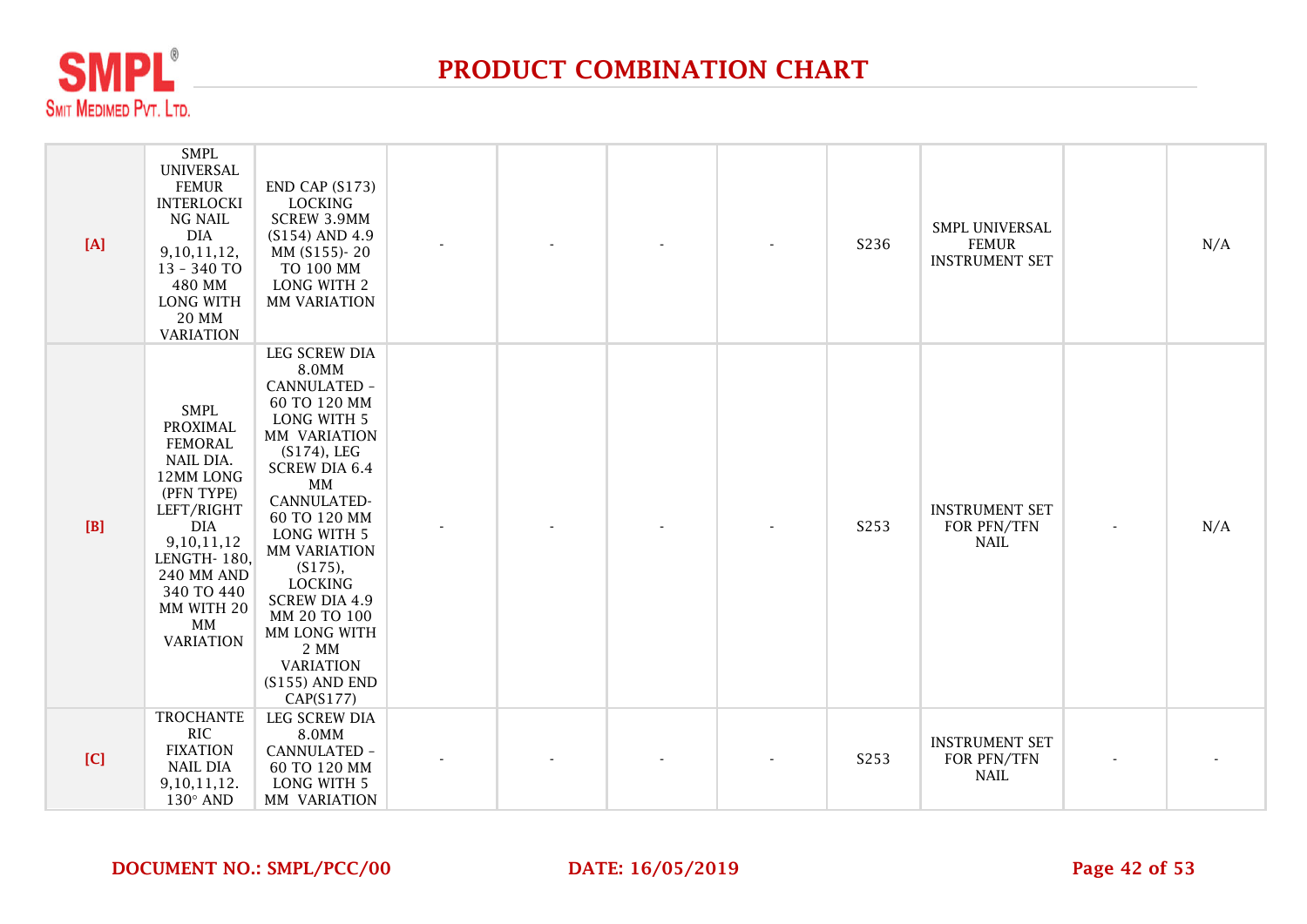

|     | 135 ° AND<br>180 MM<br>LONG                                                                                                                                                  | $(S174)$ , LEG<br><b>SCREW DIA 6.4</b><br>MM<br>CANNULATED-<br>60 TO 120 MM<br><b>LONG WITH 5</b><br>MM VARIATION<br>$(S175)$ ,<br><b>LOCKING</b><br><b>SCREW DIA 4.9</b><br>MM 20 TO 100<br>MM LONG WITH<br>2 MM<br><b>VARIATION</b><br>$(S155)$ AND END<br>CAP(S177)                                                                             |  |  |                |                                      |     |
|-----|------------------------------------------------------------------------------------------------------------------------------------------------------------------------------|----------------------------------------------------------------------------------------------------------------------------------------------------------------------------------------------------------------------------------------------------------------------------------------------------------------------------------------------------|--|--|----------------|--------------------------------------|-----|
| [D] | <b>PROXIMAL</b><br><b>FEMORAL</b><br><b>ANTIROTATI</b><br>ON NAIL DIA<br>10,11,12<br>LENGTH-<br>180, 240 MM<br><b>AND 340 TO</b><br>440 MM<br>WITH 20 MM<br><b>VARIATION</b> | APFN SPIRAL<br><b>BLADE 70 TO</b><br>130 MM LONG<br>WITH 5 MM<br><b>VARIATION</b><br>(S392),<br><b>APFN</b><br>AUGMENTABLE<br>HELICAL BLADE<br>70 TO 130 MM<br>LONG WITH 5<br>MM VARIATION<br>(S396), APFN<br>AUGMENTABLE<br><b>SCREW 70 TO</b><br>130 MM LONG<br>WITH 5 MM<br><b>VARIATION</b><br>(S397)<br>, END CAP<br>0,2,5,10,15 MM<br>(S177) |  |  | $\blacksquare$ | <b>APFN</b><br><b>INSTRUMENT SET</b> | N/A |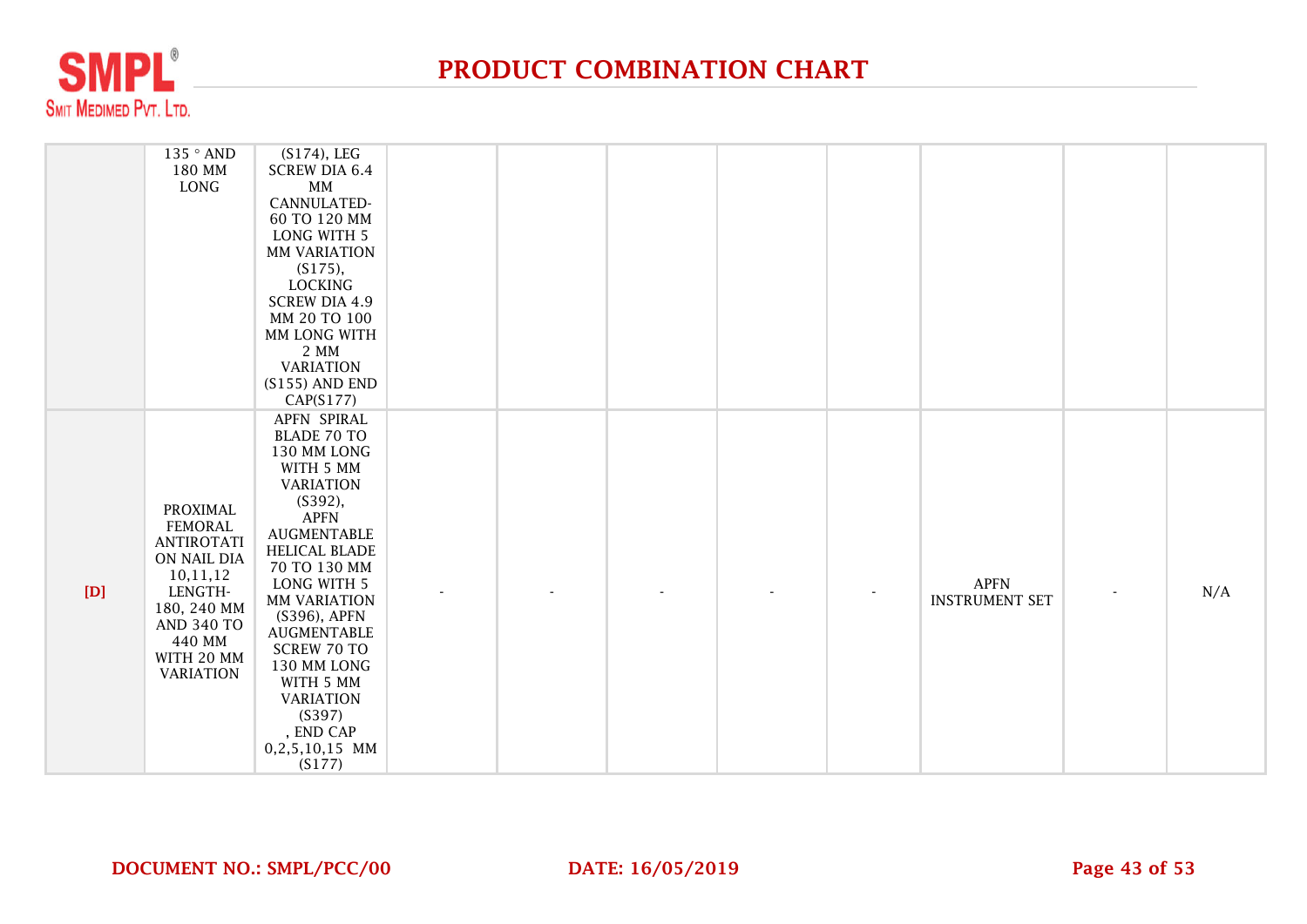

| $[E]$                      | <b>PROXIMAL</b><br><b>INTERTROC</b><br><b>HANTERIC</b><br><b>ANTE GRADE</b><br><b>NAIL DIA</b><br>9,10,11,12<br>LENGTH-<br>180, 240<br><b>AND 320 TO</b><br>480 MM<br>WITH 20 MM<br><b>VARIATION</b> | <b>CANNULATED</b><br><b>SET SCREW</b><br>(388), END CAP<br>5, 10, 15<br>MM(S389)<br><b>LOCKING</b><br><b>SCREW DIA</b><br>4.9MM20-100<br>MM LONG WITH<br>2 MM<br><b>VARIATION</b><br>(S155)                                                    |                          |  | <b>PIAN</b><br><b>INSTRUMENT SET</b>                           |                | N/A |
|----------------------------|------------------------------------------------------------------------------------------------------------------------------------------------------------------------------------------------------|------------------------------------------------------------------------------------------------------------------------------------------------------------------------------------------------------------------------------------------------|--------------------------|--|----------------------------------------------------------------|----------------|-----|
| $[{\bf F}]$                | <b>SMART</b><br><b>FEMUR NAIL</b><br>DIA 9,10,11<br>LENGTH-<br>180, 240, 320<br><b>TO 480</b><br>WITH 20 MM<br><b>VARIATION</b>                                                                      | <b>LOCKING</b><br><b>SCREW DIA</b><br>4.9MM-20-100<br>MM LONG WITH<br>2 MM<br><b>VARIATION</b><br>$(S155)$ , LEG<br><b>SCREW DIA 6.4</b><br>MM-60 TO 120<br>MM WITH 5 MM<br><b>VARIATION</b><br>$(S175)$ , END<br>2,5,10,15,20<br>MMCAP (S177) |                          |  | <b>INSTRUMENT SET</b><br><b>FOR SMART</b><br><b>FEMUR NAIL</b> |                |     |
| [G]                        | <b>SUPRACOND</b><br>YLAR NAIL<br><b>DIA</b><br>9, 10, 11, 12<br>LENGTH -<br>150 TO 400<br>MM WITH 50<br>MM<br><b>VARIATION</b>                                                                       | <b>LEG SCREW DIA</b><br>6.4 MM,<br><b>LOCKING</b><br><b>SCREW DIA</b><br>4.9MM AND<br><b>END CAP</b>                                                                                                                                           |                          |  |                                                                |                |     |
| $[{\bf A}]$                | <b>TELESCOPIC</b><br><b>NAIL</b>                                                                                                                                                                     |                                                                                                                                                                                                                                                |                          |  |                                                                |                | N/A |
| <b>STALLION</b><br>-DOUBLE |                                                                                                                                                                                                      | MONOSACRAL<br><b>SCREW DIA</b>                                                                                                                                                                                                                 | $\overline{\phantom{a}}$ |  | 5.5 MM SYSTEM<br><b>INSTRUMENT</b>                             | $\overline{a}$ | N/A |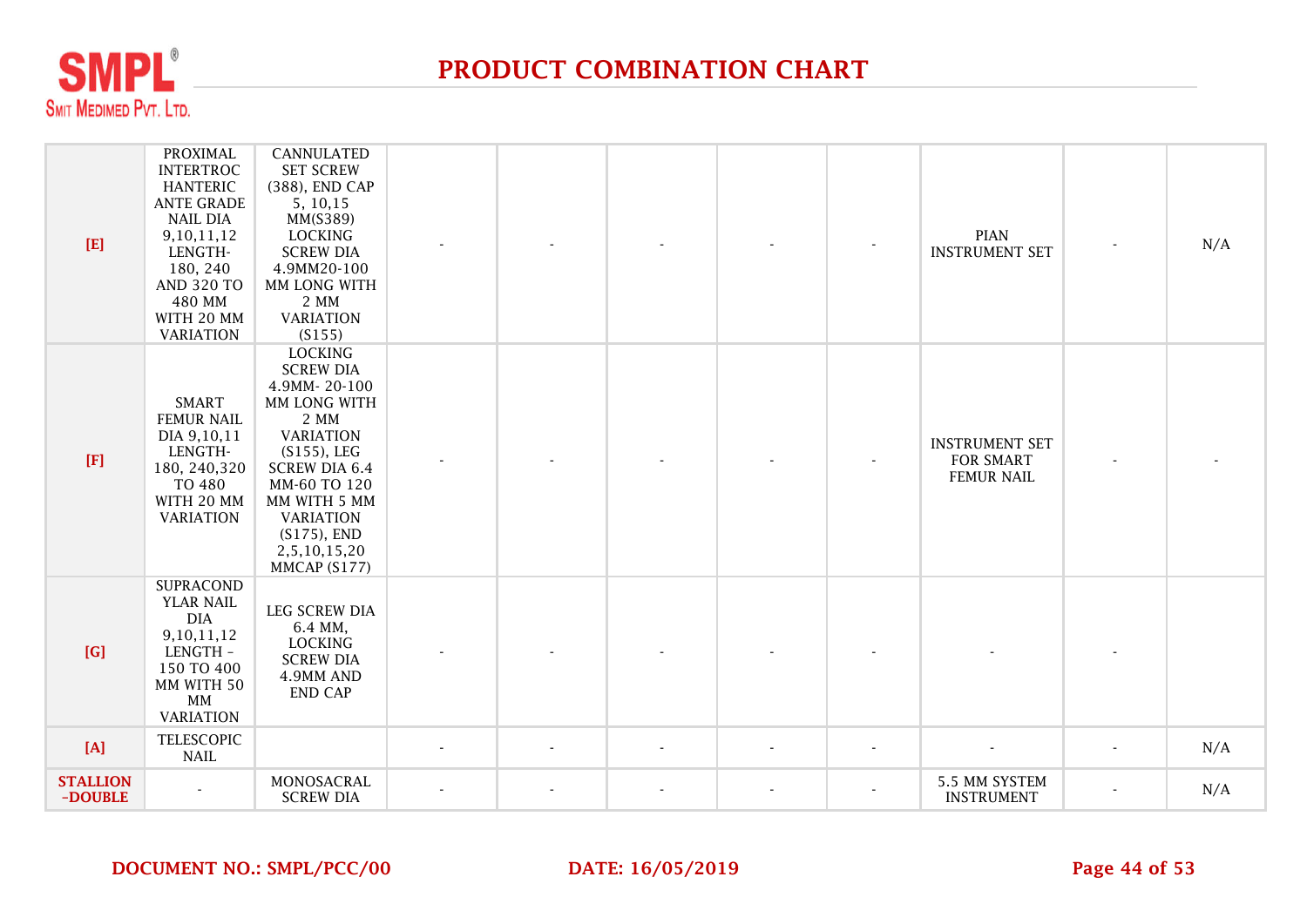

| <b>LOCK 5.5</b><br><b>MM ROD</b><br>SYSTEM[A] | 4.5MM-20 TO<br>45 MM, 5.5MM<br>30 TO 50 MM,<br>6.5MM 30 TO<br>55MM AND<br>7.0MM 30 TO<br>55 MM<br>(5MM)<br><b>VARIATION</b> )                                                                                                                    |  |  | <b>SET</b>                                       |  |
|-----------------------------------------------|--------------------------------------------------------------------------------------------------------------------------------------------------------------------------------------------------------------------------------------------------|--|--|--------------------------------------------------|--|
|                                               | POLYSCARAL<br><b>SCREW DIA 4.5</b><br>MM-20 TO 45<br>MM, 5.5 MM 30<br>TO 50 MM,<br>6.5MM 30 TO<br>90 MM AND 7.0<br>MM 30 TO 90<br>MM<br>(5MM)<br><b>VARIATION</b> )                                                                              |  |  | 5.5 MM SYSTEM<br><b>INSTRUMENT</b><br><b>SET</b> |  |
|                                               | <b>REDUCTION</b><br>POLYSACRAL<br><b>SCREW DIA 5.5</b><br>MM 30 TO 50<br>MM, 6.5MM 30<br>TO 90 MM AND<br>7.0 MM 30 TO<br><b>90 MM</b><br>(5MM)<br><b>VARIATION</b> )<br>CORTICO<br>CANCELLOUS<br><b>SCREW DIA</b><br>4.5MM 20 TO<br>45 MM, 5.5MM |  |  | 5.5 MM SYSTEM<br><b>INSTRUMENT</b><br><b>SET</b> |  |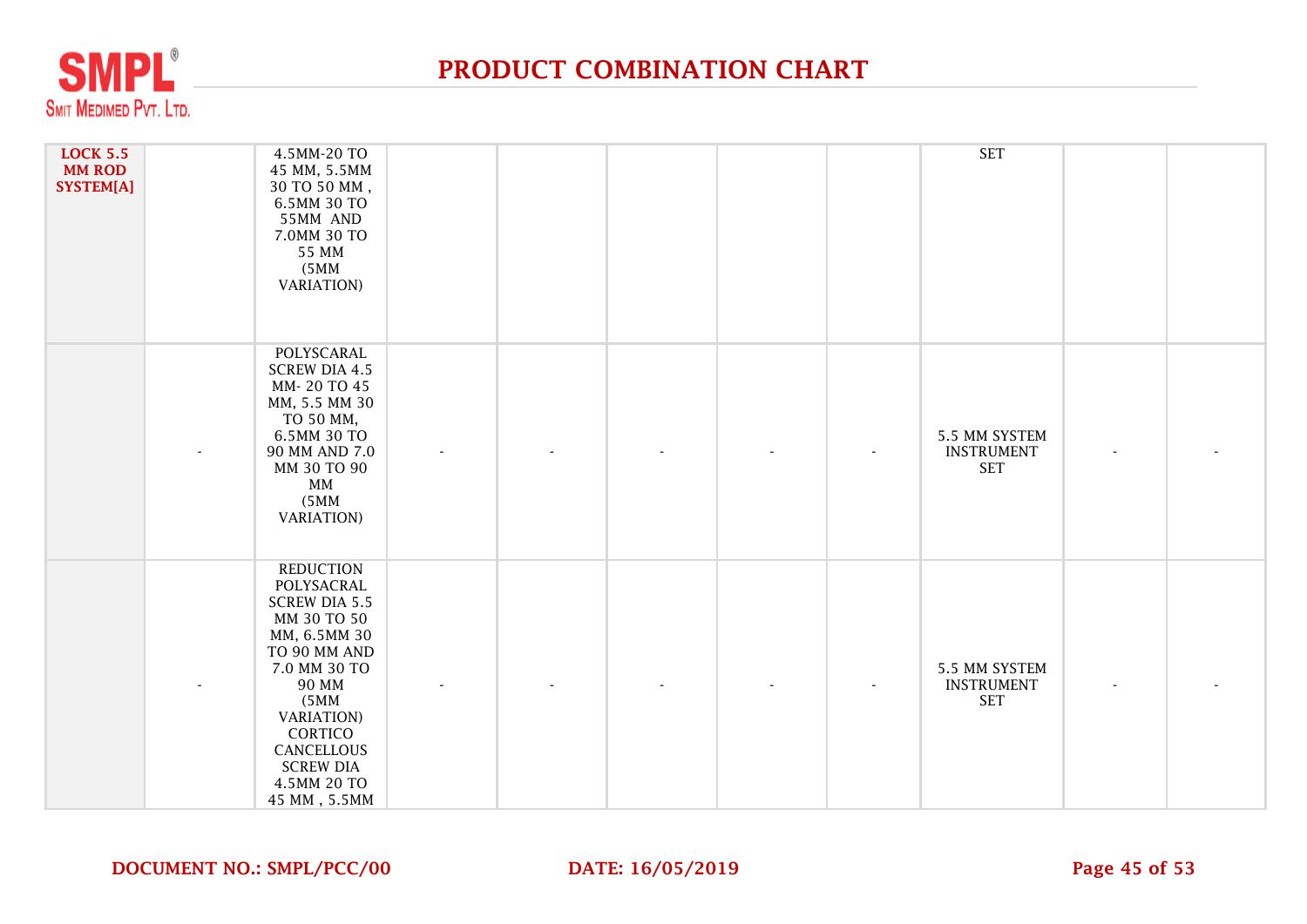

|     | 30 TO 50 MM,<br>6.5MM 30 TO<br>90 MM AND 7.0<br>MM 30 TO 90<br>MM<br>(5 M)<br><b>VARIATION</b> )                                                                      |        |  |                          |                          |                                                  |                          |     |
|-----|-----------------------------------------------------------------------------------------------------------------------------------------------------------------------|--------|--|--------------------------|--------------------------|--------------------------------------------------|--------------------------|-----|
| [B] | ROD DIA 5.5<br>MM<br>40 TO 50 MM -<br>5 MM<br><b>VARIATION</b><br>50 TO 100 MM -<br>10 MM<br><b>VARIATION</b><br>120 TO 300MM-<br>20 MM<br><b>VARIATION</b><br>480 MM |        |  |                          |                          | 5.5 MM SYSTEM<br><b>INSTRUMENT</b><br><b>SET</b> | $\blacksquare$           | N/A |
| [C] | <b>HOOK</b><br><b>CONECTOR FOR</b><br>5.5 MM ROD                                                                                                                      | $\sim$ |  | $\blacksquare$           | $\blacksquare$           | 5.5 MM SYSTEM<br><b>INSTRUMENT</b><br><b>SET</b> | $\blacksquare$           | N/A |
| [D] | <b>CONNECTING</b><br>FLAT ROD 5 MM<br>60 TO 120 MM -<br>10 MM<br><b>VARIATION</b>                                                                                     |        |  |                          |                          | 5.5 MM SYSTEM<br><b>INSTRUMENT</b><br><b>SET</b> | $\overline{\phantom{a}}$ | N/A |
| [E] | <b>STAPLE FOR</b><br>SINGLE LOCK<br><b>SCREW</b>                                                                                                                      | $\sim$ |  | $\overline{\phantom{a}}$ | $\overline{\phantom{a}}$ | 5.5 MM SYSTEM<br><b>INSTRUMENT</b><br><b>SET</b> | $\overline{\phantom{a}}$ | N/A |
| [F] | <b>CROSS LINK</b><br>CONNECTOR<br><b>FOR 5.5 MM</b><br>$ROD -$<br>SMALL, MEDIUM                                                                                       |        |  |                          |                          | 5.5 MM SYSTEM<br><b>INSTRUMENT</b><br><b>SET</b> |                          | N/A |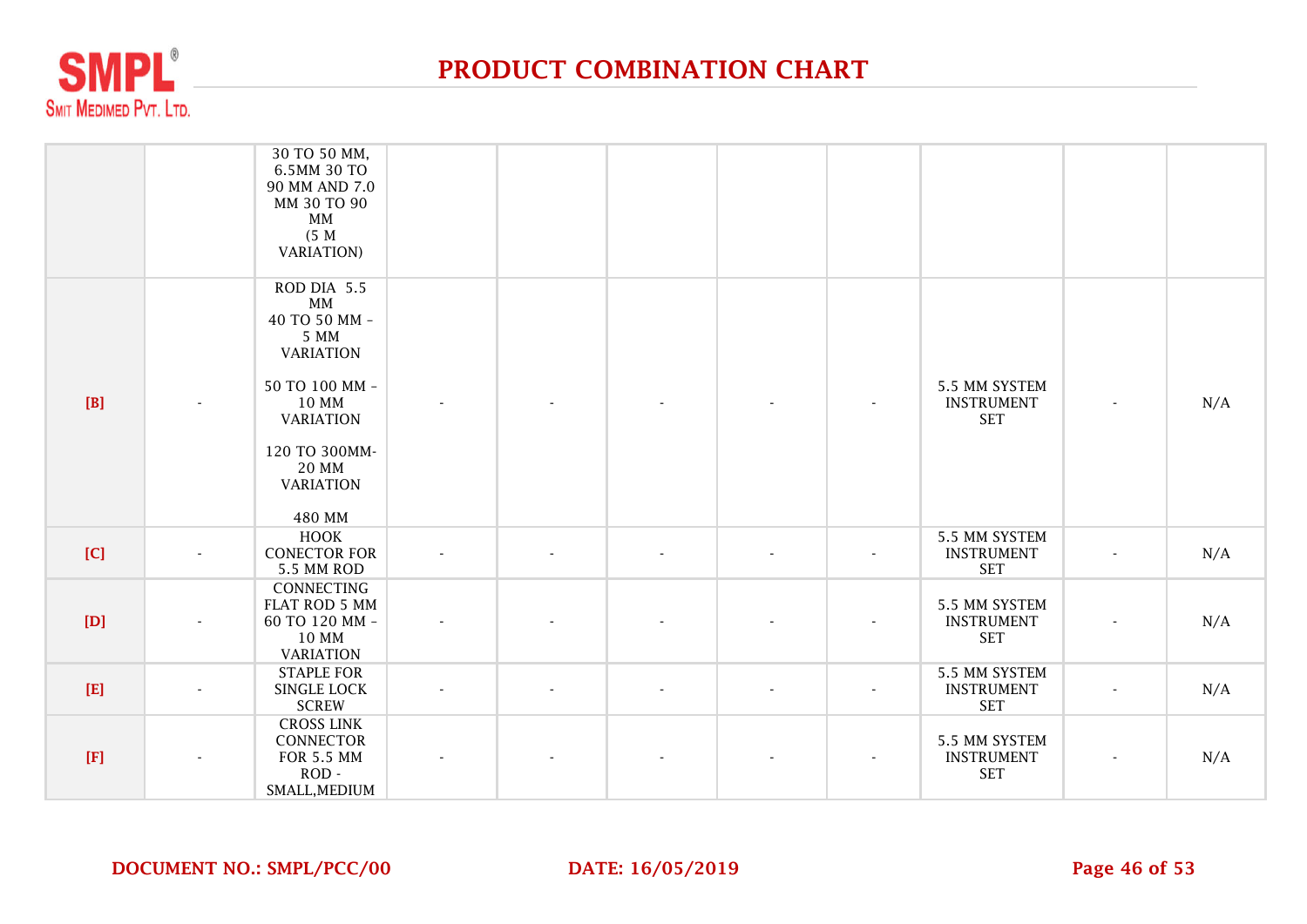

|                                                                                            | AND LARGE                                                                                                                                                                                                                                                                                                                     |  |  |                                                  |                          |     |
|--------------------------------------------------------------------------------------------|-------------------------------------------------------------------------------------------------------------------------------------------------------------------------------------------------------------------------------------------------------------------------------------------------------------------------------|--|--|--------------------------------------------------|--------------------------|-----|
|                                                                                            | MONO SACRAL<br><b>SCREW DIA 4.5</b><br>MM-20 TO 45<br>MM(5 MM<br>VARIATION),<br>5.5MM-30 TO<br>50 MM(5 MM<br>VARIATION),<br>6.5MM-30 TO<br>90 MM(5 MM<br>VARIATION),<br>7.0MM-30 TO<br>90 MM (5 MM<br><b>VARIATION</b> )                                                                                                      |  |  |                                                  |                          |     |
| STUD-<br><b>SINGLE</b><br><b>LOCK 5.5</b><br><b>MM ROD</b><br><b>SYSTEM</b><br>$[{\bf A}]$ | POLY SACRAL<br><b>SCREW DIA 4.5</b><br>MM-20 TO 45<br>MM(5 MM<br>VARIATION),<br>5.5 MM= 30 TO<br>50 MM(5 MM<br>VARIATION),<br>6.5MM 30 TO<br>90 MM(5 MM<br>VARIATION),<br>7.0 MM-30 TO<br>90 MM(5 MM<br><b>VARIATION</b> )<br>POLRSACRAL<br><b>REDUCTION</b><br><b>SCREW DIA 5.5</b><br>MM-30 TO 50<br>MM(5 MM<br>VARIATION), |  |  | 5.5 MM SYSTEM<br><b>INSTRUMENT</b><br><b>SET</b> | $\overline{\phantom{a}}$ | N/A |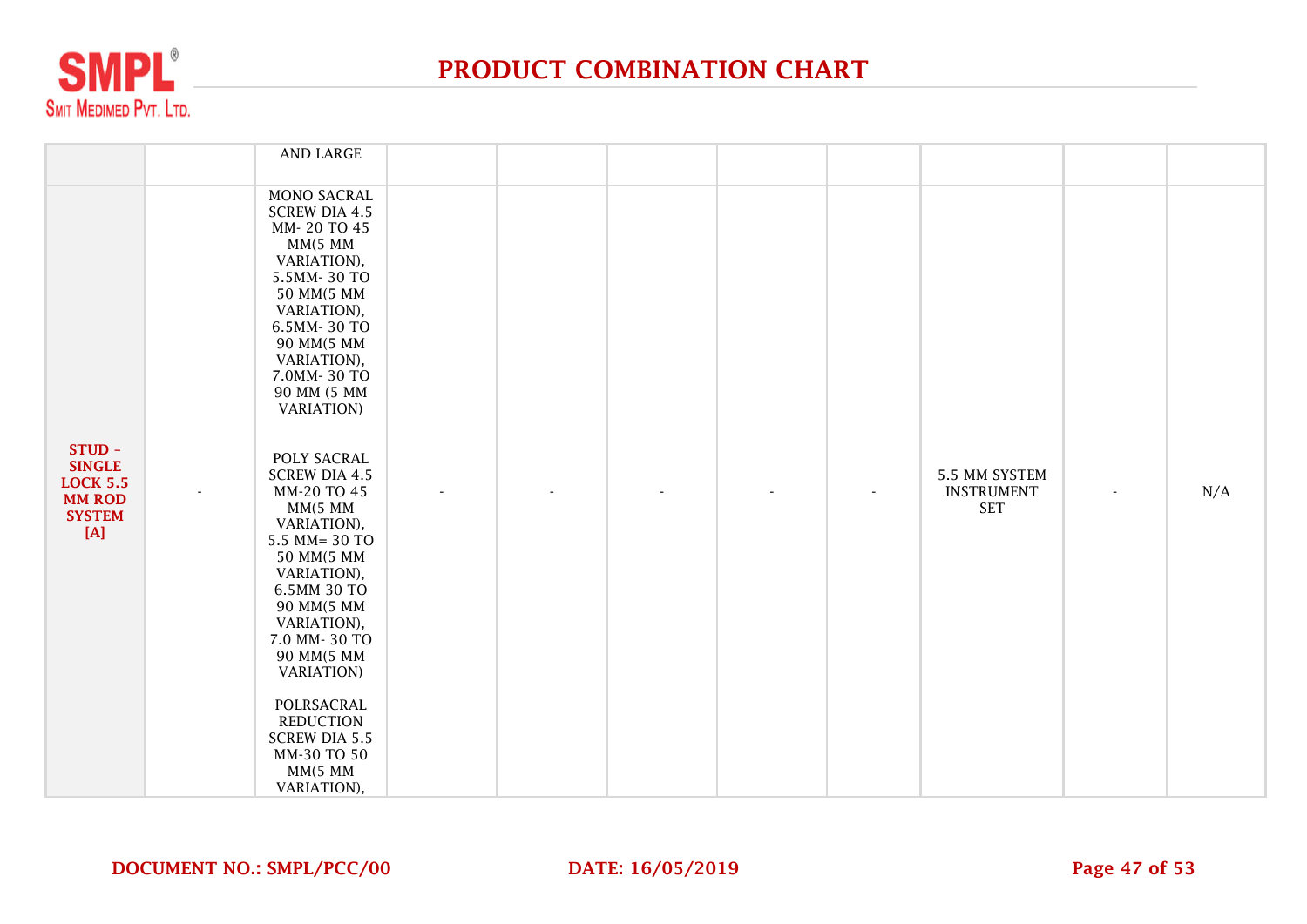

|                                                                                 |                                                                            | 6.5 MM-30 TO<br>90 MM(5 MM<br>VARIATION),<br>7.0MM 30 TO<br>90 MM (5 MM<br><b>VARIATION</b> )                                                                      |  |  |                                                  |                          |     |
|---------------------------------------------------------------------------------|----------------------------------------------------------------------------|--------------------------------------------------------------------------------------------------------------------------------------------------------------------|--|--|--------------------------------------------------|--------------------------|-----|
| [B]                                                                             |                                                                            | <b>ROD 5.5 MM</b><br>S334T<br>40 TO 50 MM-<br>5MM<br><b>VARIATION</b><br>50 TO 100 MM -<br>10 MM<br><b>VARIATION</b><br>120 TO 300<br>MM-20 MM<br><b>VARIATION</b> |  |  | 5.5 MM SYSTEM<br><b>INSTRUMENT</b><br><b>SET</b> | $\overline{\phantom{a}}$ | N/A |
| [C]                                                                             |                                                                            | <b>TRANSVERSE</b><br>CONNECTOR<br><b>FOR 5.5 MM</b><br>ROD S320T                                                                                                   |  |  | 5.5 MM SYSTEM<br><b>INSTRUMENT</b><br><b>SET</b> | $\blacksquare$           | N/A |
| [D]                                                                             |                                                                            | <b>ROD FOR</b><br><b>TRANSVERSE</b><br>CONNECTOR<br><b>DIA 3.0 MM</b><br>S125T-60 TO<br>120 MM 10 MM<br><b>VARIATION</b>                                           |  |  | 5.5 MM SYSTEM<br><b>INSTRUMENT</b><br><b>SET</b> | $\blacksquare$           | N/A |
| [E]                                                                             |                                                                            | <b>TAPER ROD</b><br>DIA 3.5MM X<br>5.5 MM S559T<br>150X250 MM<br>200X 200MM<br>200X250 MM                                                                          |  |  | 5.5 MM SYSTEM<br><b>INSTRUMENT</b><br><b>SET</b> | $\overline{\phantom{0}}$ | N/A |
| KEY-MIS-<br><b>MINIMALL</b><br>$\mathbf{Y}$<br><b>INVASIVE</b><br><b>SYSTEM</b> | <b>MIS</b><br><b>CANNULATE</b><br>D POLY<br><b>SCREW DIA</b><br>5.5 MM AND |                                                                                                                                                                    |  |  | MIS INSTRUMENT<br><b>SET</b>                     | $\overline{\phantom{0}}$ | N/A |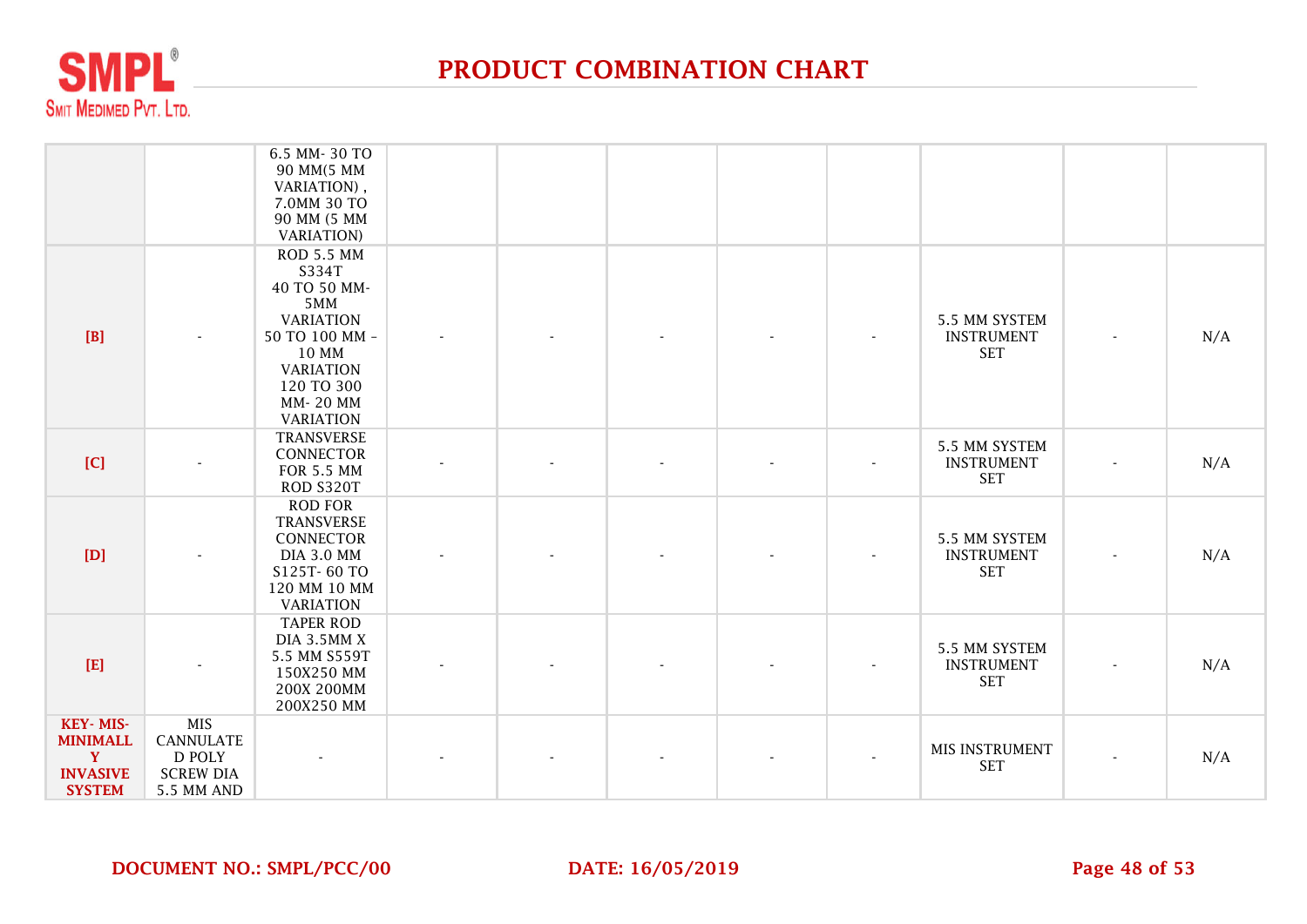

| $[A]$                              | 6.5 MM 30<br>TO 50 MM<br><b>LONG WITH</b><br>5 MM<br><b>VARIATION</b>                                                                                       |                |  |  |                                               |                |     |
|------------------------------------|-------------------------------------------------------------------------------------------------------------------------------------------------------------|----------------|--|--|-----------------------------------------------|----------------|-----|
| $[B]$                              | <b>MIS CURVED</b><br>ROD DIA 5.5<br>MM - 40 TO<br>65 MM WITH<br>5 MM<br><b>VARIATION</b><br>AND 70 TO<br>150 MM<br>WITH 10 MM<br><b>VARIATION</b>           | $\blacksquare$ |  |  | MIS INSTRUMENT<br><b>SET</b>                  | $\overline{a}$ | N/A |
| [C]                                | <b>STRAIGHT</b><br><b>ROD 5.5 MM</b><br>40 TO 65<br>MM WITH 5<br>$\texttt{MM}$<br><b>VARIATION</b><br>AND 70 TO<br>150 MM<br>WITH 10 MM<br><b>VARIATION</b> |                |  |  | MIS INSTRUMENT<br><b>SET</b>                  | $\overline{a}$ | N/A |
| <b>REVIVE -</b><br><b>CAGE</b> [A] | <b>TLIF</b><br>(KIDNEY)<br>CAGE<br>LENGTH -<br>25, 30 MM<br>HEIGHT-7<br>TO 13MM<br>WITH 1 MM<br><b>VARIATION</b>                                            |                |  |  | TLIF (KIDNEY)<br><b>INSTRUMENT SET</b>        | $\blacksquare$ | N/A |
| $[B]$                              | PLIF<br>(BULLET)<br>CAGE<br><b>LENGTH IN</b><br>$MM-$                                                                                                       |                |  |  | PLIF<br>(BULLET)CAGE<br><b>INSTRUMENT SET</b> |                | N/A |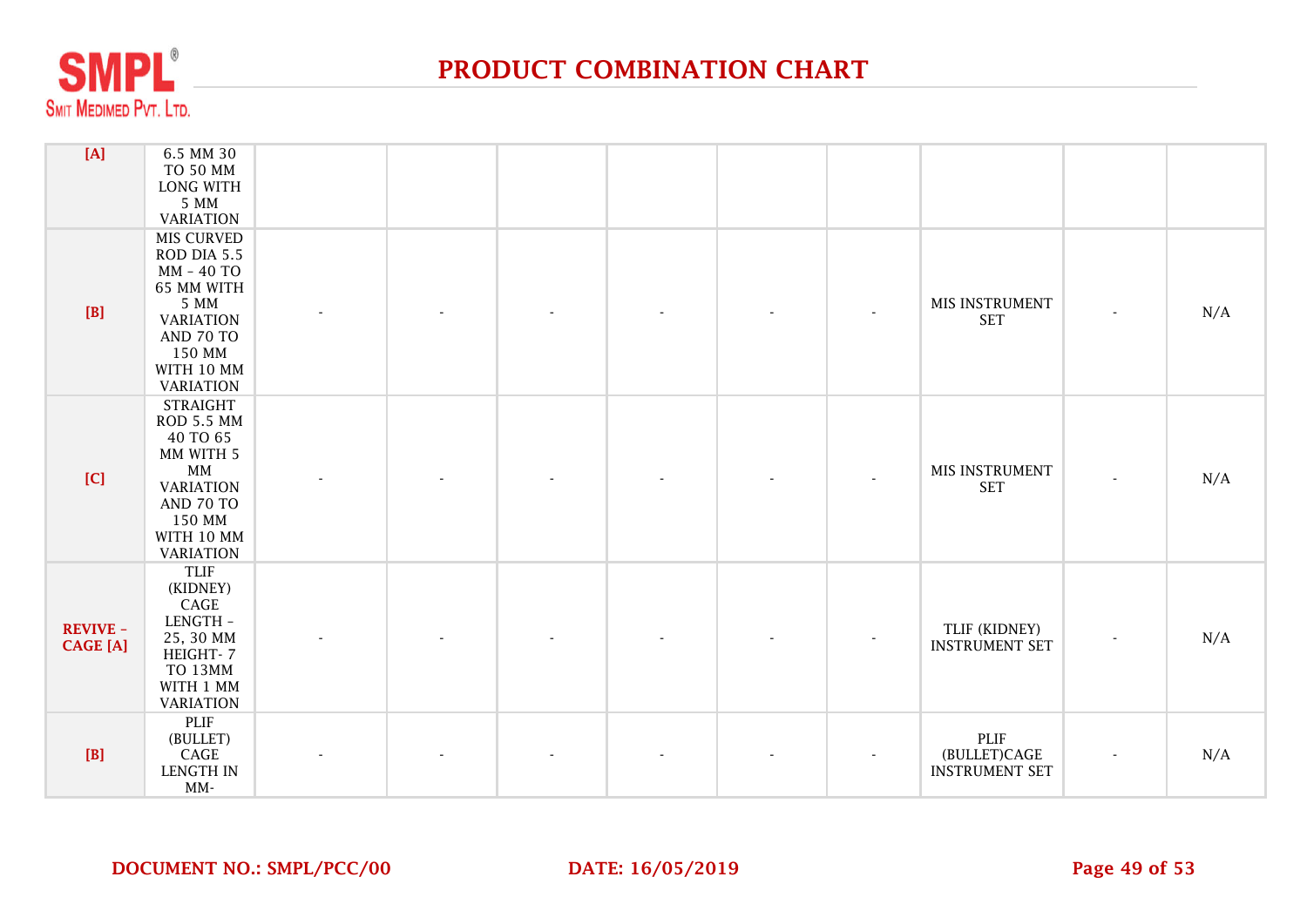

|                       | 22,26,32<br>HEIGHT-6<br>TO 16 WITH<br>$1$ MM<br><b>VARIATION</b>                                                                                                          |        |        |                |                |        |                |                                             |        |     |
|-----------------------|---------------------------------------------------------------------------------------------------------------------------------------------------------------------------|--------|--------|----------------|----------------|--------|----------------|---------------------------------------------|--------|-----|
| <b>WEB- CAGE</b>      |                                                                                                                                                                           | $\sim$ | $\sim$ | $\blacksquare$ | $\blacksquare$ | $\sim$ | $\blacksquare$ | $\sim$                                      | $\sim$ | N/A |
| $[{\bf A}]$           | <b>MESH CAGE</b><br><b>DIA</b><br>10,12,14,16,<br>18,20<br>LENGTH-20<br>TO 100 MM<br>WITH 5 MM<br><b>VARIATION</b>                                                        |        |        |                |                |        |                |                                             |        | N/A |
| <b>RESTORE</b><br>[A] | <b>CERVICAL</b><br><b>INTERBODY</b><br>CAGE<br><b>CURVED</b><br><b>SHAPE</b><br><b>LENGTH X</b><br>WIDTH-<br>12MMX<br>15MM AND<br>HEIGHT-<br>5,6,,8,9,10<br>$\texttt{MM}$ |        |        |                |                |        |                | SPACER CAGE<br><b>INSTRUMENT SET</b>        |        |     |
| [B]                   | <b>CERVICAL</b><br><b>INTERBODY</b><br><b>CAGE WEDGE</b><br><b>SHAPE</b><br><b>LENGTH X</b><br>WIDTH-<br>12MMX<br>15MM AND<br>HEIGHT-<br>5,6,,8,9,10                      |        |        |                |                |        |                | <b>SPACER CAGE</b><br><b>INSTRUMENT SET</b> |        |     |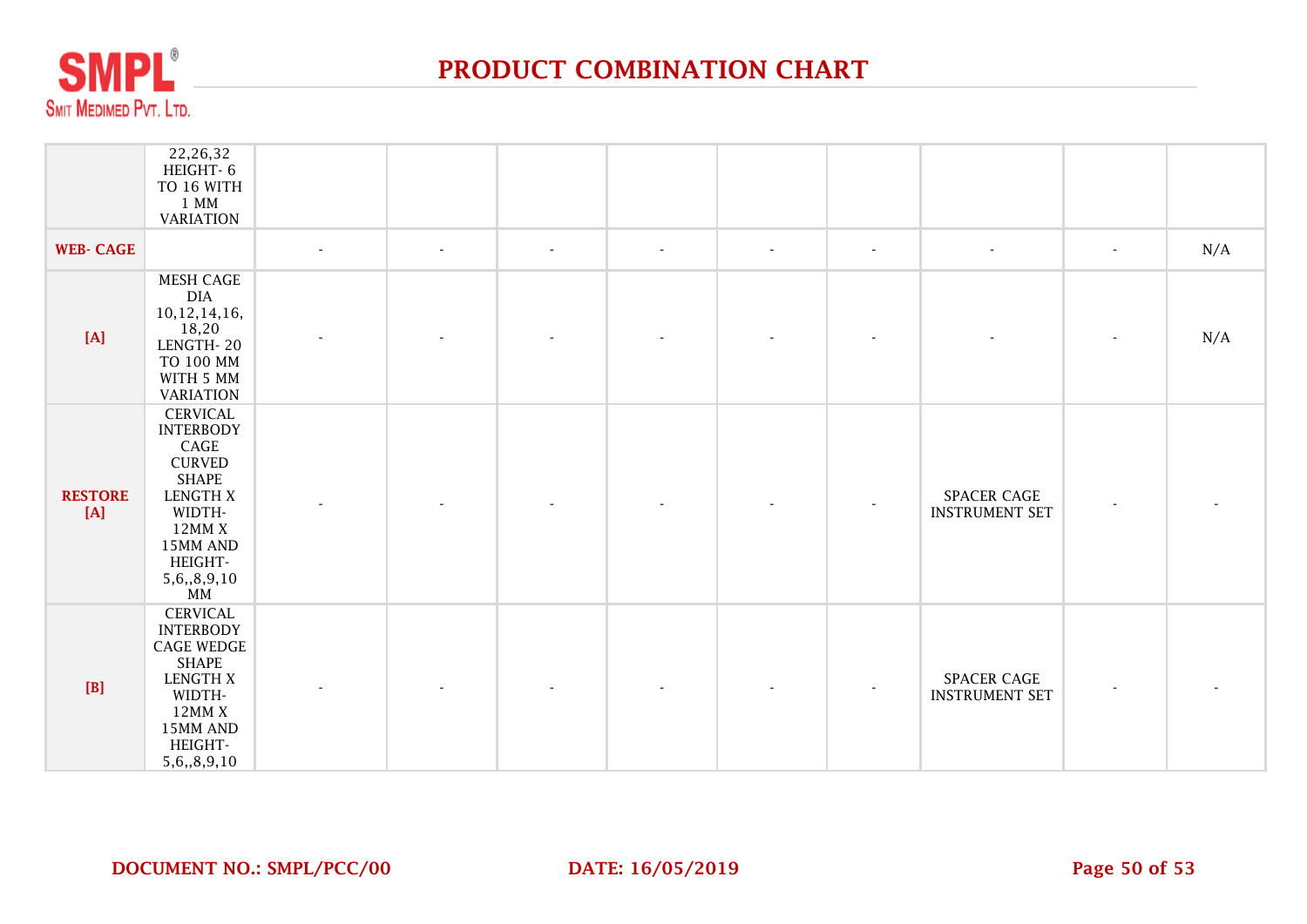

| STIFF-<br><b>ANTERIOR</b><br><b>CERVICLE</b><br><b>FUSION</b><br><b>SYSTEM</b>                |                                                                                                                                                                                                           |                                                                                                                                                                                                                                                                                                                                                                                                                                            |                          |        |                          |        |                          |                                          |                |     |
|-----------------------------------------------------------------------------------------------|-----------------------------------------------------------------------------------------------------------------------------------------------------------------------------------------------------------|--------------------------------------------------------------------------------------------------------------------------------------------------------------------------------------------------------------------------------------------------------------------------------------------------------------------------------------------------------------------------------------------------------------------------------------------|--------------------------|--------|--------------------------|--------|--------------------------|------------------------------------------|----------------|-----|
| [A]                                                                                           | <b>ANTERIOR</b><br><b>CERVICLE</b><br>TOP LOCK<br><b>PLATE</b><br>(S546T)<br>LEVEL 1-<br>22, 25, 27, 29,<br>32, 35, 38<br>LEVEL 2-<br>32, 35, 38, 41,<br>44,47,50<br>LEVEL 3-<br>53,56,59,62,<br>65,68,71 | VARIABLE<br><b>ANGLE SELF</b><br><b>DRILLING ACP</b><br><b>BONE SCREW</b><br>DIA 4.0 MM-10<br>TO 24 MM WITH<br>2 MM<br>VARIATION(S54<br>7T),<br><b>FIXED ANGEL</b><br><b>SELF TAPPING</b><br><b>ACP BONE</b><br><b>SCREW DIA 4.0</b><br>MM-10 TO 24<br>MM WITH 2 MM<br><b>VARIATION</b><br>(S549T),<br>VARIABLE<br>ANGLE SELF<br><b>TAPPING ACP</b><br><b>BONE SCREW</b><br>DIA 4.3MM-12<br>TO 24 WITH 2<br><b>MM VARIATION</b><br>(S548T) |                          |        |                          |        |                          | <b>CERVICLE</b><br><b>INSTRUMENT SET</b> |                | N/A |
|                                                                                               | $\blacksquare$                                                                                                                                                                                            | $\sim$                                                                                                                                                                                                                                                                                                                                                                                                                                     | $\overline{\phantom{a}}$ | $\sim$ | $\overline{\phantom{a}}$ | $\sim$ | $\overline{\phantom{a}}$ | $\mathbf{r}$                             | $\blacksquare$ |     |
| GRIP-<br><b>POSTERIO</b><br>$\mathbf R$<br><b>CERVICLE</b><br><b>FIXATIO</b><br><b>SYSTEM</b> |                                                                                                                                                                                                           |                                                                                                                                                                                                                                                                                                                                                                                                                                            |                          |        |                          |        |                          |                                          |                |     |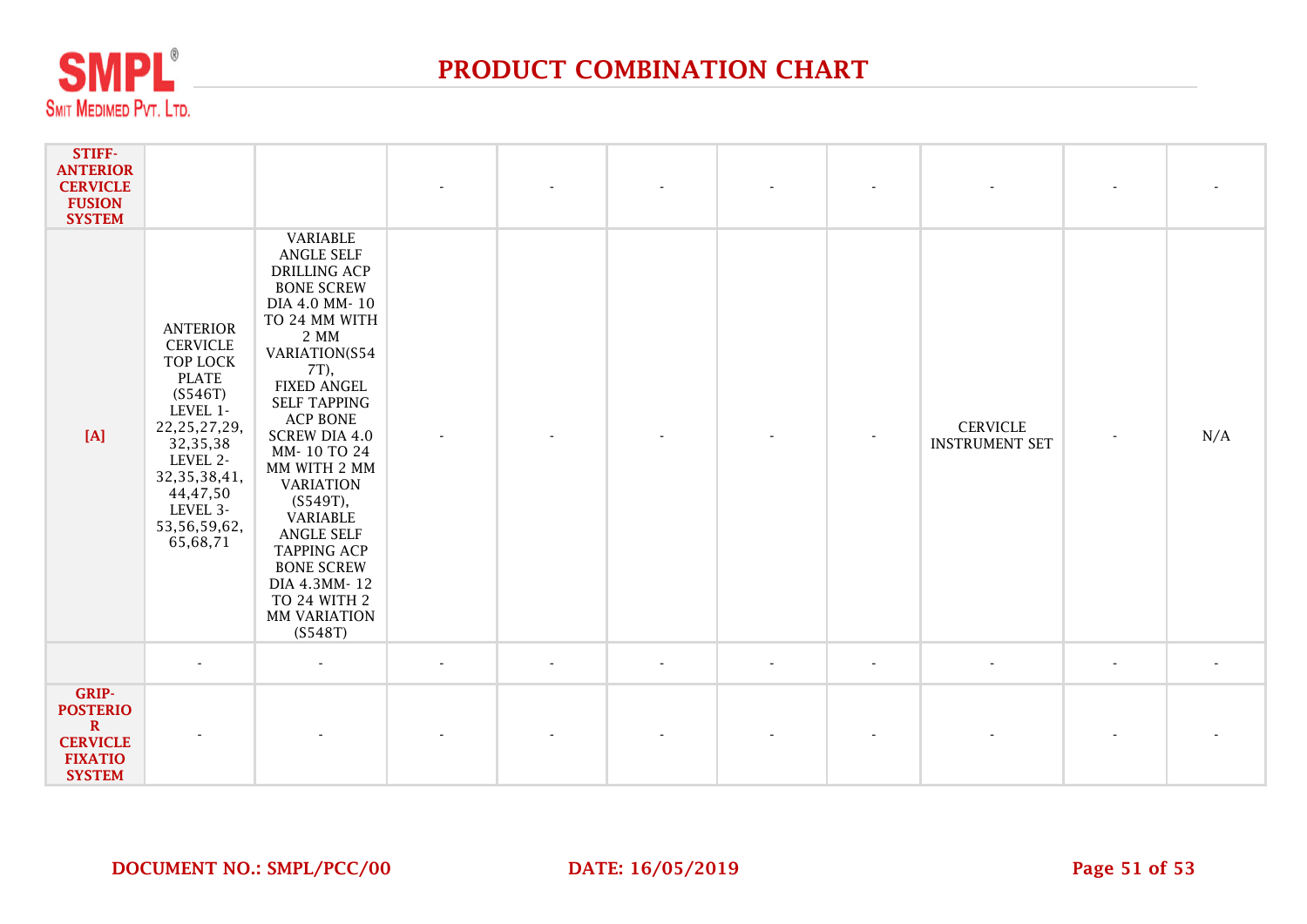

| [A]                                | <b>POSTIRIO</b><br><b>CERVICLE</b><br><b>OCCIPITAL</b><br><b>PLATE</b><br>42 MM -4<br>HOLE<br>50 MM-8<br>HOLE                        | <b>OCCIPITAL</b><br><b>BONE SCREW</b><br>DIA 4.0MM - 6<br>TO 16 MM WITH<br>2 MM<br><b>VARIATION</b> |                          |                |                          |                | $\overline{\phantom{a}}$ | <b>CERVICLE</b><br><b>INSTRUMENT SET</b> | N/A |
|------------------------------------|--------------------------------------------------------------------------------------------------------------------------------------|-----------------------------------------------------------------------------------------------------|--------------------------|----------------|--------------------------|----------------|--------------------------|------------------------------------------|-----|
| [B]                                | <b>OCCIFIX</b><br><b>PLATE AND</b><br><b>OCCIFIX</b><br><b>LOCKING</b><br>PLATE HOLE-<br>2, 3, 4, 5                                  | <b>OCCIPITAL</b><br><b>BONE SCREW</b><br>DIA 4.0MM-6<br>TO 16 MM WITH<br>2 MM<br><b>VARIATION</b>   |                          |                |                          |                |                          | <b>CERVICLE</b><br><b>INSTRUMENT SET</b> | N/A |
| [C]                                |                                                                                                                                      | MULTIAXIAL<br><b>SCREW DIA</b><br>3.5MM AND 4.0<br>MM-12 TO 4<br>MM WITH 2 MM<br><b>VARIATION</b>   |                          |                |                          |                |                          | <b>CERVICLE</b><br><b>INSTRUMENT SET</b> | N/A |
| [D]                                | ROD DIA 3.5<br>MM-30 TO<br>100 MM<br>WITH 10 MM<br><b>VARIATION</b><br><b>AND 150 TO</b><br>300 MM<br>WITH 50 MM<br><b>VARIATION</b> |                                                                                                     |                          |                |                          |                |                          | <b>CERVICLE</b><br><b>INSTRUMENT SET</b> | N/A |
| <b>SECURE-</b><br><b>HOOKS</b> [A] | <b>PEDICLE</b><br><b>HOOK</b>                                                                                                        |                                                                                                     | $\overline{\phantom{a}}$ | $\blacksquare$ | $\overline{\phantom{a}}$ | $\blacksquare$ | $\overline{\phantom{a}}$ | <b>SECURE</b><br><b>INSTRUMENT SET</b>   | N/A |
| [B]                                | <b>LAMINAR</b><br>HOOK<br><b>REDUCED</b><br><b>DISTANCE</b>                                                                          |                                                                                                     |                          |                |                          |                |                          | <b>SECURE</b><br><b>INSTRUMENT SET</b>   | N/A |
| [C]                                | <b>LAMINAR</b><br>HOOK<br>ANGLE<br><b>BLADE</b>                                                                                      |                                                                                                     |                          |                |                          |                |                          | <b>SECURE</b><br><b>INSTRUMENT SET</b>   | N/A |